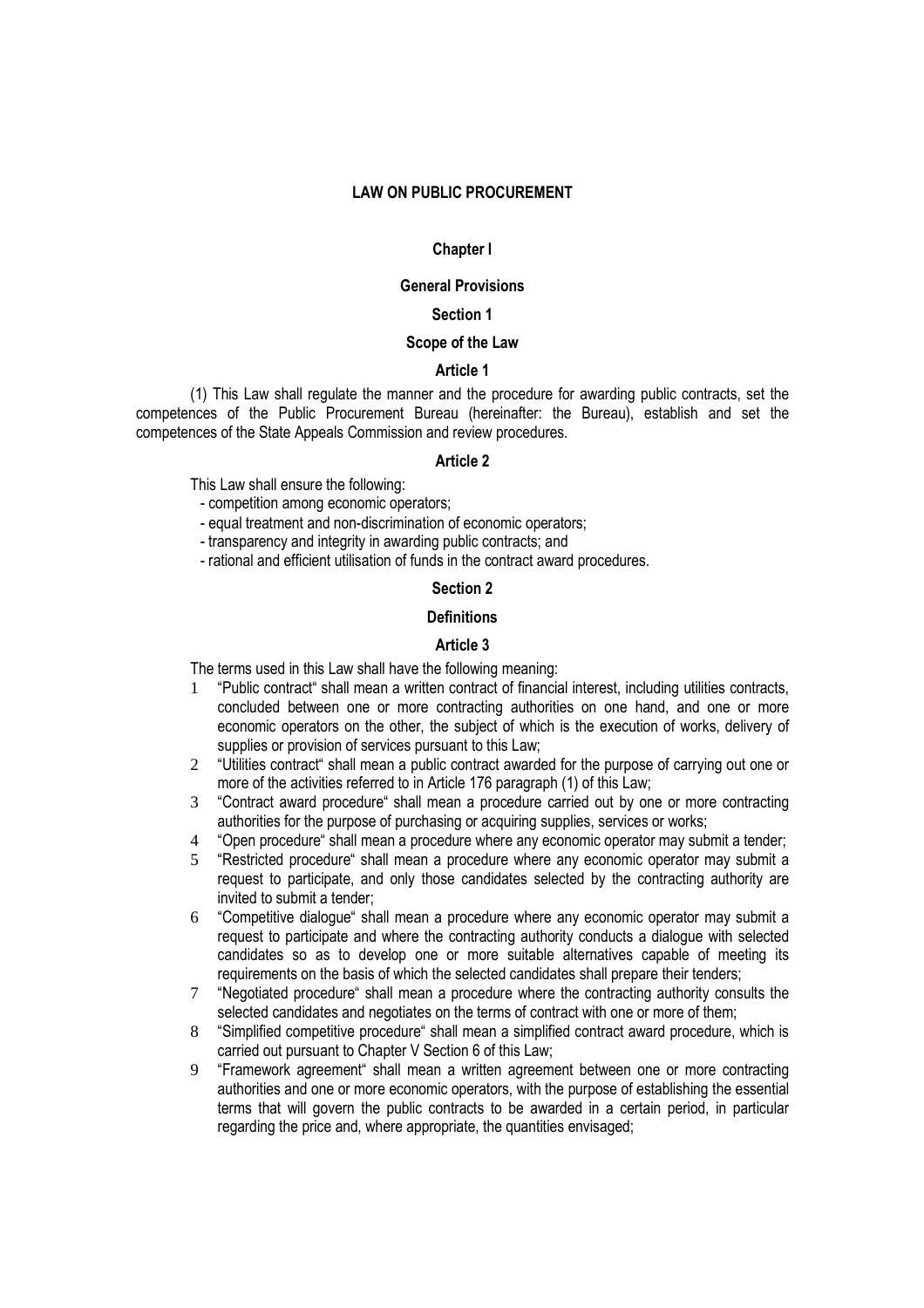- 10 "Electronic auction" shall mean a reverse auction realised after an initial full evaluation of tenders, where tenderers have a possibility, exclusively by electronic means, to revise presented prices downwards or to improve certain elements of the tenders, whereby ranking shall be made automatically by electronic means;
- 11 "Tender documentation" shall mean a set of documents, information and conditions that serve as basis for elaborating, submitting and evaluating the requests to participate or the tenders;
- 12 "Technical specification" shall mean a set of technical requirements, regulations, recommendations and standards for the purpose of defining the minimum requirements from a technical point of view to be met by the supplies, services or works which are subject-matter of the public contract;
- 13 "Economic operator" shall mean any natural or legal person or a group of such persons, which offer supplies, services or works on the market;
- 14 "Candidate" shall mean any economic operator who submitted a request to participate in a restricted procedure, negotiated procedure or competitive dialogue;
- 15 "Request to participate" shall mean a proposal by the candidate in order to demonstrate its personal situation, technical and professional qualifications and economic and financial standing, as a condition to obtain an invitation to submit a tender under a restricted procedure, negotiated procedure or a competitive dialogue;
- 16 "Tenderer" shall mean any economic operator that submitted a bid;
- 17 "Participant in design contests" shall mean any economic operator that presented a project within the design contest:
- 18 "Tender" shall mean a proposal given by the tenderer elaborated in the tender documentation, which is basis for concluding a public contract:
- 19 "Technical proposal" shall mean a part of the tender which proves the fulfillment of the technical requirements and the conditions set in the tender documentation;
- 20 "Financial proposal" shall mean a part of the tender containing the price according to the conditions set out in the tender documentation;
- 21 "Alternative tender" shall mean a tender offering other features of the subject to the public contract than those set out in the tender documentation;
- 22 "Contractor" shall mean tenderer or group of tenderers that concluded the public contract;
- 23 "Evaluation of tender" shall mean the evaluation of the tender submitted in the contract award procedure;
- 24 "Acceptable tender" shall mean a timely tender that fully meets all requirements in the tender documentation and technical specifications and technical specifications and matches all criteria, conditions and possible qualification requirements;
- 25 "Head person" shall mean an official heading a state authority, mayor of local authority and manager of a legal entity;
- 26 "Special or exclusive right" shall mean a right granted by a competent authority on a basis of a law or regulations based on a law, the effect of which is to limit the exercise of activities in certain public services field only to one or to a limited number of legal entities;
- 27 "Electronic means" shall mean usage of electronic equipment for the processing (including digital compression) and storage of data, which is transmitted, conveyed and received by wire, by radio, by optical means or by other electromagnetic means;
- 28 "Electronic system for public procurement ESPP" shall mean a single computerised system available on the Internet, which is used in order to enable greater efficiency and costeffectiveness in the award of public contracts;
- 29 "Written" or "in writing" shall mean any expression consisting of words or figures, which can be read, reproduced and subsequently conveyed, as well as information that is conveyed and stored by electronic means, provided that the security of the contents is secured and the signature is identifiable;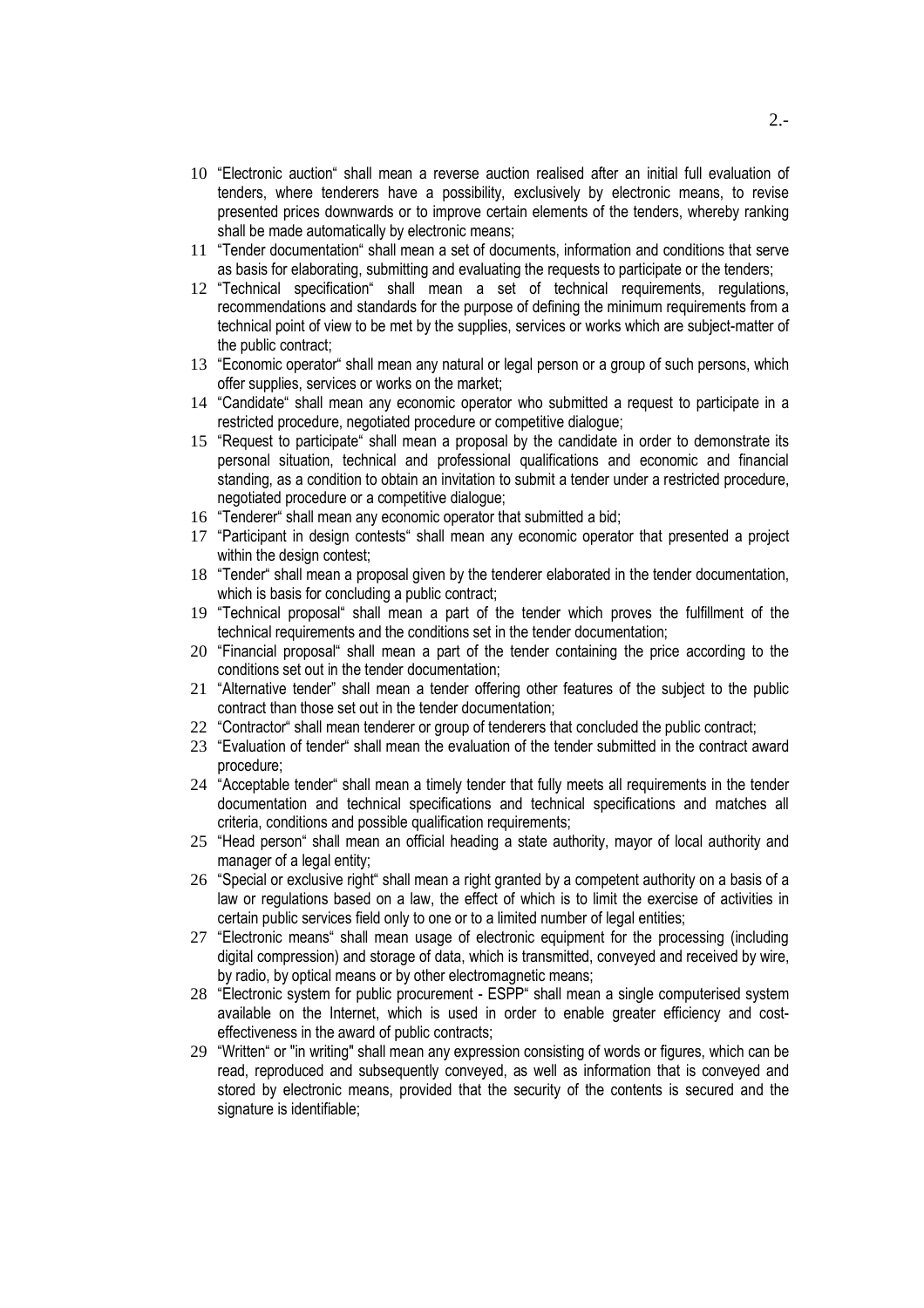- 30 "Central purchasing body" shall mean a contracting authority pursuant to Article 4 paragraph (1) items a), b) or c) which:
- acquires on its own behalf and for its own account supplies or services intended for one or more contracting authorities; or

- awards public contracts and concludes framework agreements on behalf and for the account of one or more contracting authorities; and

31 "Common Procurement Vocabulary - CPV" shall mean the reference nomenclature applicable to public contracts.

# Section 3

# Contracting authorities

#### Article 4

(1) Contracting authorities shall be:

a) state and local government authorities and the City of Skopje;

b) legal entities established for specific purpose for meeting public interest needs, which are of non-industrial or non-commercial nature, and which are mainly financed by the contracting authorities referred to in paragraph (1) item a) of this Article or by other such legal entities, or which are subject to control of their operations by the contracting authorities referred to in paragraph (1) item a) of this Article or by other such legal entities, or have more than half of their managing or supervisory board members appointed by the contracting authorities referred to in paragraph (1) item a) of this Article or by other such legal entities;

b) legal persons established by one or several contracting authorities referred to in paragraph (1) items a) and b) of this Article;

d) public enterprises, joint stock companies and limited liability companies in which the contracting authorities referred to in paragraph (1) items a), b) and c) of this Article have dominant direct or indirect influence through ownership, i.e. if they hold major equity share in the company, have majority vote of shareholders and appoint more than half of the managing or supervisory board members of the enterprise or the company, and which carry out one or more activities referred to in Chapter IX Section 1 of this Law, in the cases when they award public contracts or conclude framework agreements for the purpose of carrying out such activities; and

e) any legal entity, other than those referred to in paragraph (1) items a), b) c) and d) of this Article, which carries out one or more activities referred to in Chapter IX Section 1 of this Law on the basis of special or exclusive right pursuant to Article 3 item 24 of this Law, in the cases when it awards public contracts or concludes framework agreements for the purpose of carrying out such activities.

(2) The Government of the Republic of Macedonia (hereinafter: the Government) shall prescribe the indicative list of contracting authorities referred to in paragraph (1) of this Article.

## Section 4

# Application and exclusions

#### Article 5

(1) This Law shall apply when:

- awarding public contracts, including the utilities contracts;

- concluding framework agreements;

- awarding contracts by other entities, in cases when the contract is directly financed or subsidised by more than 50% by a contracting authority;

- awarding contracts by a contracting authority on behalf and for the account of other natural or legal person, in the cases when the contract is directly financed or subsidised by more than 50% by the contracting authority; and

- organizing design contests.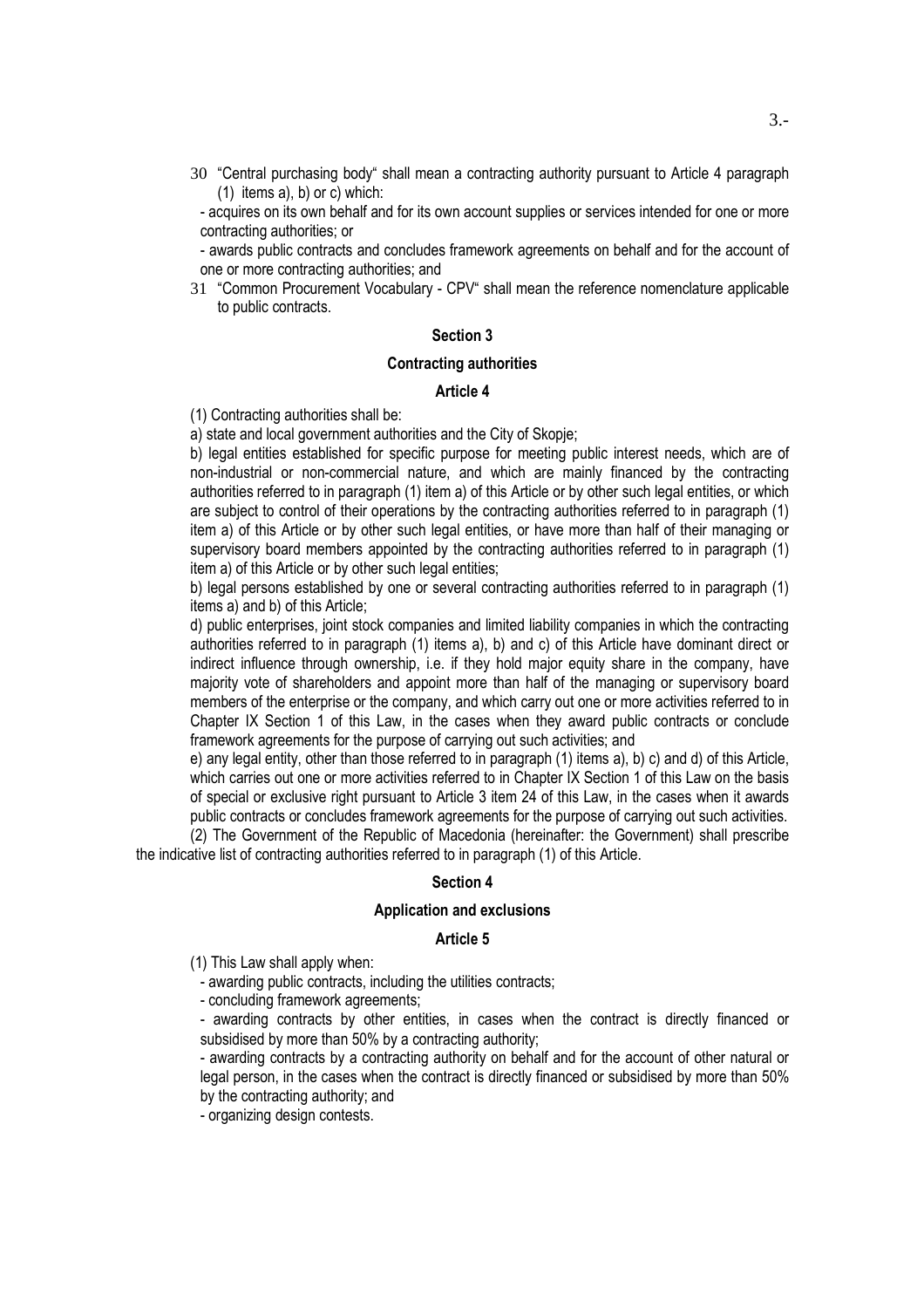(2) In the cases referred to in paragraph (1) indent 3 of this Article, the contracting authority, when awarding public contracts, shall mandatory impose an obligation for application of the provisions under this Law.

# Article 6

(1) The contracting authority in the field of defence shall apply this Law, unless:

- it may lead to disclosure of information that threatens the essential security interest of the country, or

- it threatens the essential security interest of the country, which is related to the manufacture or trade in weapons, ammunition and military materials and systems pursuant to a law.

 (2) For procurement in the field of defense, the contracting authority shall be obliged to inform the Government, by end-January of the current year at the latest, about its annual procurement plans in the current year.

(3) The Government shall prescribe the procurements referred to in paragraph (2) of this Article.

## Article 7

(1) This Law shall not apply to public contracts when:

- they are classified as top secret by a competent authority pursuant to regulations governing classified information; or

- their execution must be accompanied by special security measures in accordance with the applicable regulations.

(2) The contracting authority shall inform the Government about any contract awarded pursuant to paragraph (1) of this Law.

# Article 8

This Law shall not apply to public service contracts that:

- include acquisition or rental of land, buildings or other immovable property or the rights thereon; except for contracts for procurement of financial services related to the purchasing or renting contract;

- refer to purchase, development, production or co-production of program materials by radio or TV broadcasters and for broadcasting time of TV and radio programs;

- refer to arbitration and conciliation services;

- are financial services related to the issue, trading or transfer of securities or other financial instruments, brokerage services and services rendered by the National Bank of the Republic of Macedonia;

- refer to employment contracts; and

- refer to R&D services, other than those where the benefits are used exclusively for carrying out functions and competences of contracting authorities, provided the service provided is fully paid by the contracting authority.

### Article 9

(1) This Law shall not apply to:

- public contracts for which funds have been provided by international organisations (donors and lenders) or from third countries, provided that special terms and conditions for awarding public contracts are prescribed by them,

- public contracts awarded for the needs of the Army of the Republic of Macedonia sent to military exercises, training or humanitarian missions or peacekeeping operations and collective defense operations outside the territory of the Republic of Macedonia, according to a ratified international agreement; and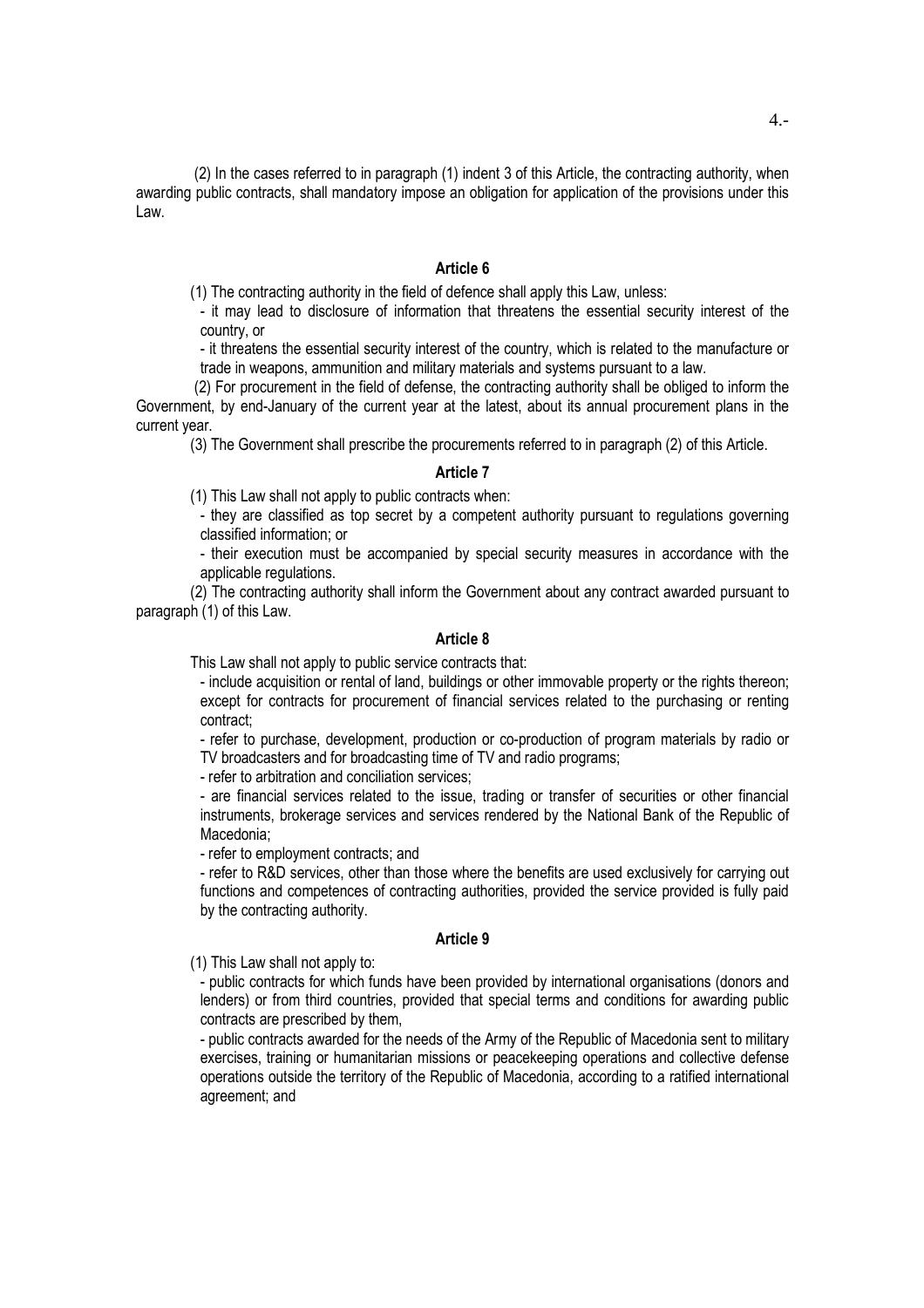- public supply or works contracts awarded pursuant to an international agreement concluded between the Republic of Macedonia and one or more countries and intended for joint implementation or exploitation of a work by the signatory states or public service contracts intended for joint implementation or exploitation of projects by the signatory states, provided the international agreement stipulates procedural rules for awarding the contracts.

(2) Before carrying out the procurements referred to in paragraph (1) indent 2 of this Article, the contracting authority is obliged to obtain an approval from the Government.

### Article 10

This Law shall not apply to public service contracts awarded by a contracting authority to another contracting authority or legal persons established by one or more contracting authorities, in case they have exclusive rights to provide such services published in an official publication.

#### Article 11

This Law shall not apply to purchases the total amount of which does not exceed EUR 500 in Denar equivalent on monthly basis, without value added tax (hereinafter: VAT).

## Chapter II

# Public Procurement Bureau

# Article 12

The tasks related to the development of the public procurement system, as well as the provision of rationality, efficiency and transparency in the procurement processes shall be carried out by the Public Procurement Bureau as a government administration body within the Ministry of Finance.

#### Article 13

(1) The Bureau shall be managed by a Director who represents the Bureau, organises and provides legal and efficient execution of duties and tasks and undertakes measures within the competencies of the Bureau pursuant to the Law.

(2) The Government of the Republic of Macedonia shall appoint and dismiss the Director upon the proposal by the Minister of Finance for a period of four years.

(3) The Director of the Bureau should have university education in the area of law or economics and at least 5 years of working experience.

(4) The Director may be dismissed before the period referred to in paragraph (2) of this Article expires if he/she fails to work pursuant to this Law and other laws, if he/she resigns or if his/her performance is unsatisfactory.

### Article 14

(1) The Bureau shall:

- give proposals to the Minister of Finance for adopting legal and other acts in the field of public procurement;

- monitor and analyze the enforcement of the laws and other public procurement regulations, the functioning of the public procurement system, and shall initiate modifications for improving the public procurement system;

- provide opinions regarding the provisions and the enforcement of this Law;

- advise and assist contracting authorities and economic operators;

- prepare standard tender documentation and standard model forms for the contract award procedures laid down in this Law;

- keep and update records of the public contracts awarded, and make them available on its website;

- collect, process and analyze public procurement data and draft statistical reports;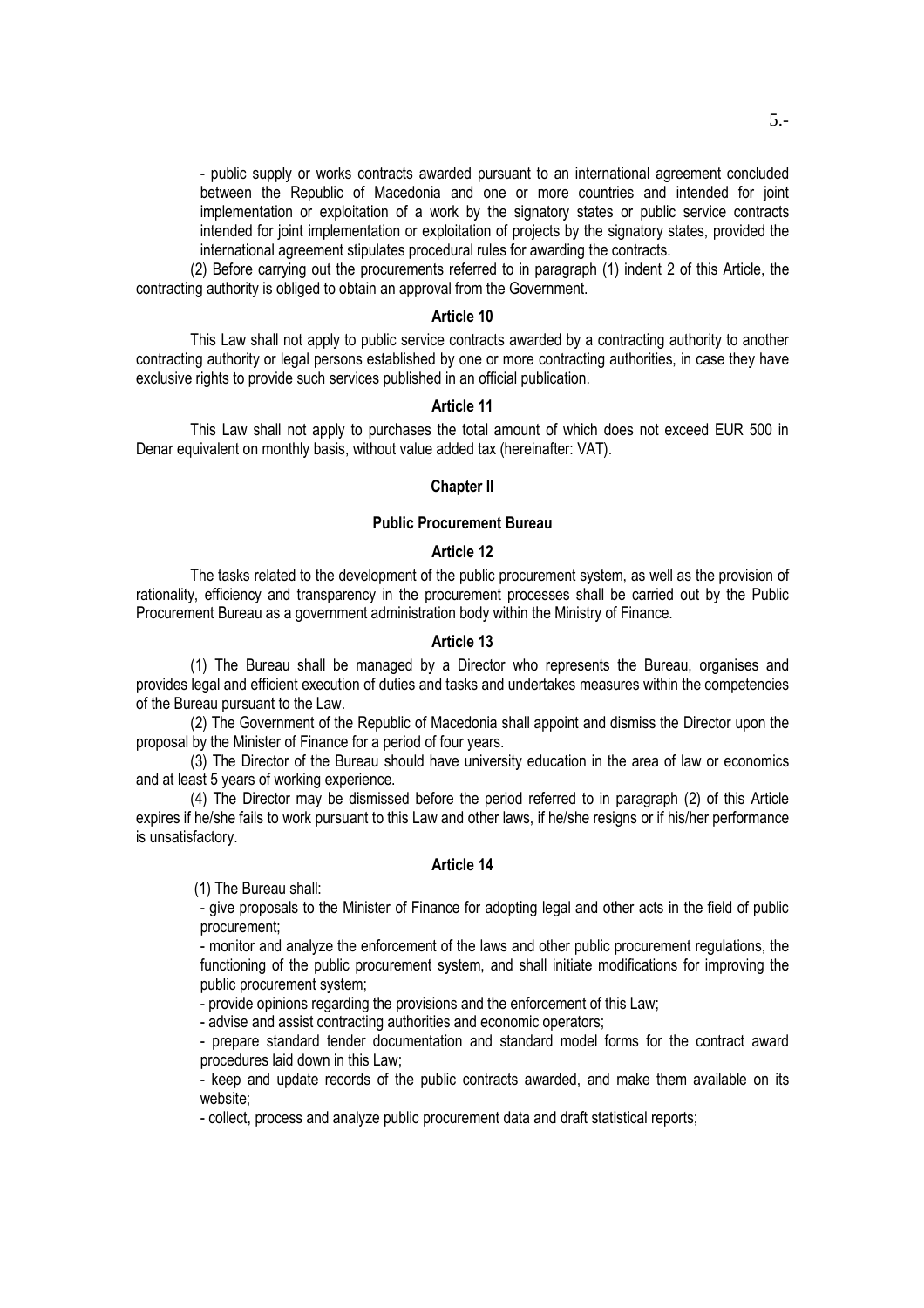- immediately inform the contracting authorities, and if necessary, the competent authorities concerned upon detecting irregularities from the notices received;

- determine minimum requirements for professional qualifications for the persons performing professional activities in the field of public procurement;

- organise and conduct training for civil servants and other competent persons with respect to public procurement;

- manage and operate its website and the ESPP;

- cooperate with international institutions and other foreign entities with respect to the activities related to development of the public procurement system;

- realise international cooperation regarding the public procurement system and plan and coordinate foreign technical assistance in this field;

- submit annual report to the Government regarding the functioning of the public procurement system;

- give guidelines and prepare manuals and comments on the public contract award rules and publish a bulletin; and

- other tasks pursuant to this Law.

(2) The statistical reports referred to in paragraph (1) indent 7 of this Law shall contain data relating

to:

- number and value of concluded public contracts;

- categories of contracts by types of used procedures, by subject-matter of the contract and by countries of establishment of contractors; and

- number and value of concluded contracts and the conditions stipulated in this Law justifying the use of negotiated procedure with or without prior publication of a contract notice.

(3) The Bureau shall cooperate with the contracting authorities referred to in Article 4 of this Law and with companies, professional research institutions, associations or experts in certain areas regarding the public procurement.

# Chapter III

# Types of public contracts

### Article 15

Public contracts may be: public supply contracts, public service contracts or public works contracts.

#### Article 16

(1) Subject to public supply contracts is the procurement of one or more products through purchase, hire purchase, or lease, with or without option to buy the products.

(2) Public contract having the main subject of which is the procurement of goods, and which also covers setting and installation operations shall be considered as a public supply contract.

#### Article 17

(1) Subject to public service contracts is the delivery of one or more services, as follows:

- maintenance and repair services, land or air transport services, research and development services, market research and public opinion survey, cleaning services, property management services, insurance, banking and investment, telecommunications, IT, accounting, auditing, bookkeeping, consultant, architectural, engineering, advertising, publishing, printing and sanitation services; or

- railway and water transport services, temporary employment services, hotel, catering, legal, investigative, education, health, social, recreational, cultural, sport and other services not mentioned in paragraph (1) indent 1 of this Article.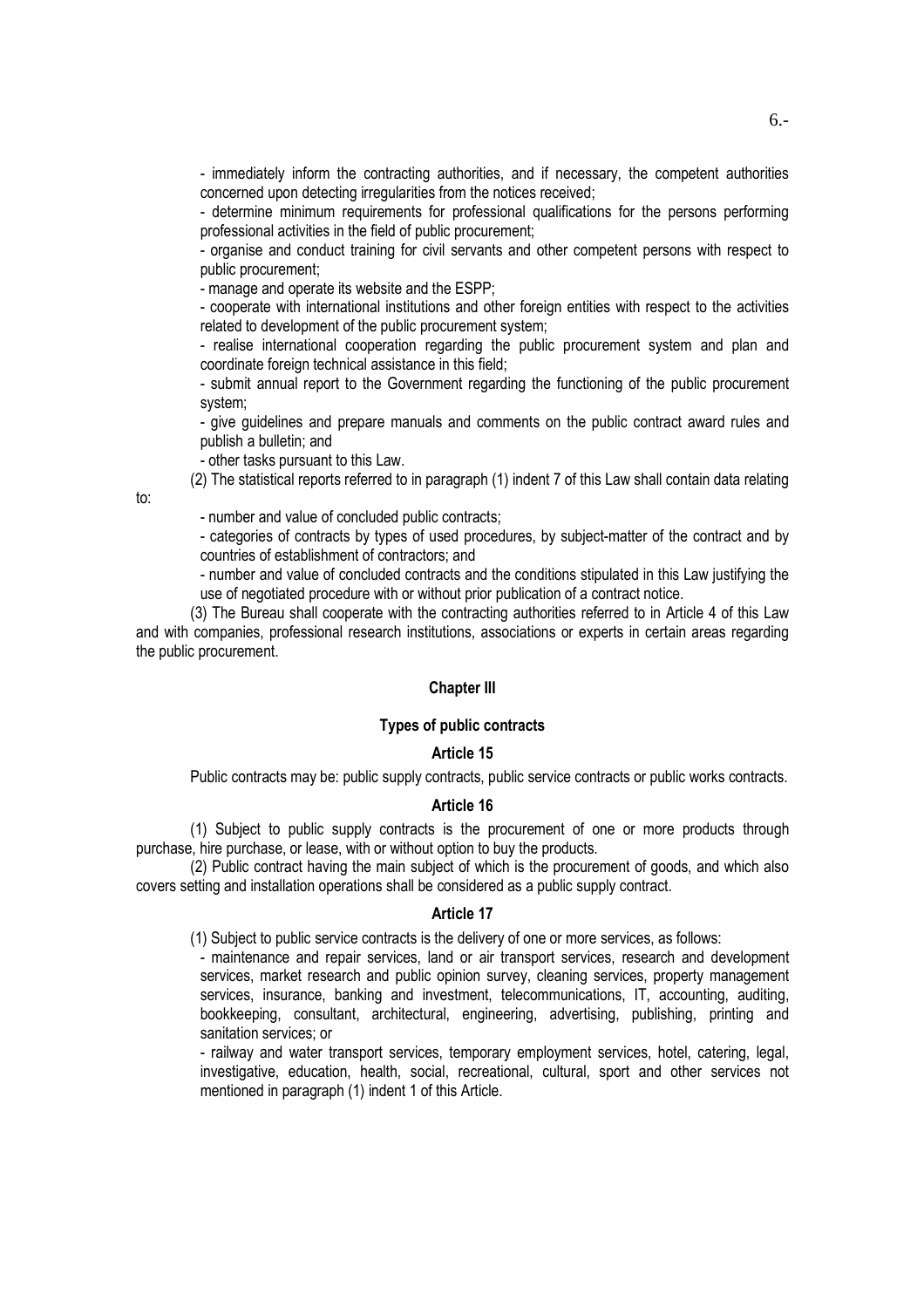(2) When awarding public service contracts referred to in paragraph (1) indent 2 of this Article with estimated value exceeding EUR 20,000 in Denar equivalent, excluding VAT, only Articles 33, 34, 35, 36 and 55 of this Law shall apply.

(3) In the cases of awarding public service contracts referred to in paragraph (1) indent 2 of this Article with estimated value below EUR 20,000 in Denar equivalent, excluding VAT, only Article 103 of this Law shall apply.

(4) Services referred to in paragraph (1) of this Article shall be regulated in more detail by the Government.

(5) Public contract the main subject of which is the provision of services, and which also includes works activities shall be considered as public service contract.

#### Article 18

(1) Subject to public works contracts shall be:

- execution of construction activities or execution of a work;

- design and execution of construction activities or design and execution of a work; or

- realisation, by any means, of a work corresponding to the requirements specified by the contracting authority and which, per se, fulfils certain technical and economic function.

(2) The Government shall prescribe the construction activities subject to the public works contracts.

# Article 19

(1) Should the subject of a public service contract be services referred to in Article 17 paragraph (1) indents 1 and 2 of this Law, the provisions of Article 17 paragraph (2) of this Law shall apply only if the estimated value of the services referred to in Article 17 paragraph (1) line 2 of this Law is higher than the estimated value of the services referred to in Article 17 paragraph (1) indent 1 of this Law.

(2) The contracting authority shall not combine services referred to in Article 17 paragraph (1) indents 1 and 2 of this Law in the same public service contract for the purpose of applying Article 17 paragraph (2) of this Law when awarding the public contract.

## Article 20

If the subject of the public contract includes purchase of supplies and services shall be considered

as:

- public supply contract, if the estimated value of the supplies is higher than the estimated value of the services concerned; or

- public service contract, if the estimated value of the services is higher than the estimated value of the supplies concerned.

# Chapter IV

#### Common provisions applicable to contract award procedures

# Section 1

### General rules

### Article 21

(1) The contracting authority shall award public contracts by applying open or restricted procedure.

(2) Notwithstanding paragraph (1) of this Article, the contracting authority may award public contracts by applying other procedures only in the cases laid down in this Law.

(3) The contracting authority shall organise design contest when it acquires a plan or a project, mainly in the area of spatial or urban planning, architecture and civil engineering or data processing, selected by a jury after being put out to competition.

# Article 22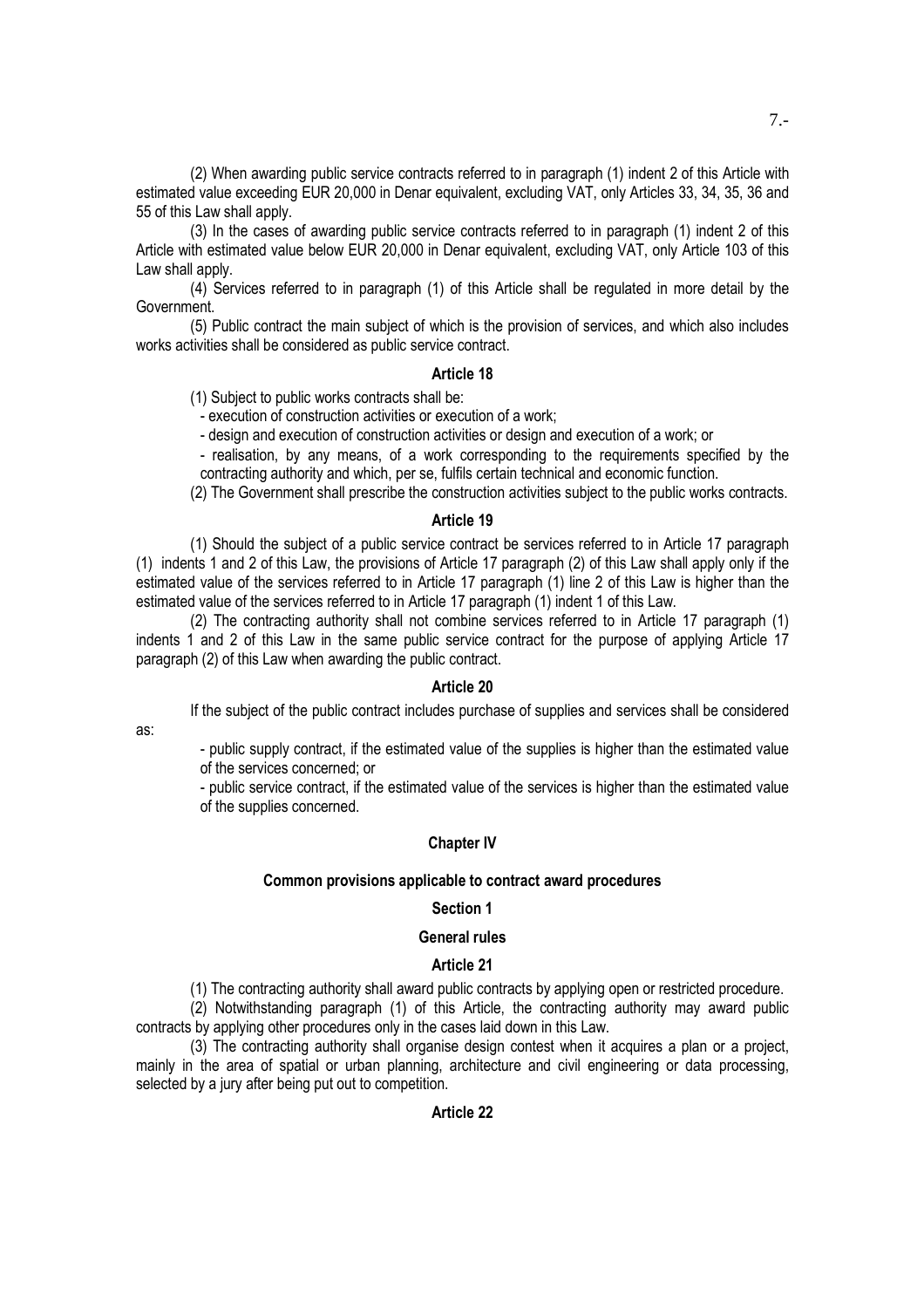(1) The contracting authority may carry out open and restricted procedures by electronic means using the ESPP.

(2) The manner of utilizing the ESPP shall be prescribed by the Minister of Finance.

#### Article 23

(1) The Government may decide to set up a central purchasing body for awarding certain public supply, service or works contracts.

(2) The contracting authorities may purchase supplies, services or works from or through the central purchasing body, in which case it shall be deemed to have awarded a public contract in compliance with this Law.

### Article 24

(1) Joint contract award procedure shall be carried out through coordination, through one contracting authority on behalf of a group of contracting authorities that need the same type of contract, upon prior concluded agreement for carrying out joint contract award procedure.

(2) The agreement for carrying out joint contract award procedure shall define all rights and obligations of the contracting authorities with regard to the economic operator who will be awarded the public contract.

# Article 25

The contracting authority shall ensure protection of the information which the economic operator has designated as confidential, in particular where commercial secrecy and intellectual property is concerned.

#### Article 26

(1) On the basis of determined financing sources, the contracting authority shall adopt a procurement plan covering its procurement needs for the current year by types of supplies, services and works according to the CPV, setting the time it expects to initiate the procedure, the estimated value of the contracts and the type of procedure to be used for each contract.

(2) The contracting authority shall adopt the plan referred to in paragraph (1) of this Article by the end of January of the current year.

(3) If necessary, the contracting authority may amend or modify the annual procurement plan during the year, in accordance with the planned funds allocated for public contracts.

(4) The Minister of Finance shall prescribe the format and the contents of the annual procurement plan.

# Section 2

### Estimating the value of public contracts

## Article 27

(1) The contracting authority shall not divide the public contract in multiple separate contracts with lower value, nor apply methods for calculating the estimated value of the contracts for obtaining undervalued estimation of the contract, so as to avoid certain procedure under this Law.

(2) The manner of estimation of the value of public contracts shall be prescribed by the Minister of Finance.

# Section 3

# Public procurement decision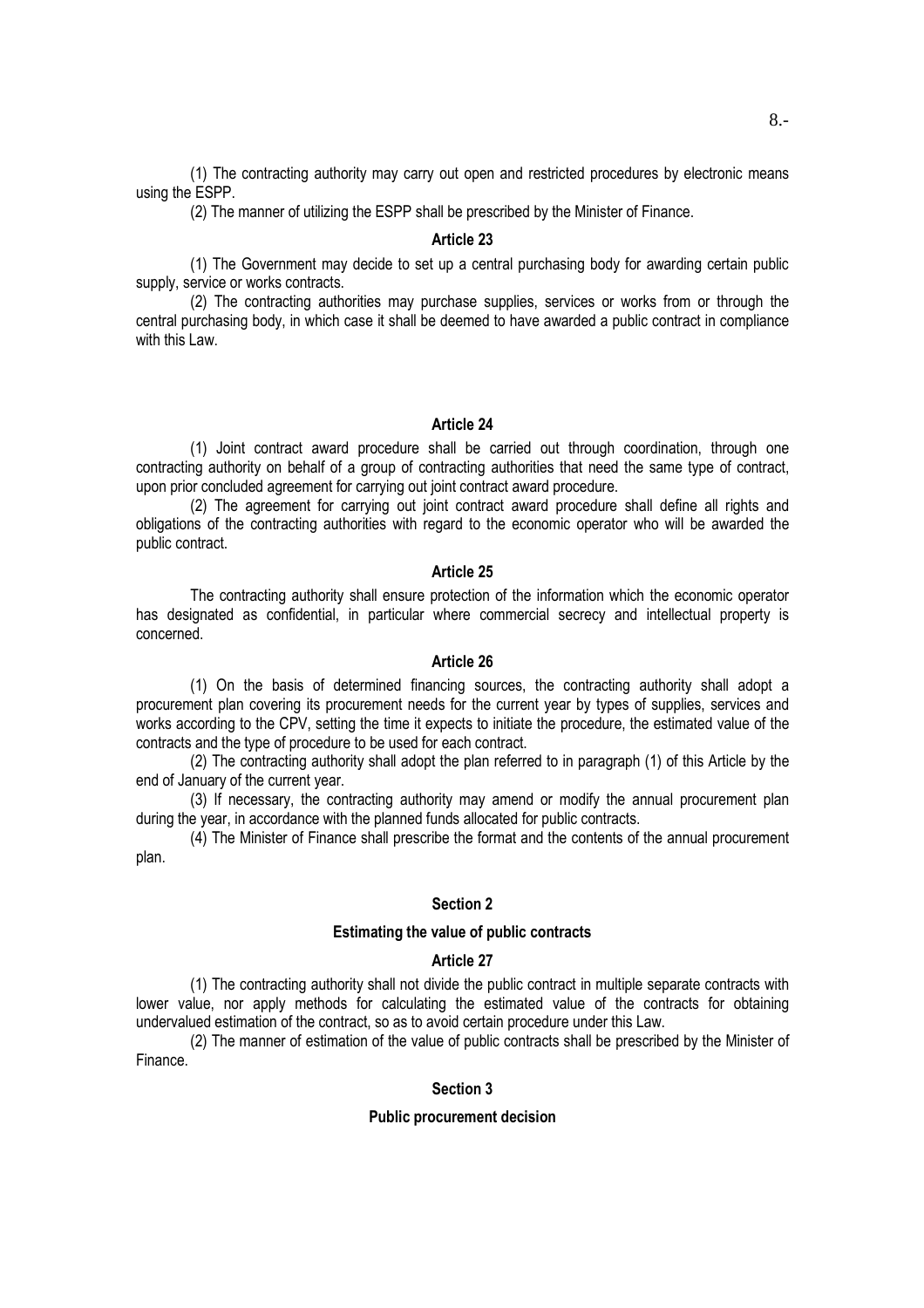#### Article 28

(1) The contracting authority shall decide on the need for awarding a public contract.

(2) The decision shall set the subject (type) and quantities required, the amount and source of funds required to execute the contract, the manner and the procedure for awarding the public contract and appoint the chairman and members of the procurement commission (hereinafter: the commission), their number and deputies, as well as possible external experts to be hired, if necessary.

(3) The decision shall also state the reasons and justification for carrying out negotiated procedure or competitive dialogue, if such procedures are used by the contracting authority, as well as the reasons of urgency or reducing the time limits laid down in this Law.

# Article 29

(1) The commission, depending on the contract award procedure used, shall perform the following tasks:

- opening of bids;
- keeping minutes;

- evaluating the qualifications of economic operators;

- determining the selected candidates;

- checking the technical proposals of tenderers regarding the conditions and requirements set in the technical specifications or the descriptive documentation;

- checking the financial proposals of tenderers regarding the price, financial and other conditions set in the tender documentation;

- determining unacceptable tenders, as well as the reasons why they are unacceptable;
- determining acceptable tenders;
- proposing the winning tender;
- preparing a procedure outcome report;
- notifying participating economic operators about the outcome of the procedure; and

- other tasks pursuant to this Law.

(2) The person in charge at the contracting authority shall appoint persons or an organisational unit to perform the tasks related to the preparation and implementation of the contract award procedures, as well as the contract execution and management.

## Article 30

(1) External experts may be hired to help the commission to check and evaluate technical, financial and other aspects related to tenders. They shall not have the right to decide for the commission.

(2) External experts shall prepare a report about the technical, financial and other aspects related to the tender for the purpose of facilitating the decision making process of the commission during evaluation. The reports of the external experts shall be part of the procedure outcome report.

# Article 31

During evaluation, the commission and the external experts shall be obliged to keep secret the contents of tenders and any other information sent by the tenderers or the candidates.

# Section 4

# Rules for preparation of the tender documentation

# Article 32

(1) The contracting authority shall state within the tender documentation any request, rules, criteria, and other necessary information, so as to ensure that the economic operator complete, just and precise information regarding the way of conducting the contract award procedure.

(2) The tender documentation shall contain the following as a minimum:

- general information regarding the contracting authority, particularly the address, telephone number, fax number, e-mail, contact persons, communication means, etc;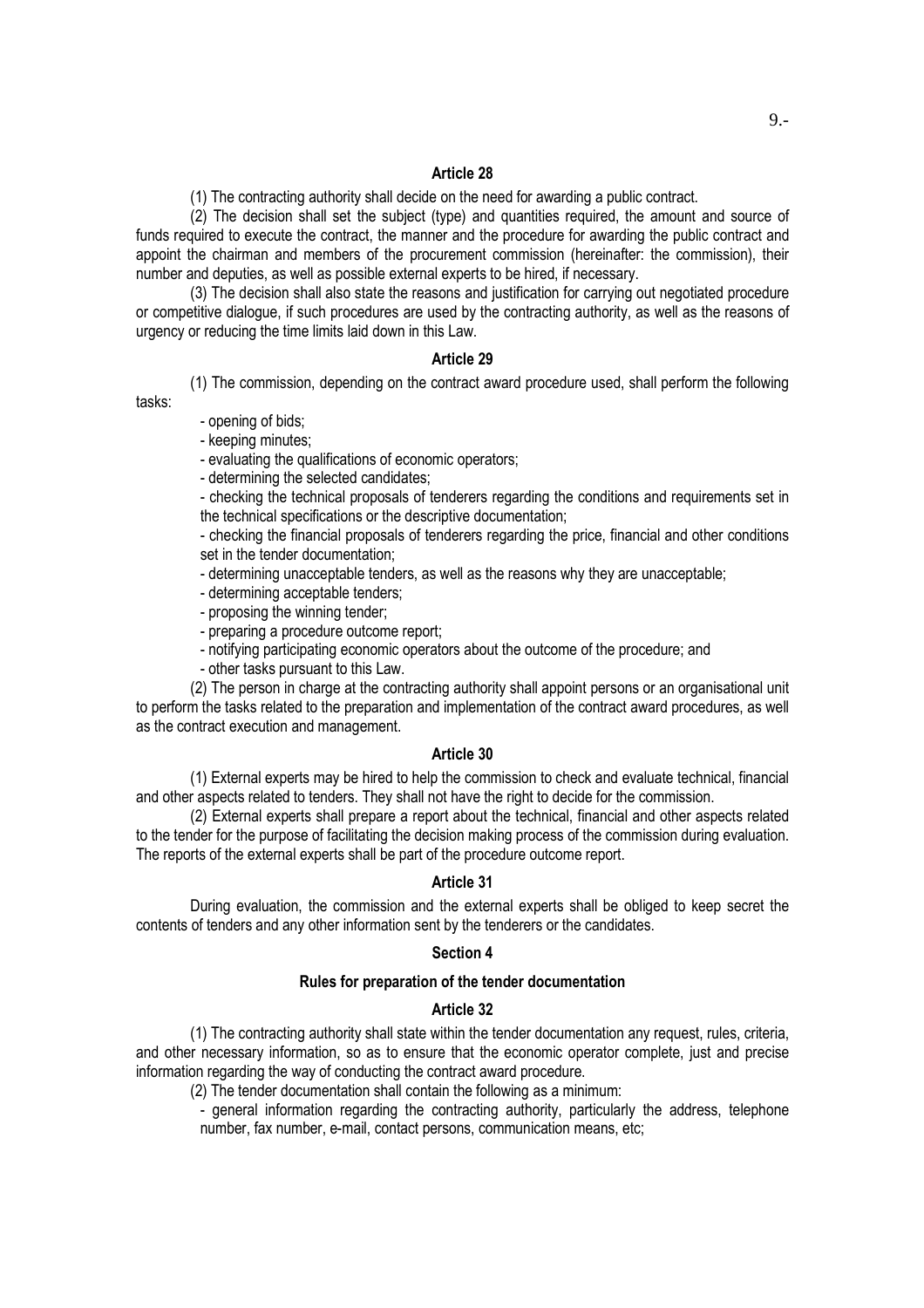- instructions regarding the mandatory time limits and the conditions required for participating in the contract award procedure;

- if required, the minimum qualification requirements and documents for determining the compliance with the criteria and the documentation that should be submitted by the tenderers or candidates so as to prove that they meet the selection criteria;

- technical specifications or, in case of competitive dialogue and negotiated procedure, descriptive documentation;

- instructions regarding the elaboration and submission of the technical and financial proposal;

- detailed and complete information regarding the contract award criteria applicable for establishing the winning tender in line with Chapter VII Section 3 of this Law;

- instructions regarding the review procedures; and

- information regarding the compulsory clauses of the contract.

 (3) The contents of the tender documentation shall be stipulated in detail by the Minister of **Finance** 

## Article 33

 (1) Technical specifications shall define the following characteristics: quality levels, technical and performance levels, requirements regarding the impact on the environment and the safety for use as well as dimensions, terminology, symbols, tests and testing methods, packaging, marking and labelling, and instructions for the use of the product, quality assurance systems, conditions and procedures for evaluation of conformity with the relevant standards and other such requirements.

In case of works contracts, the technical specifications can also refer to design and evaluation, examination, inspection and reception conditions of the works or techniques, procedures and methods of execution as well as to other conditions with technical character that the contracting authority is able to describe, pursuant to the applicable law and general or specific regulations, related to the delivered works, materials or other elements of those works.

(2) The contracting authority shall define the technical specifications:

- by reference, as a rule, in the following order of preference: application of Macedonian standards being in accordance with the European standards, European technical approvals, common technical specifications used in the European Union, international standards or other technical references established by the European standardisation bodies. When the abovementioned are not stipulated, the technical specifications shall be defined by reference to Macedonian standards, national technical approvals or national technical specifications relating the use of the products or the design or the execution of the works.Each reference shall be accompanied by the words 'or equivalent':

- in terms of performance or functional features of the subject to the contract described sufficiently accurate in order to ensure that the tenderers exactly understand the subjectmatter of the contract, and that the contracting authority selects the best tender;
- in terms of performance or functional requirements referred to in indent 2 of this paragraph, by referring to standards, technical approvals, common technical specifications referred to in indent 1 of this paragraph as a possible manner of compliance with the features or functionality requirements; or
- by reference to the specifications referred to in indent 1 of this paragraph for certain features, and by reference to the performance or functional characteristics referred to in indent 2 of this paragraph for the remaining features.

#### Article 34

(1) In the cases referred to in Article 33 paragraph (2) indent 1 of this Law, the contracting authority shall not reject a tender if the products, services or works do not comply with the specifications to which the contract refers, if the tenderer proves that the tender adequately meets the requirements of the contracting authority.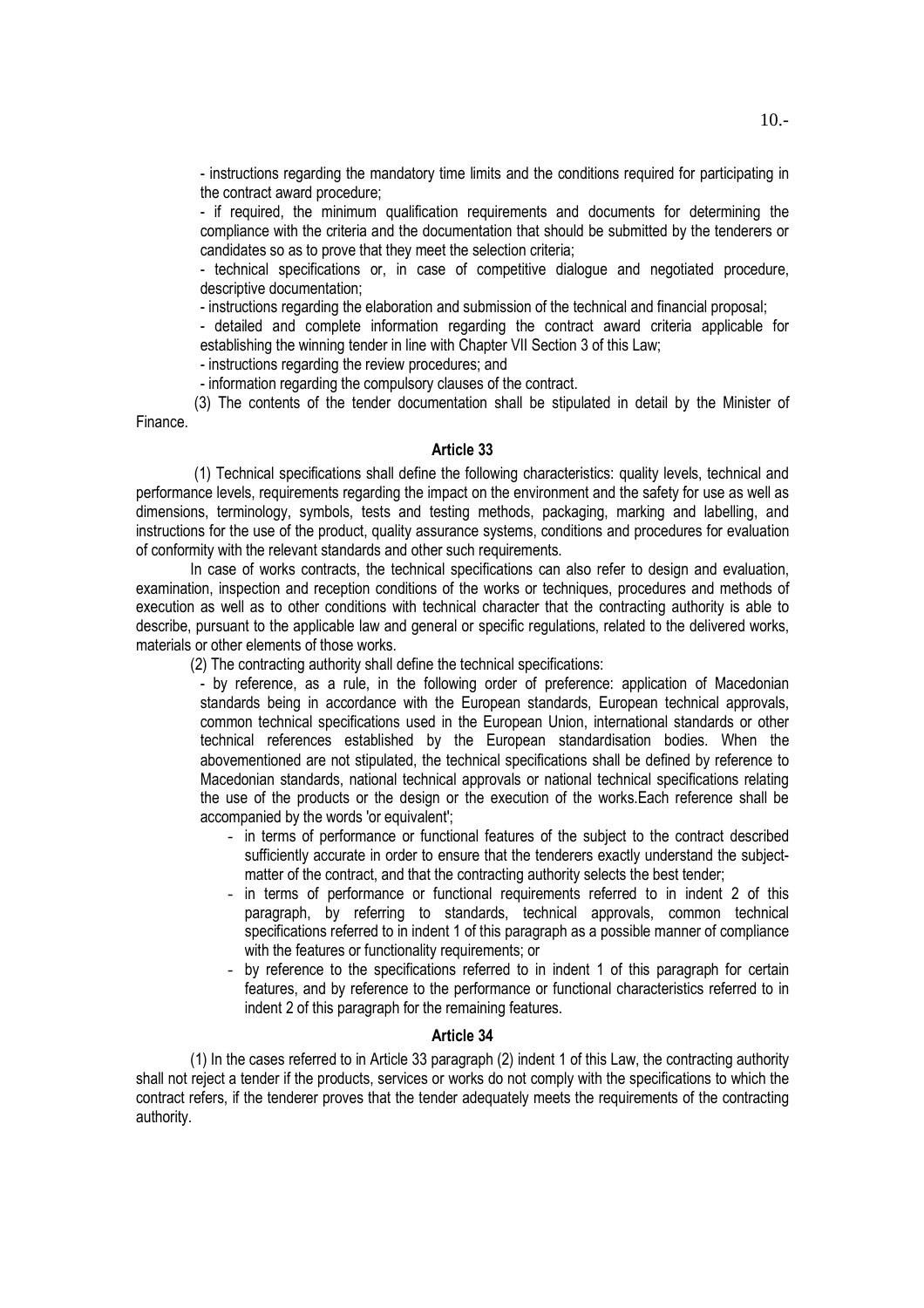(2) When the contracting authority defines the technical specifications by specifying the performance or functional characteristics, no tender shall be rejected if the tenderer demonstrates that the products, services or works offered ensure the accomplishment of the performance or functional characteristics and they comply with the following:

- a Macedonian standard being compliant with European standard;
- European technical approval;
- a common technical specification used in the European Union;
- an international standard; and
- other technical reference systems established by European standardisation bodies.

(3) An adequate mean to prove the conformity with the technical specifications required, may be the technical dossier of the manufacturer or a test or calibration report issued by an accredited testing or calibration laboratory or a product and service certification body or an inspection body that ensures the application of generally accepted standards.

# Article 35

(1) The performance and functional characteristics referred to in Article 33 paragraph (2) indent 2 of this Law defining the technical specifications may also include environmental characteristics.

(2) When the contracting authority lays down environmental characteristics in the performance and functional characteristics, it may use detailed specifications, or, if necessary, parts thereof, as defined by the European or (multi-)national "eco-labels", or by any other eco-label, provided that the following conditions are met:

- those specifications are appropriate to define the characteristics of the supplies or services that represent the subject-matter of the public contract;
- the supplies or services to meet the criteria for acquiring the "eco-labels" pursuant to the Environmental Law;
- the "eco-labels" are obtained in a manner and procedure pursuant to the Environmental Law; and
- .eco-labels" are available to all interested parties.

(5) The contracting authority may indicate that the products and services bearing "eco-label" would be considered fully compliant with the technical specifications in the tender documentation. The contracting authority shall not consider a technical proposal as non-compliant with the technical specifications solely for the reason that the products or services do not bear an "eco-label", provided the tenderer proves, by any appropriate means, that the products or services correspond to the requested technical specifications. The contracting authority shall be obliged to accept the certificates of recognised bodies established in any EU Member State.

(4) An adequate manner to prove the conformity with the technical specifications required may be the technical dossier of the manufacturer or a test or calibration report issued by an accredited testing or calibration laboratory or a product and service certification body or an inspection body that ensures the application of generally accepted standards.

### Article 36

(1) The contracting authority shall not define the technical specifications indicating to a specific manufacture, production, a particular process, or trademarks, patents, types or a specific origin with the effect of favouring or disqualifying certain economic operators or certain products.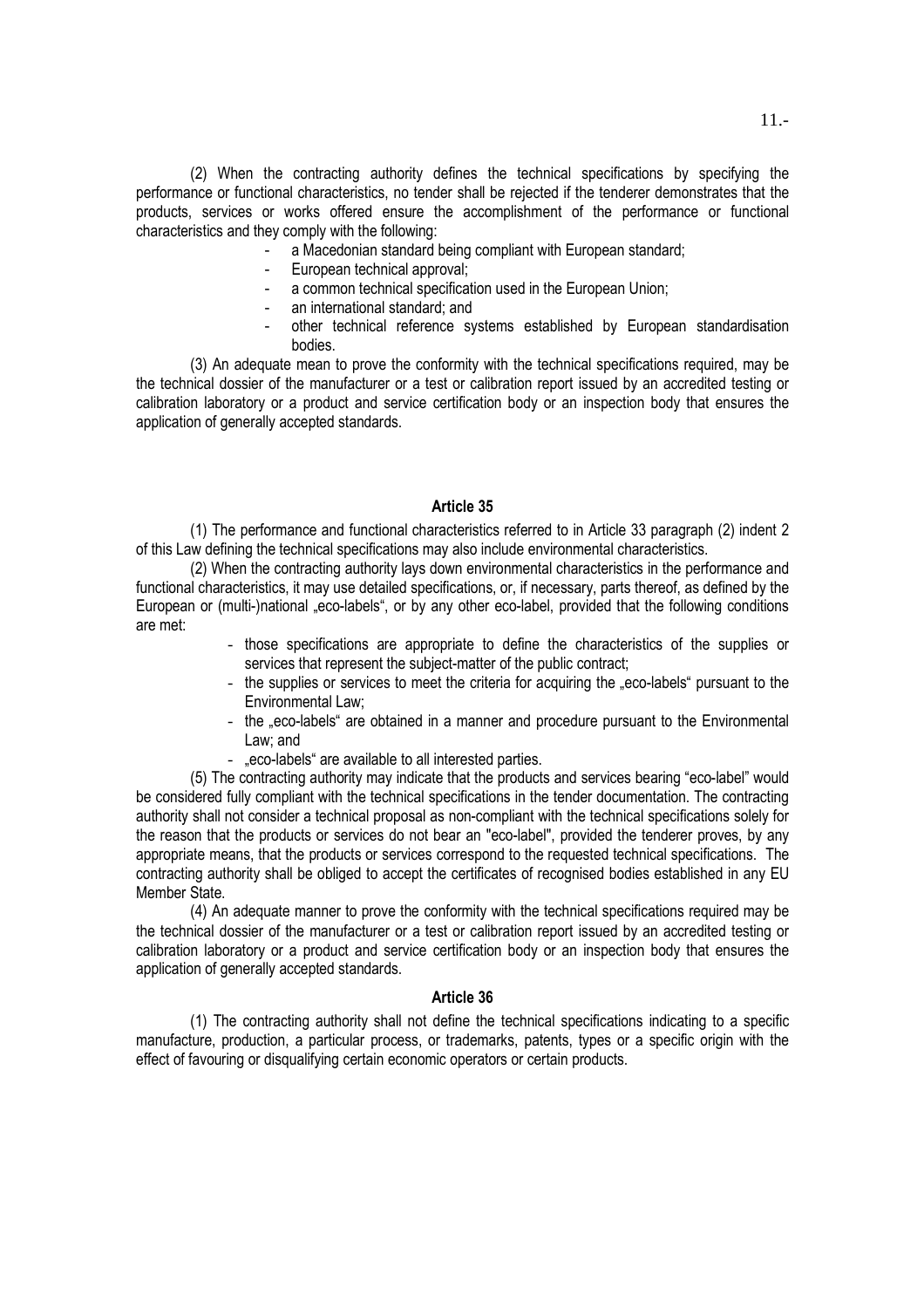(2) Notwithstanding paragraph (1) of this Article, such reference shall be allowed only in an exceptional situation where a sufficiently precise description of the subject-matter of the contract for all interested parties is not possible by applying the provisions of Article 33 and 34 of this Law and it should be accompanied by the words .or equivalent".

#### Article 37

(1) The contracting authority shall make the tender documentation available to any interested economic operator:

- by using electronic means for the purpose of providing direct and full access to the tender documentation; or
- in hard copy or by using magnetic medium to all economic operators who requested so, or who are invited to submit a tender.

(2) In the cases referred to in paragraph (1) indent 2 of this Article, the contracting authority shall send the tender documentation within 3 days from the date of receiving the request, and if it established a fee for obtaining the tender documentation, it shall deliver the tender documentation immediately after the economic operator pays the fee.

(3) The fee for obtaining the tender documentation shall only cover the costs for copying and/or sending the tender documentation.

# Article 38

(1) The contracting authority may amend or modify the tender documentation on its own initiative or on the basis of questions asked by economic operators within the period referred to in paragraph (3) of this Article.

(2) The contracting authority may extend the time limit for submitting tenders or requests to participate according to the amendments and modifications made to the tender documentation.

(3) The contracting authority shall send free of charge the amendments and modifications to the tender documentation to all economic operators that obtained tender documentation within no latter than 6 days before the time limit for submitting tenders or requests to participate; or, in case the contracting authority made available the tender documentation by using electronic means for the purpose of direct and full access, it shall make available the amendments and modifications in the same manner as the tender documentation.

 (4) If the contracting authority finds that the tender documentation has major shortcomings or faults, it shall cancel and/or repeat the contract award procedure.

#### Article 39

(1) The contracting authority shall reply to all additional questions asked by the economic operators, provided that such questions were submitted within at least 6 days before the time limit for submitting tenders or requests to participate.

(2) The contracting authority shall reply to the questions asked as soon as possible in writing, and shall send it to all economic operators that obtained the tender documentation free of charge, without stating the name of the economic operator that asked the question; or in case the contracting authority made available the tender documentation by using electronic means for the purpose of direct and full access, it shall make available the reply in the same manner as the tender documentation.

### Section 5

### Participation in the contract award procedures

### Article 40

Any economic operator shall have the right to participate in the contract award procedure, individually or as a member in a group of economic operators.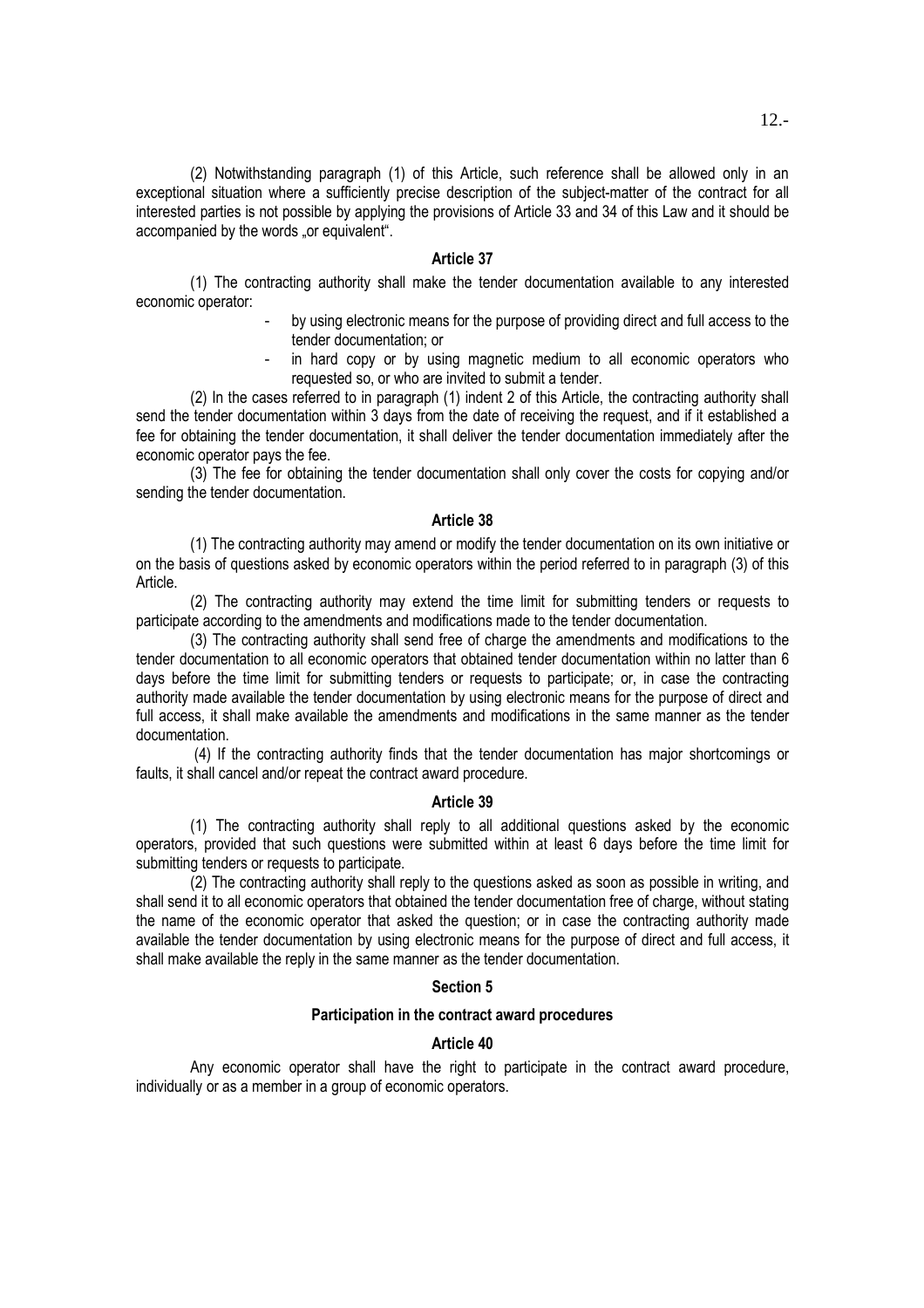### Article 41

Economic operators may join together and form a group with the purpose of presenting a joint request to participate or a joint tender, not having the obligation to assume a specific legal form of their association.

# Article 42

The contracting authority may require the group of economic operators to assume a specific legal form of their association if the joint tender is selected as winner, for the purpose of executing the contract.

#### Article 43

Persons who participated in the preparation of the tender documentation cannot participate as tenderers or members of a joint group in the contract award procedure.

### Article 44

Persons who take part or assist in the evaluation of requests to participate or tenders, as well as the head person at the contracting authority, cannot act as candidates, tenderers, subcontractors or members in a group of tenderers in the respective contract award procedure. In such case, the request to participate or the tender of the candidate or the tenderer shall be rejected from the contract award procedure.

#### Article 45

(1) In the tender documentation, the contracting authority may require that tenderers state in their tenders the part of the contract to be executed by subcontractors.

(2) The tenderer shall be fully liable to the contracting authority for execution of the public contract regardless of the number of subcontractors hired.

## Article 46

(1) The candidate or tenderer may participate in the contract award procedure only with one request to participate or tender.

(2) All requests to participate or tenders shall be rejected if the candidate or the tenderer:

- participates in more than one individual and/or joint request to participate or tender; or
- participates as subcontractor in another individual and/or joint request to participate or tender.

(3) The economic operator may participate as subcontractor in more than one request to participate or tender.

### Section 6

#### **Guarantees**

# Article 47

(1) The contracting authority may require the tenderers to provide tender guarantee in the form of a bank guarantee or deposited funds and shall mandatorily state this in the tender documentation.

(2) The tender guarantee value shall not exceed 3% of the tender value.

(3) The tender guarantee shall be submitted together with the tender in original form.

(4) The contracting authority may collect the tender guarantee if the tenderer:

- withdraws its tender before the expiry of the validity period of the tender guarantee;
- fails to accept correction of arithmetical errors made by the commission;
- fails to sign the public contract after being selected as winner; or
- fails to provide the performance quarantee, if required by the contracting authority in the tender documentation.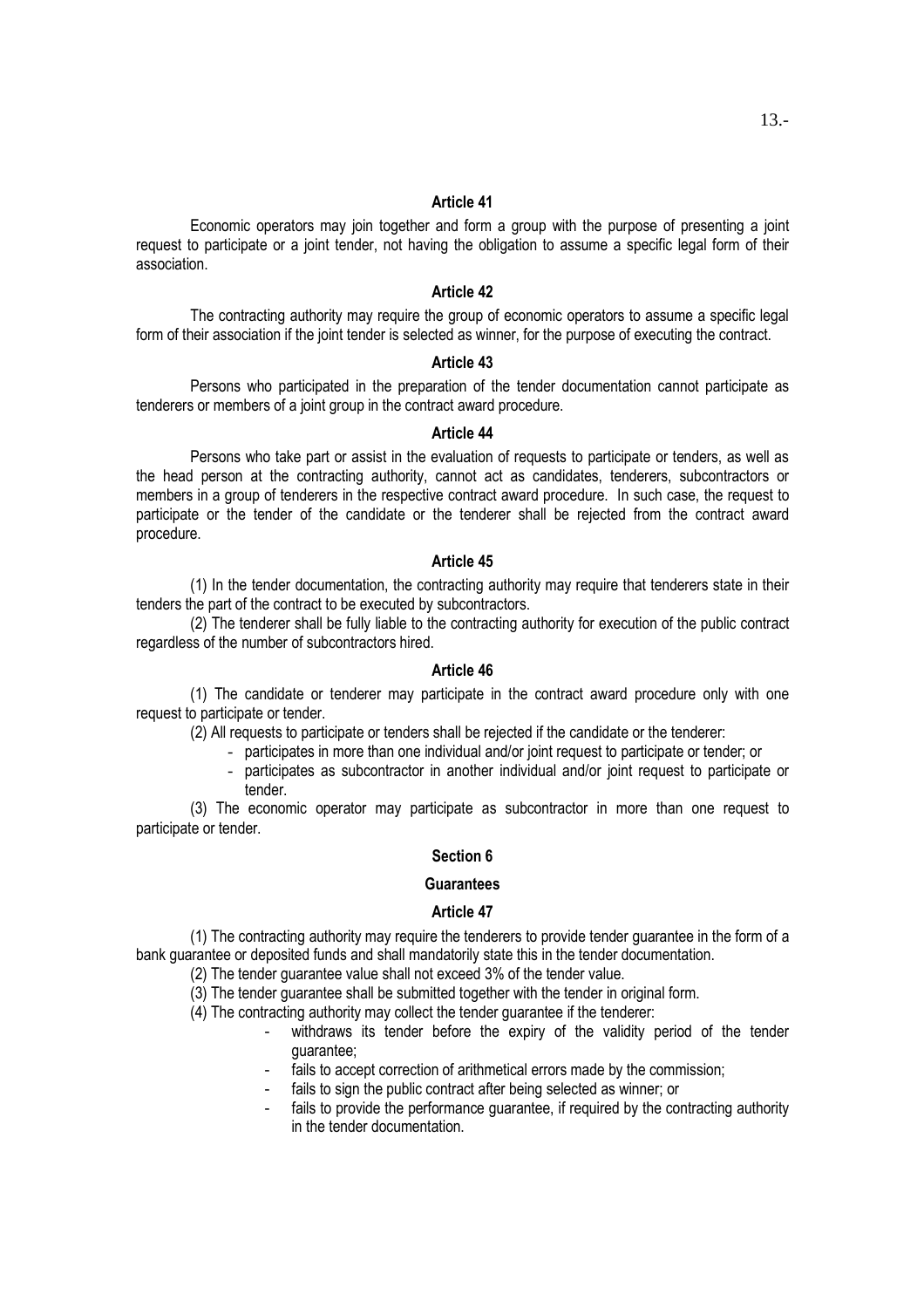(5) The tender guarantee should be valid at least 14 days after the tender validity period.

(6) In exceptional cases, the contracting authority may ask the tenderers to extend the guarantee validity period.

(7) The tender guarantee shall be returned to the unsuccessful tenderer within its validity period.

(8) The tender guarantee shall be returned to the wining tenderer after it signs the public contract and submits the performance guarantee, if required.

## Article 48

(1) The contracting authority may require the winning tenderer to provide performance guarantee in the form of a bank guarantee, stating this in the tender documentation.

(2) The performance guarantee may range from 5% to 15% of the public contract value.

(3) Notwithstanding paragraph (1) of this Article, the contracting authority shall not require performance guarantee when organizing design contests or awarding public contract for consultant services.

(4) The performance guarantee should be valid until the public contract is fully executed.

(5) The performance guarantee shall be returned to the contractor within 14 days after the public contract is fully executed.

(6) If the public contract execution has been extended or its value has increased, the contractor should respectively extend the validity period of the performance guarantee or increase its value.

# Article 49

(1) The contracting authority, pursuant to the provisions of the public contract, may provide for an advance payment.

(2) The advance payment cannot exceed 20% of the public contract value for the contracting authorities referred to in Article 4 paragraph (1) items a) and b) of this Law.

(3) Prior to the advance payment referred to in paragraph (2) of this Article, the contracting authority shall require a bank guarantee from the contractor in the amount of the agreed advance payment.

# Article 50

The contracting authority is obliged to require in the tender documentation all bank guarantees to be issued by banks which are acceptable to it.

# Section 7

## Publication rules

## Subsection 1

## Publication of notices

## Article 51

(1) The contracting authority shall provide transparency when awarding public contracts, organizing design contests or concluding framework agreements, by publishing prior information notice, contract notice, contract award notice and/or notice on cancellation of the contract award procedure pursuant to this Law.

(2) For the purpose of precisely determining the subject-matter of the contract or the framework agreement, the contracting authority shall use the CPV, by entering the respective code in the notices pursuant to this Law.

(3) The Government shall adopt the CPV.

(4) The Minister of Finance shall prescribe the format and the contents of the notices referred to in paragraph (1) of this Article.

# Subsection 2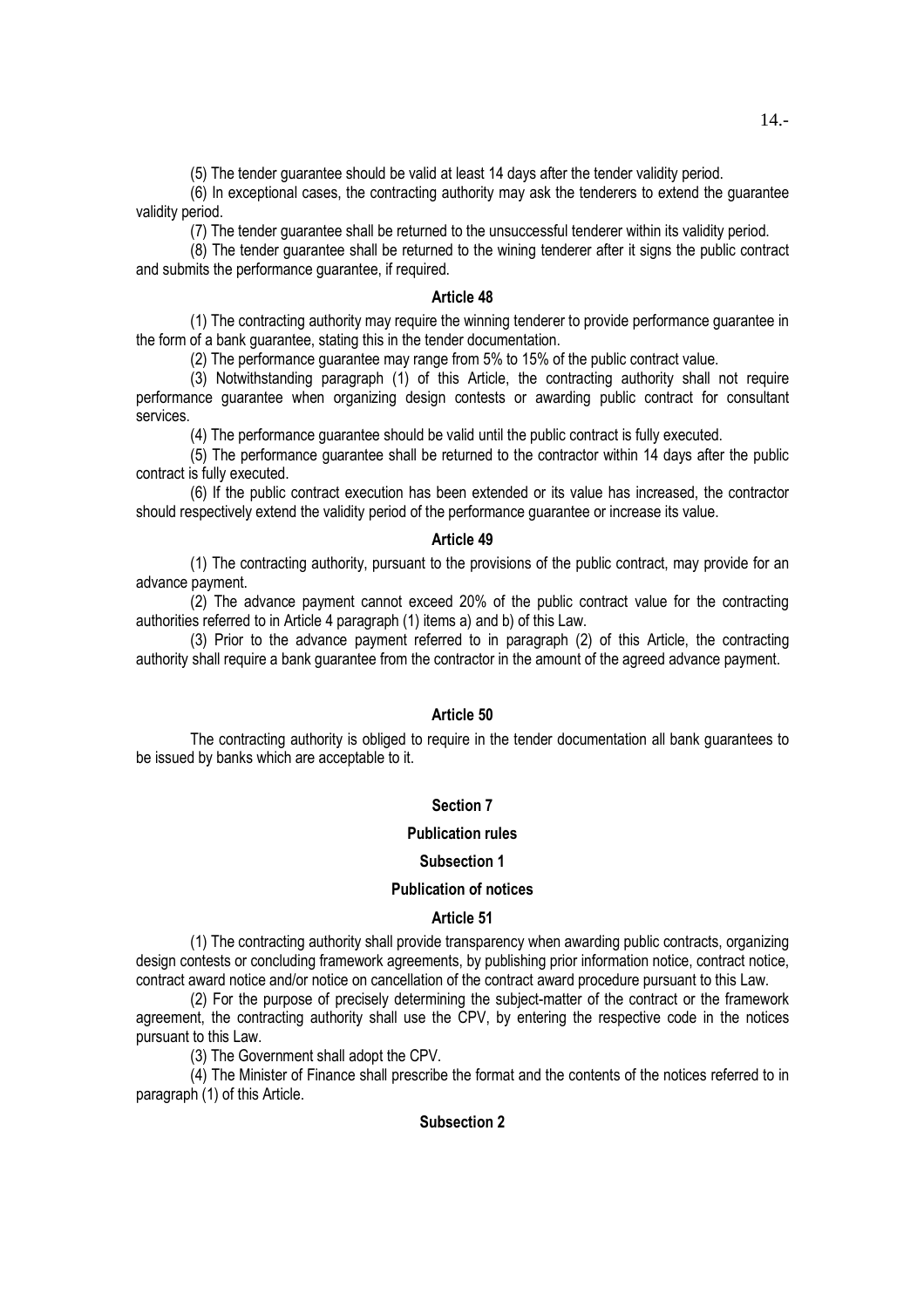### Prior information notice

# Article 52

(1) The contracting authority may publish prior information notice if it applies the provisions of Article 65 paragraph (2) or Article 75 paragraph (2) of this Law.

(2) Publication of a prior information notice shall not oblige the contracting authority to carry out the respective contract award procedure.

(3) The prior information notice shall be published on the website of the Bureau.

### Subsection 3

# Contract notice

## Article 53

The contracting authority shall publish a contract notice when:

- it launches an open procedure, a restricted procedure, a competitive dialogue or a negotiated procedure with prior publication of a contract notice; or
	- it organises design contest.

# Article 54

(1) The contract notice for open procedure, restricted procedure, competitive dialogue, negotiated procedure with prior publication of a contract notice and design contest shall be simultaneously sent for posting on the website of the Bureau and for publication in the Official Gazette of the Republic of Macedonia. In case the contract notice is not sent at the same time, time limits shall start running from the day the contract notice was sent to the Official Gazette of the Republic of Macedonia.

(2) If the estimated value of the public contract, excluding VAT, exceeds EUR 500,000 Denar equivalent for supplies and services, and EUR 2,000,000 for works, the contract notice shall also be published in the Official Journal of the European Union or in a respective business publication or technical or specialised magazine available to the broad international expert and other public.

(3) The contracting authority may also publish the contract notice pursuant to this paragraph if the estimated value of the public contract is below the thresholds set therein.

(4) The Official Gazette of the Republic of Macedonia and Bureau shall be obliged to publish the contract notice within 5 working days from receipt of the notice.

### Subsection 4

# Contract award notice

#### Article 55

The contracting authority shall submit a contract award notice to the Bureau for posting on its website within 30 days after:

- awarding public contract or concluding framework agreement after completing ан open procedure, restricted procedure, competitive dialogue, or negotiated procedure with or without prior publication of a contract notice;
- realizing design contest by selecting the best competitor; and
- procurement of services referred to in Article 17 paragraph (1) indent 2 of this Law, if the estimated the value of which, excluding VAT, exceeds EUR 20,000 in Denar equivalent.

### Section 8

# **Communication**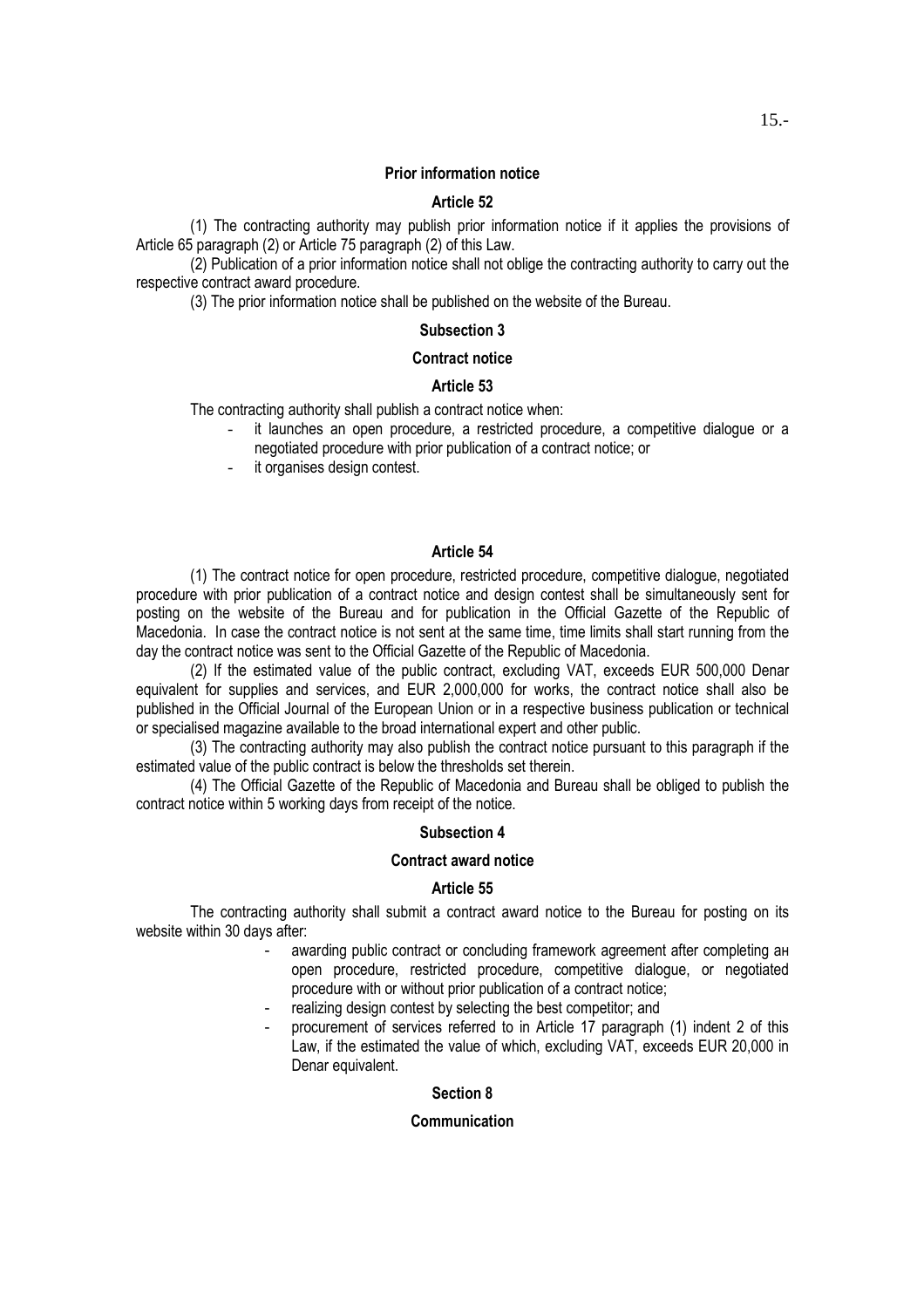### Article 56

(1) Any request, information, notice and other documents set by this Law shall be communicated in

writing.

(2) Any document shall be registered at the moment of sending, or at the moment of receipt.

## Article 57

(1) Documents shall be communicated by:

- post;
- fax; or
- electronically.

(2) The contracting authority shall set out the communication manners it intends to use when implementing the contract award procedure in the tender documentation.

(3) The sender shall be obliged to send the document sent by fax also by post or electroncally within two days after it was sent by fax.

## Article 58

(1) Instruments used for electronic communication, as well as their technical characteristics, shall be non-discriminatory, generally available to any economic operator and interoperable with information and communication technologies in general use.

(2) In case the documents are delivered electronically, the regulations regarding electronic signature shall apply.

# Article 59

(1) The economic operator shall submit its tender or request to participate by post or directly to the address pointed out by the contracting authority, or, if the contracting authority provides such possibility, electronically.

(2) If the contracting authority has established that tenders or requests to participate should be submitted only by post or directly, they shall be submitted in a sealed envelope bearing the words . Do not open" in the upper left corner, as well as the reference number of the contract notice, name of the contracting authority and its address.

(4) The request to participate or the tender shall be submitted in one original form, every page of which signed by the head person at the tenderer or by an authorised signatory. In the tender documentstion, the contracting authority may require the economic operators to send certain number of copies of the tender in addition to the original.

## Article 60

(1) The contracting authority may establish that requests to participate or tenders be transmitted electronically only if:

- the information regarding electronic transmission of data, including encryption, are available for any interested economic operator; and
	- the electronic devices for receipt of data guarantee the integrity and confidentiality of the received documents.

(2) Economic operators may submit certificates, statements and other documents for establishing their qualifications in hard copy before the expiry of the time limit for submitting tenders or requests to participate expires, if they are not available in electronic format.

## Article 61

Electronic devices shall be deemed as guaranteeing the integrity and confidentiality of the received documents if their technical characteristics or specifically used procedure meet the following conditions:

> the moment of receiving the tenders or requests to participate can be precisely determined;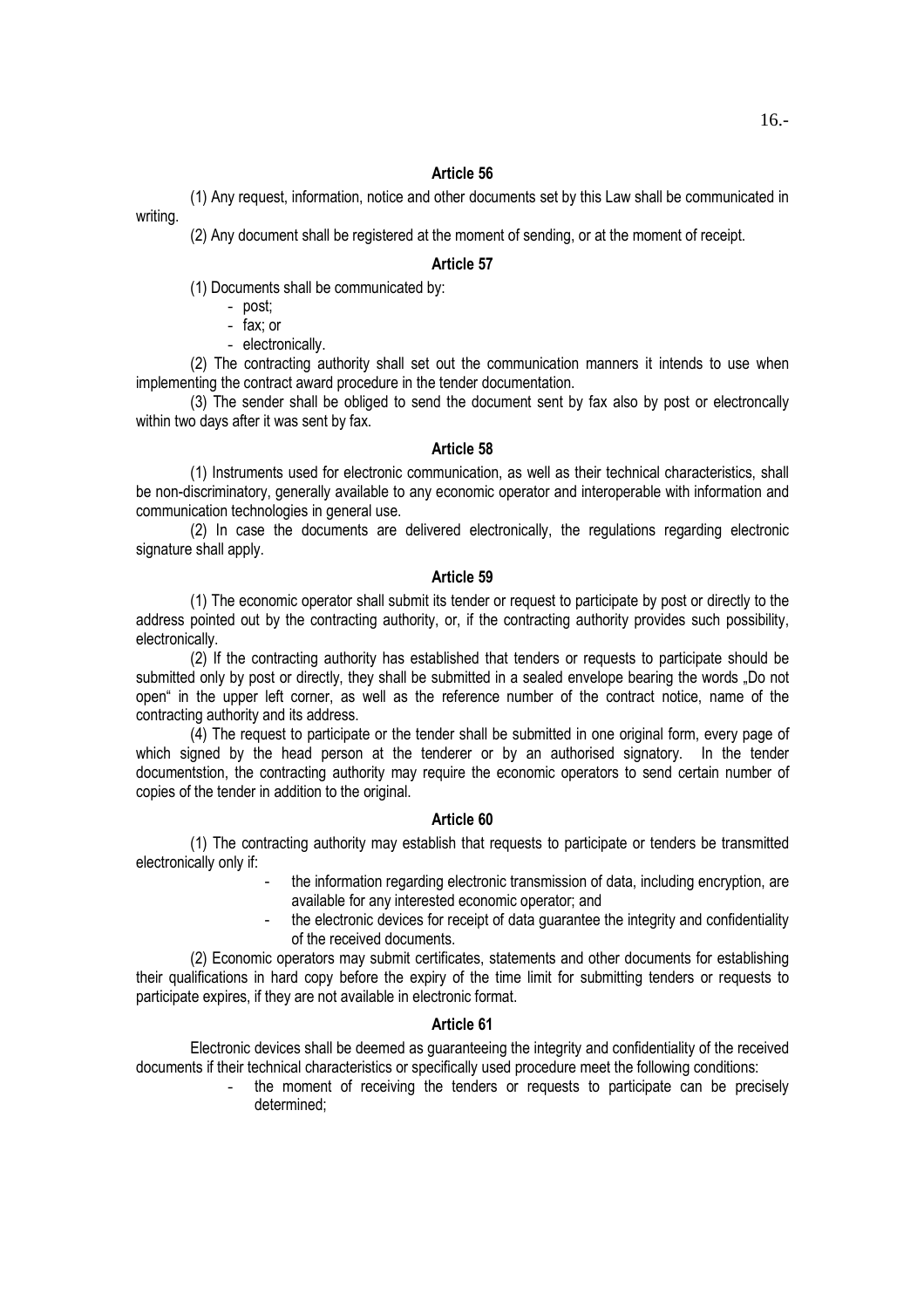- noone can access the received data before the expiry of the time limit for submitting tenders;
- in the case of breach of the access restriction to the received data referred to in paragraph (1) indent 2 of this Article, the unauthorised access is easily detectible;
- the access to the received data in all phases of the process is possible only after the opening time established according to this Law; and
- after the date of opening of the received data, the access to the data is possible only for authorised persons.

# Section 9

# Preventing conflict of interest

### Article 62

The Law on Prevention of Conflicts of Interest shall accordingly apply to the contract award procedures for the purpose of preventing conflict of interests.

### Article 63

When executing the public contract, the contractor shall not hire persons involved in the evaluation of tenders submitted in the respective contract award procedure during the period of the validity of the contract. If such case occurs, the public contract shall be null and void.

### Chapter V

# Types of contract award procedures

## Section 1

### Open procedure

#### Article 64

(1) Open procedure shall be carried out in one phase.

(2) Notwithstanding paragraph (1) of this Article, the contracting authority may use electronic auction as an additional phase, publishing it in the contract notice and the tender documentation.

### Article 65

(1) The time limit for submitting the tenders cannot be less than 52 days from the day of sending the contract notice for publication in the Official Gazette of the Republic of Macedonia or for posting it on the website of the Bureau, if the estimated value of the contract, excluding VAT, exceeds:

EUR 130,000 in Denar equivalent for public supply and service contracts and EUR 4,000,000 in Denar equivalent for public works contract awarded by contracting authorities referred to in Article 4 paragraph (1) items a), b) and c) of this Law; or

EUR 200,000 in Denar equivalent for public supply and service contracts and EUR 4,000,000 in Denar equivalent for public works contract awarded by contracting authorities referred to in Article 4 paragraph (1) items d) and e) of this Law.

(2) Notwithstanding paragraph (1) of this Article, the contracting authority may reduce the time limit for submitting the tenders to no less than 36 days if it has published prior information notice.

(3) In case of a prior information notice, the reduction of the period referred to in paragraph (2) of this Article shall be allowed only when the prior information notice includes all information stipulated for the contract notice to the extent that this information is available at the time the prior information notice was published; and if the prior information notice was sent for publishing up to 12 months and at least 52 days before sending the contract notice for publication.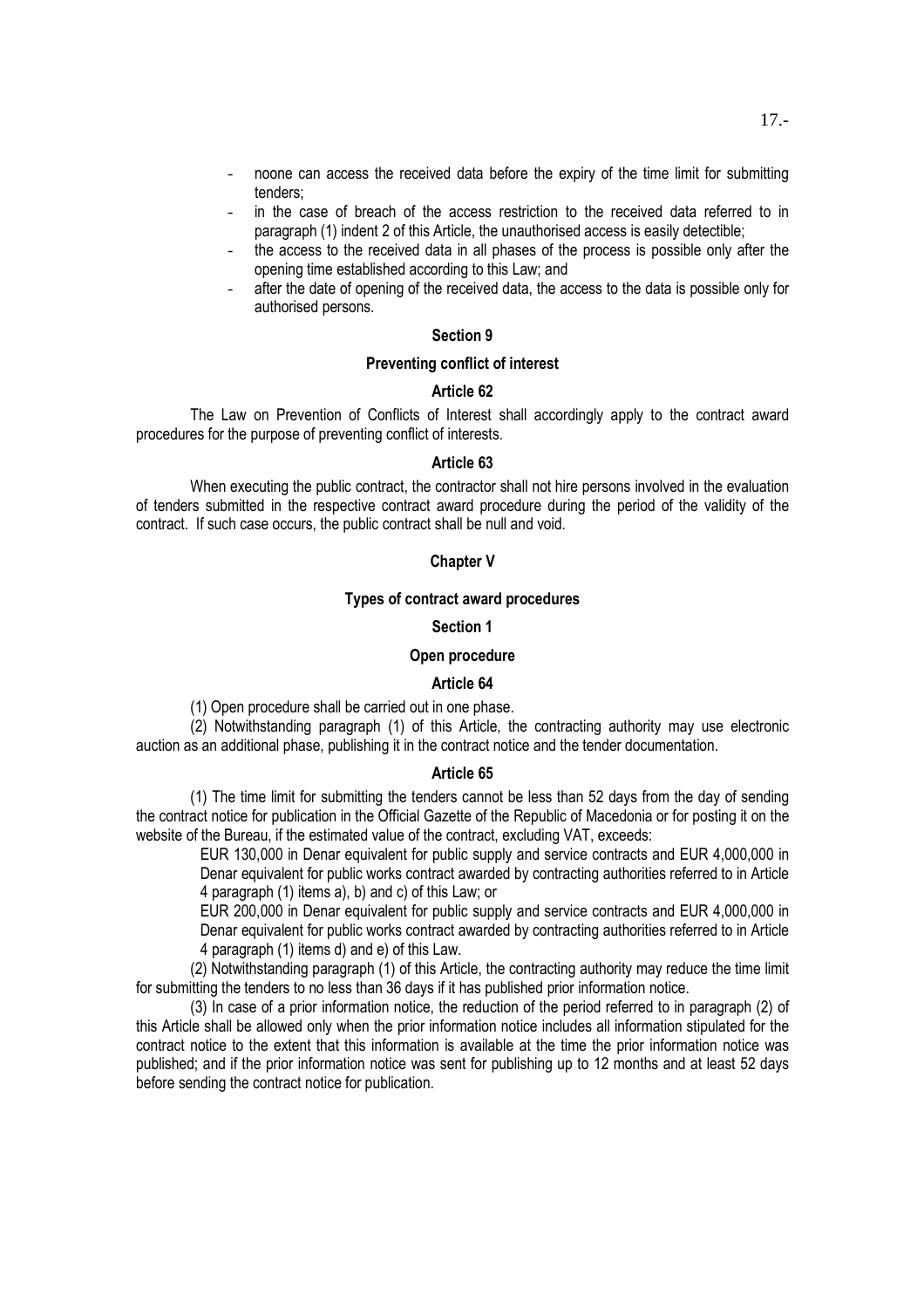(4) Notwithstanding paragraphs (1) and (2) of this Article, when the contracting authority publishes the entire tender documentation electronically and allows direct access without restrictions for all economic operators, it may reduce the time limit referred to in paragraphs (1) and (2) of this Article by 5 days. The tender documentation shall be published at the same time when sending the contract notice for publication.

(5) The reduction referred to in paragraph (4) of this Article shall be allowed only when the contract notice indicates the Internet address where the tender documentation is available online.

### Article 66

(1) If the estimated value of the public contract is below the thresholds referred to in Article 65 paragraph (1) of this Law, the time limit for submitting the tenders cannot be less than 26 days from the day of sending the contract notice for publication in the Official Gazette of the Republic of Macedonia and for posting on the website of the Bureau.

(2) Notwithstanding paragraph (1) of this Article, when the contracting authority publishes the entire tender documentation electronically and allows direct access without restrictions for all economic operators, it may reduce the time limit referred to in paragraph (1) of this Article by 5 days. The tender documentation shall be published at the same time when sending the contract notice for publication.

 (3) The reduction referred to in paragraph 2 of this Article is allowed only when the contract notice indicates the Internet address where the tender documentation is available online.

# Article 67

Any economic operator has the right to request and receive tender documentation.

### Section 2

### Restricted procedure

# Article 68

(1) Restricted procedure shall be carried out in two phases:

- first phase (pre-selection phase), where the contracting authority selects qualified candidates on the bases of the selection criteria; and

- second phase, where the contracting authority evaluates tenders of selected candidates, on the basis of the contract award criteria.

(2) Notwithstanding paragraph (1) of this Article, the contracting authority may use electronic auction as an additional phase, publishing it in the contract notice and the tender documentation.

# Article 69

(1) The time limit for submitting the requests to participate cannot be less than 37 days from the day of sending the contract notice for publication in the Official Gazette of the Republic of Macedonia and for posting on the website of the Bureau, if the estimated value of the contract, excluding VAT, exceeds:

- EUR 130,000 in Denar equivalent for public supply and service contracts and EUR 4,000,000 in Denar equivalent for public works contract awarded by contracting authorities referred to in Article 4 paragraph (1) items a), b) and c) of this Law; or

- EUR 200,000 in Denar equivalent for public supply and service contracts and EUR 4,000,000 in Denar equivalent for public works contract awarded by contracting authorities referred to in Article 4 paragraph (1) items d) and e) of this Law.

(2) Notwithstanding paragraph (1) of this Article, due to reasons of urgency requiring execution of contracts within periods less than the ones set under paragraph (1) of this Article, the contracting authority may reduce the time limit by no more than 15 days.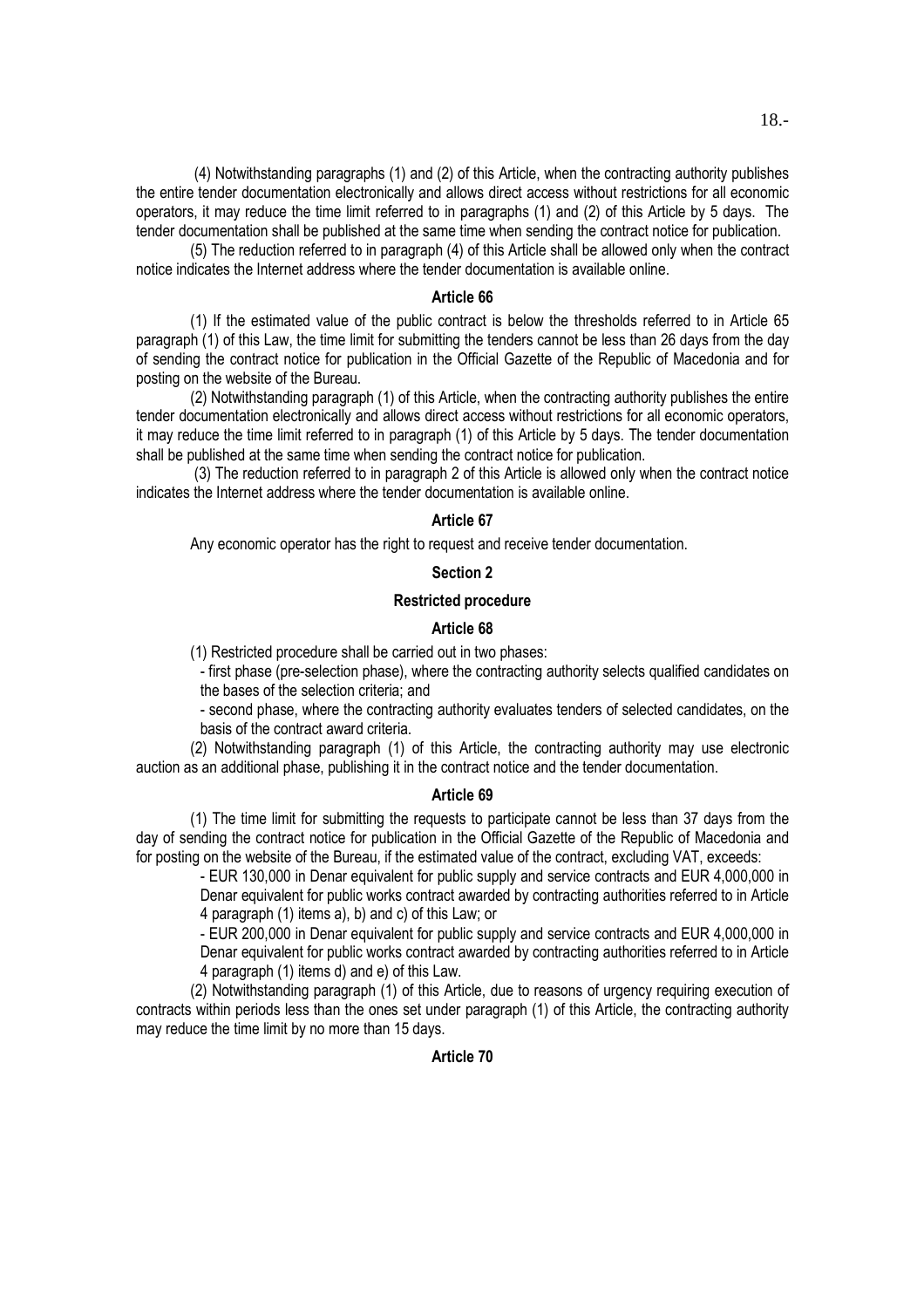If the estimated value of the public contract is below the thresholds referred to in Article 69 paragraph (1) of this Law, the time limit for submitting the requests to participate cannot be less than 16 days from the day of sending the contract notice for publication in the Official Gazette of the Republic of Macedonia and for posting on the website of the Bureau.

### Article 71

(1) Any interested economic operator may submit a request to participate for the first phase of restricted procedure.

(2) The contracting authority shall also state in the contract notice the selection criteria and other applicable rules, the minimum number of candidates it intends to select, and, if required, the maximum number of candidates.

(3) The minimum number indicated in the contract notice cannot be less than 5.

### Article 72

(1) The number of selected candidates after the first phase of the restricted procedure shall be at least equal with the minimum number of candidates indicated in the contract notice.

(2) Notwithstanding paragraph (1) of this Article, when the number of candidates that comply with the selection criteria is less than the minimum number indicated in the contract notice, the contracting authority may either:

- cancel the restricted procedure; or
- carry on the restricted procedure only with those candidates that meet the selection criteria, if their number is still sufficient to ensure a genuine competition.

#### Article 73

(1) After completing the first phase, the commission shall prepare a first phase selection report and a list of qualified candidates.

(2) On the basis of the report by the commission, the contracting authority shall make a decision for selected candidates to be invited to submit their tenders.

(3) The contracting authority shall send the invitation to tender in the second phase of the restricted procedure to all selected candidates simultaneously.

(4) The contracting authority shall not invite to tender in the second phase of restricted procedure an economic operator that did not submit a request to participate or failed to meet the selection criteria.

### Article 74

(1) The invitation to tender in the second phase of restricted procedure shall contain at a minimum:

- the reference number of the contract notice;
- time limit for submitting the tenders;
- address where selected candidates should submit their tenders;
- date when tenders will be opened; and
- if necessary, any additional documents which the economic operators shall present with the purpose of verifying the statements or completing the documents submitted in the first phase in order to demonstrate their qualifications.

(2) The contracting authority shall send the tender documentation together with the invitation to tender in the second phase of restricted procedure.

(3) When the tender documentation is directly available by using electronic means, the contracting authority shall state in the invitation to tender information regarding the manner to access the respective documentation.

### Article 75

(1) If the estimated value of the public contract is above the thresholds referred to in Article 69 paragraph (1) of this Law, the time limit for submitting the tenders in the second phase of restricted procedure cannot be less than 40 days.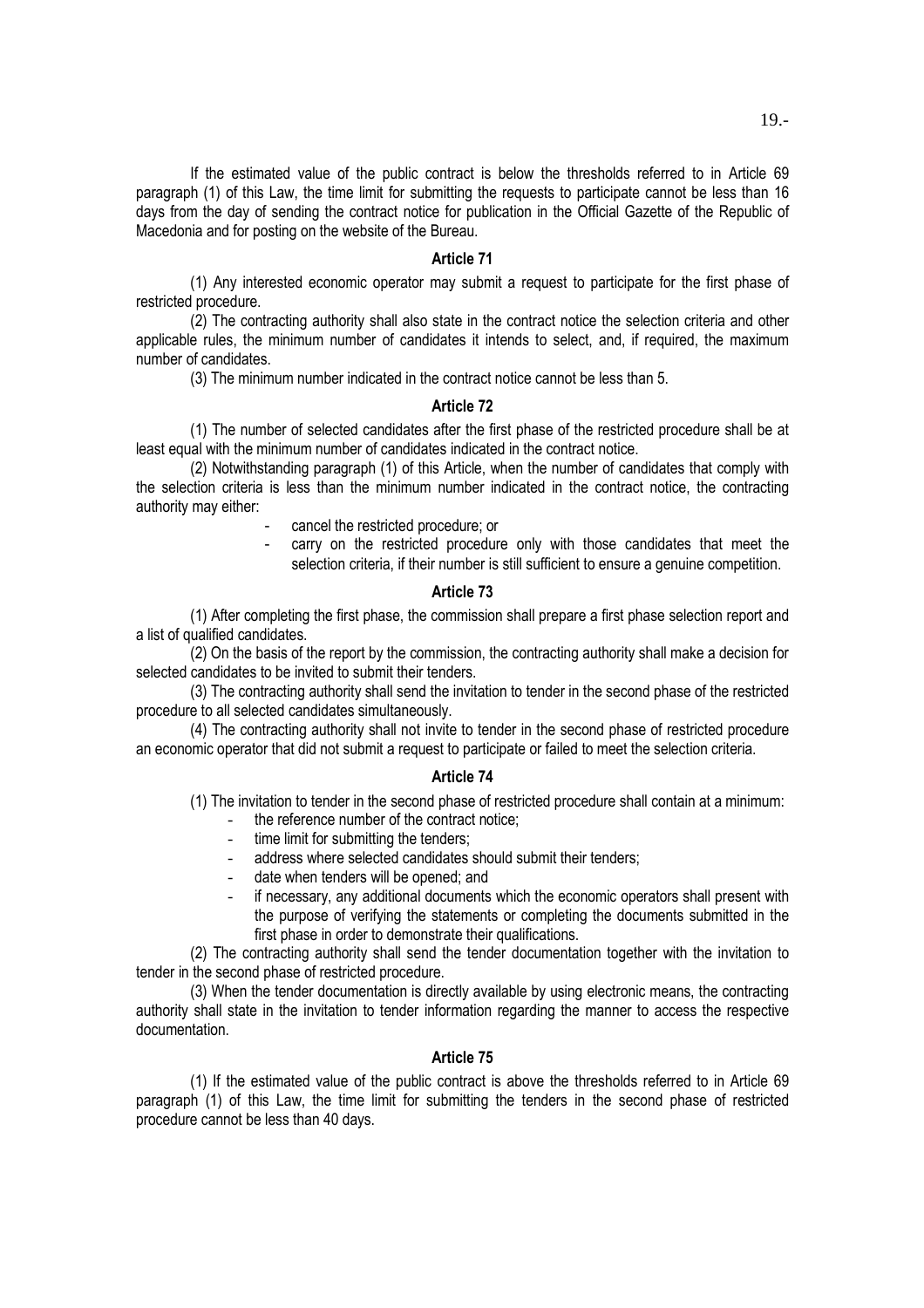(2) Notwithstanding paragraph (1) of this Article, the contracting authority may reduce the time limit for submitting the tenders to no less than 36 days if it has published prior information notice.

(3) In case of a prior information notice, the reduction of the time limit referred to in paragraph (2) of this Article shall be allowed only when the prior information notice includes all the information stipulated in the contract notice to the extent to which this information is available at the time the prior information notice was published and when the prior information notice was sent for publishing up to 12 months and at least 52 days before sending the contract notice for publication.

(4) Notwithstanding paragraphs (1) and (2) of this Article, when the contracting authority publishes the entire tender documentation electronically and allows direct access without restrictions for all selected candidates, it may reduce the time limits referred to in paragraphs (1) and (2) of this Article by 5 days. The tender documentation shall be published at the same time when sending the invitation to tender.

 (5) The reduction of the time limits referred to in paragraph (4) of this Article shall be allowed only when the invitation to tender indicates the Internet address where the tender documentation is available online.

## Article 76

(1) If the estimated value of the public contract is below the thresholds referred to in Article 69 paragraph (1) of this Law, the time limit for submitting the tenders in the second phase of the restricted procedure cannot be less than 22 days from the day of sending the invitation to tender.

(2) Notwithstanding paragraph (1) of this Article, when the contracting authority publishes the entire tender documentation electronically and allows direct access without restrictions for all selected candidates, it may reduce the time limits referred to in paragraph (1) of this Article by 5 days. The tender documentation shall be published at the same time when sending the invitation to tender.

 (3) The reduction referred to in paragraph (2) of this Article is allowed only when the invitation to tender indicates the Internet address where the tender documentation is available online.

# Section 3

# Competitive dialogue

## Article 77

The contracting authority may apply competitive dialogue procedure if:

- the respective public contract is considered to be particularly complex; and<br>the application of the open or restricted procedure would not allow award
	- the application of the open or restricted procedure would not allow awarding the public contract.

### Article 78

Particularly complex contract within the meaning of Article 77 paragraph (1) indent 1 of this Law shall be considered the public contract for which the contracting authority is objectively unable to:

- define technical specifications and the technical means that can satisfy its needs; or
- establish the legal or financial framework for the implementation of the public contract.

### Article 79

The competitive dialogue shall be carried out in three phases:

- phase of pre-selection of the candidates;
- dialogue phase with the selected candidates after the pre-selection phase, in order to identify the solution that could correspond to the needs of the contracting authority based on which the candidates will submit their tender; and
- phase of submitting tenders.

#### Article 80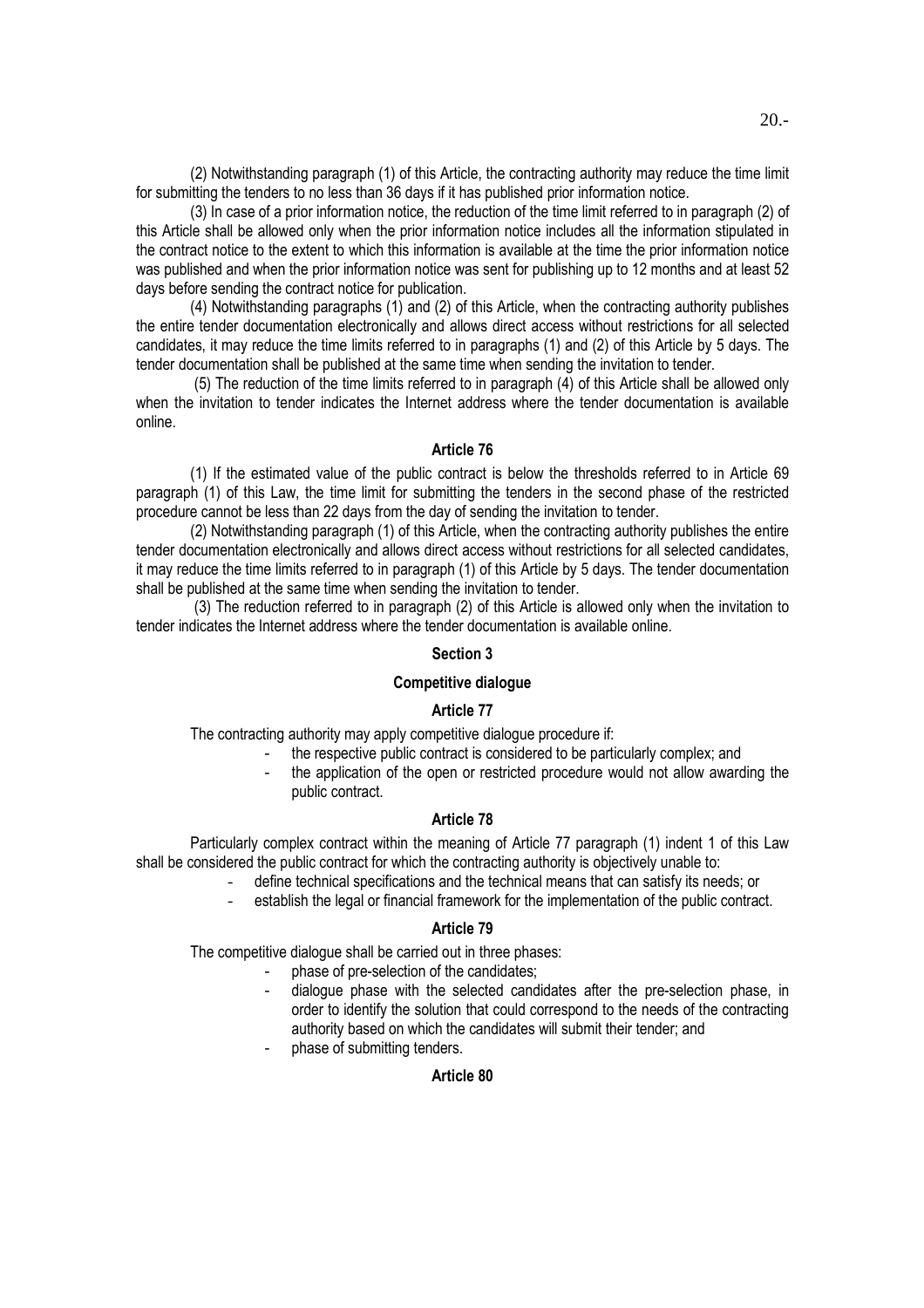The time limit for submitting the requests to participate cannot be less than 37 days from the day of sending the contract notice for publication in the Official Gazette of the Republic of Macedonia and for posting on the website of the Bureau, if the estimated value of the contract, excluding VAT, exceeds EUR 130,000 in Denar equivalent for public supply and service contracts and EUR 4,000,000 in Denar equivalent for public works contract awarded by contracting authorities referred to in Article 4 paragraph (1) items a), b) and c) of this Law.

# Article 81

If the estimated value of the public contract is below the thresholds referred to in Article 80 of this Law, the time limit for submitting the requests to participate cannot be less than 30 days from the day of sending the contract notice for publication in the Official Gazette of the Republic of Macedonia and for posting on the website of the Bureau.

# Article 82

(1) Any interested economic operator may submit a request to participate for the competitive dialogue.

(2) When selecting the candidates, the contracting authority shall evaluate their qualifications on the basis of objective and non-discriminatory criteria.

(3) The contracting authority shall also state in the contract notice the selection criteria and other applicable rules, the minimum number of candidates it intends to select, and, if required, the maximum number of candidates.

(4) The minimum number indicated in the contract notice cannot be less than 3.

## Article 83

(1) After completing the pre-selection phase, the number of selected candidates shall be at least equal to the minimum number indicated in the contract notice.

(2) Notwithstanding paragraph (1) of this Article, when the number of candidates that comply with the selection criteria is less than the minimum number indicated in the contract notice, the contracting authority may either:

- cancel the competitive dialogue; or
- carry on the competitive dialogue only with those candidates that meet the selection criteria, insofar as that number is still sufficient to ensure a genuine competition.

# Article 84

(1) After completing the first phase, the commission shall prepare a first phase selection report and list of qualified candidates.

(2) On the basis of the report by the commission, the contracting authority shall make a decision for selected candidates to be invited to participate in the dialogue phase.

(3) The contracting authority shall send the invitation to participate in the dialogue phase to all selected candidates simultaneously.

(4) The contracting authority shall not invite to participate in the dialogue phase an economic operator that did not submit a request to participate or failed to meet the selection criteria.

## Article 85

(1) The invitation to participate in the dialogue phase shall contain at a minimum:

- the reference number of the contract notice;
	- date and place for the dialogue; and
- if necessary, any additional documents which the economic operators must present with the purpose of verifying the statements or completing the documents submitted in the first phase in order to demonstrate their qualifications.

(2) The contracting authority shall send the tender documentation, which also contains the descriptive documentation, together with the invitation to participate in the dialogue phase.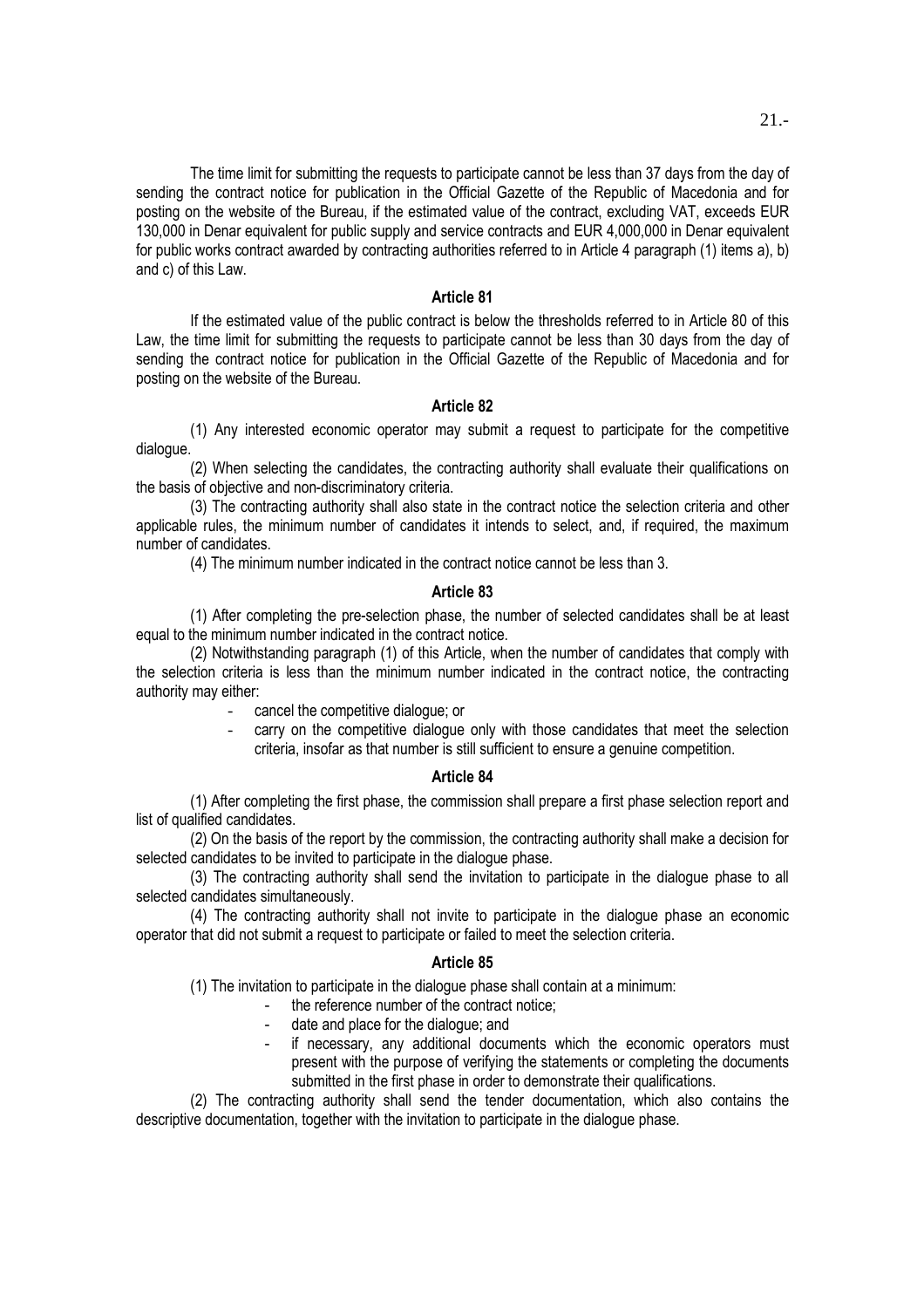(3) When the tender documentation is directly available by using electronic means, the contracting authority shall state in the invitation to tender information regarding the way to access the respective documentation.

### Article 86

(1) The contracting authority shall include in the descriptive documentation at a minimum: description of the needs, objectives, constraints of the contracting authority, on the basis of which the consultations will take place in order to identify the suitable solution or solutions, as well as, if envisaged, reimbursements to the participants in the dialogue.

(2) In the tender documentation, the contracting authority may provide for the procedure to take place in successive stages so as to reduce the number of possible solutions. The successive reduction of the solutions shall be made only by applying the award criteria provided for in the tender documentation.

#### Article 87

(1) The contracting authority shall lauch a dialogue with each selected candidate separately. Subject to discussions shall be the options referring to technical, financial arrangements, methods to resolve problems related to the legal framework, as well as any other elements of the future contract, so that the identified solutions correspond to objective needs of the contracting authority. For each meeting held, the contracting authority shall keep minutes of the issues that were subject to dialogue. The minutes shall be also signed by the selected candidate that participated in the dialogue.

(2) The contracting authority shall ensure equal treatment of all candidates during the dialogue. The contracting authority shall not provide information in a discriminatory manner, which could create a supplementary advantage for any candidate.

(3) The contracting authority shall not disclose to other candidates the proposed solutions or other confidential information communicated by a candidate during the dialogue, without its consent.

(4) The contracting authority shall carry out the dialogue until it identifies the suitable solution.

(5) Having declared that the dialogue phase is concluded and having so informed the selected candidates, the contracting authority shall invite the selected candidates to submit their tenders in due time on the basis of the solution selected in the dialogue phase.

(6) The contracting authority shall send the invitation to tender together with the tender documentation, which should contain all necessary elements describing the manner of executing the public contract.

(7) The time limit for submitting the tenders shall be no less than the minimum period established in the dialogue phase agreed with the selected candidates.

#### Article 88

The invitation to tender shall contain at a minimum:

- the reference number of the contract notice;
- time limit for submitting the tenders;
- address where tenders should be submitted; and
- date and place of opening of the tenders.

# Section 4

### Negotiated procedure with prior publication of a contract notice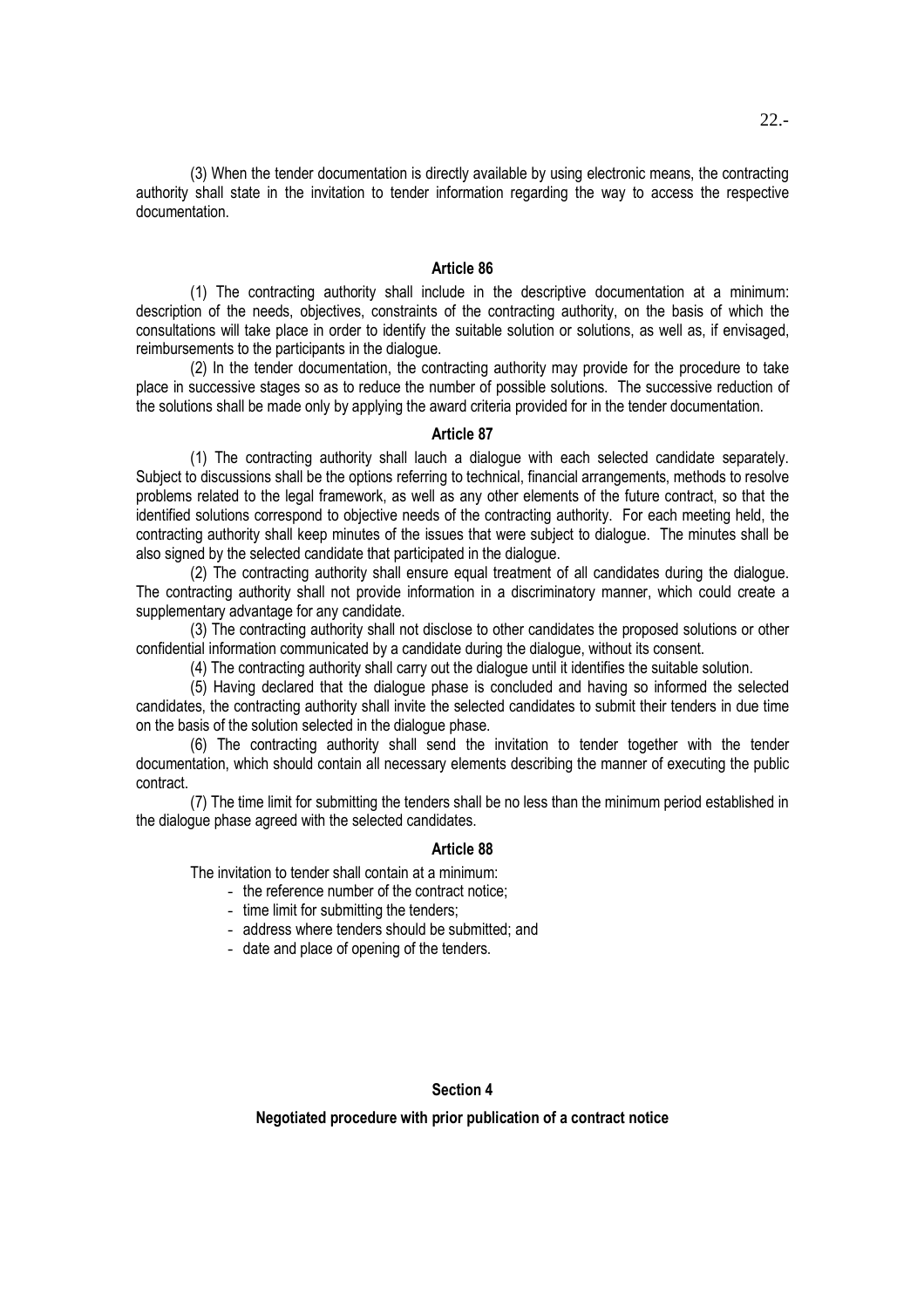#### Article 89

(1) The contracting authority shall apply negotiated procedure with prior publication of a contract notice in the following cases:

- when, after applying the open procedure, the restricted procedure or the competitive dialogue, no acceptable tender was received, the procedure was cancelled and the initial requirements provided by the tender documentation are not substantially modified;
- in exceptional cases, when the nature of the works, products or services, or the risks attached thereto, do not allow a prior overall pricing of the contract;
- for public service contract, where the service to be purchased is of such nature, that the technical specifications cannot be elaborated with sufficient precision to permit the awarding of the contract by applying rules governing open or restricted procedures; and
- for public works contracts, when the works that will be executed are needed exclusively for purpose of research, testing or technological development, and only if these are not carried out in order to obtain profit and do not aim at recovering the research and development costs.

(2) In the cases referred to in paragraph (1) indent 1 of this Article, the contracting authority shall not be obliged to publish a contract notice if it invites to the negotiations all economic operators which, in the open procedure, restricted procedure or the competitive dialogue procedure have proven their qualifications and submitted tenders accordingly. In such case, the contracting authority cannot invite tenderers or candidates that did not participated in the previous procedure.

(3) The commission shall provide, in the procedure outcome report, detailed justification for applying the negotiated procedure with prior publication of a contract notice, as well as details about the manner of carrying out the procedure.

## Article 90

(1) The time limit for submitting the requests to participate cannot be less than 37 days from the day of sending the contract notice for publication in the Official Gazette of the Republic of Macedonia and for posting on the website of the Bureau, if the estimated value of the contract, excluding VAT, exceeds:

- EUR 130,000 in Denar equivalent for public supply and service contracts and EUR 4,000,000 in Denar equivalent for public works contract awarded by contracting authorities referred to in Article 4 paragraph (1) items a), b) and c) of this Law; or

EUR 200,000 in Denar equivalent for public supply and service contracts and EUR 4,000,000 in Denar equivalent for public works contract awarded by contracting authorities referred to in Article 4 paragraph (1) items d) and e) of this Law.

(2) Notwithstanding paragraph (1) of this Article, due to reasons of urgency requiring execution of contracts within periods less than the ones set under paragraph (1) of this Article, the contracting authority may reduce the time limit by no more than 15 days.

# Article 91

If the estimated value of the public contract is below the thresholds referred to in Article 90 paragraph (1) of this Law, the time limit for submitting the requests to participate cannot be less than 12 days from the day of sending the contract notice for publication in the Official Gazette of the Republic of Macedonia and for posting on the website of the Bureau.

# Article 92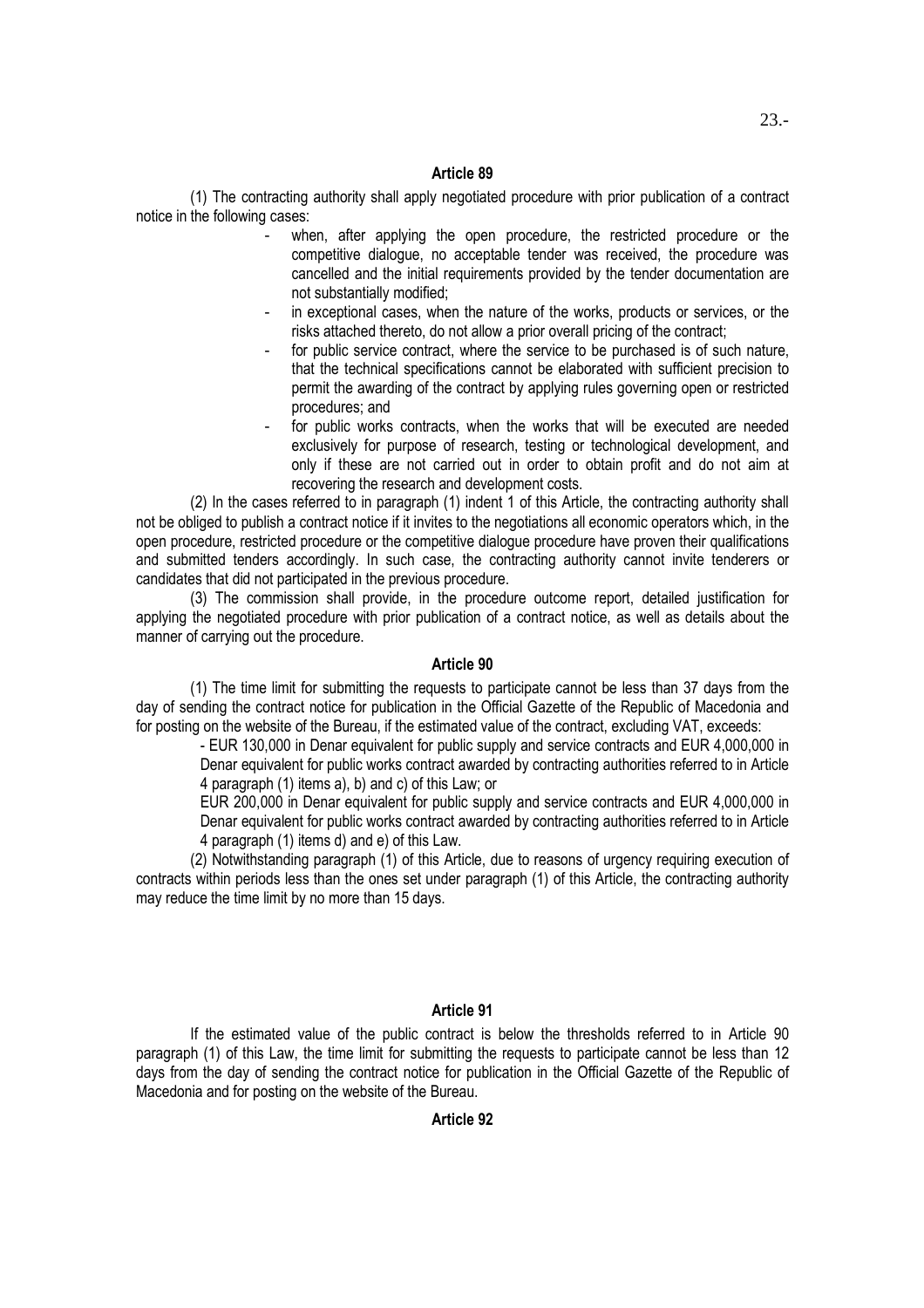# Article 93

(1) Before starting the negotiations, the contracting authority shall carry out a preliminary selection of the candidates that will participate to the negotiations, only by using the selection criteria.

(2) After evaluating the qualifications of the candidates, the commission shall prepare a selection report and list of qualified candidates.

(3) On the basis of the report by the commission, the contracting authority shall make a decision for selected candidates to be invited to submit their initial tenders.

(4) The contracting authority shall also state in the contract notice the selection criteria and other applicable rules, the minimum number of candidates it intends to select, and, if required, the maximum number of candidates.

(5) The minimum number indicated in the contract notice cannot be less than 3.

### Article 94

(1) The number of selected candidates shall be at least equal with the minimum number indicated in the contract notice.

(2) Notwithstanding paragraph (1) of this Article, when the number of candidates that comply with the selection criteria is less than the minimum number indicated in the contract notice, the contracting authority may either:

- cancel the negotiated procedure with prior publication of a contract notice; or
- carry on the negotiated procedure with prior publication of a contract notice only with those candidates that meet the selection criteria, insofar as that number is still sufficient to ensure a genuine competition.

# Article 95

(1) The contracting authority shall send the invitation to submit an initial tender to all selected candidates simultaneously.

(2) The contracting authority shall not invite to submit an initial tender an economic operator that did not submit a request to participate or failed to meet the selection criteria.

# Article 96

(1) The invitation to submit an initial tender shall contain at a minimum:

- the reference number of the contract notice;
- date and place where negotiations will be held;
- time limit for submitting the initial tenders;
- if necessary, any additional documents which the economic operators must present with the purpose of verifying the statements or completing the documents submitted in the first phase in order to demonstrate their qualifications; and
- the contract award criteria according to the provision of Chapter VII, Section 3 of this Law.

(2) The contracting authority shall send the tender documentation, which also contains the descriptive documentation, together with the invitation to submit an initial tender.

(3) The descriptive documentation, which is part of the tender documentation, shall contain: description of the needs, objectives and constraints of the contracting authority, on the basis of which the negotiated procedure with prior publication of a contract notice is initiated.

# Article 97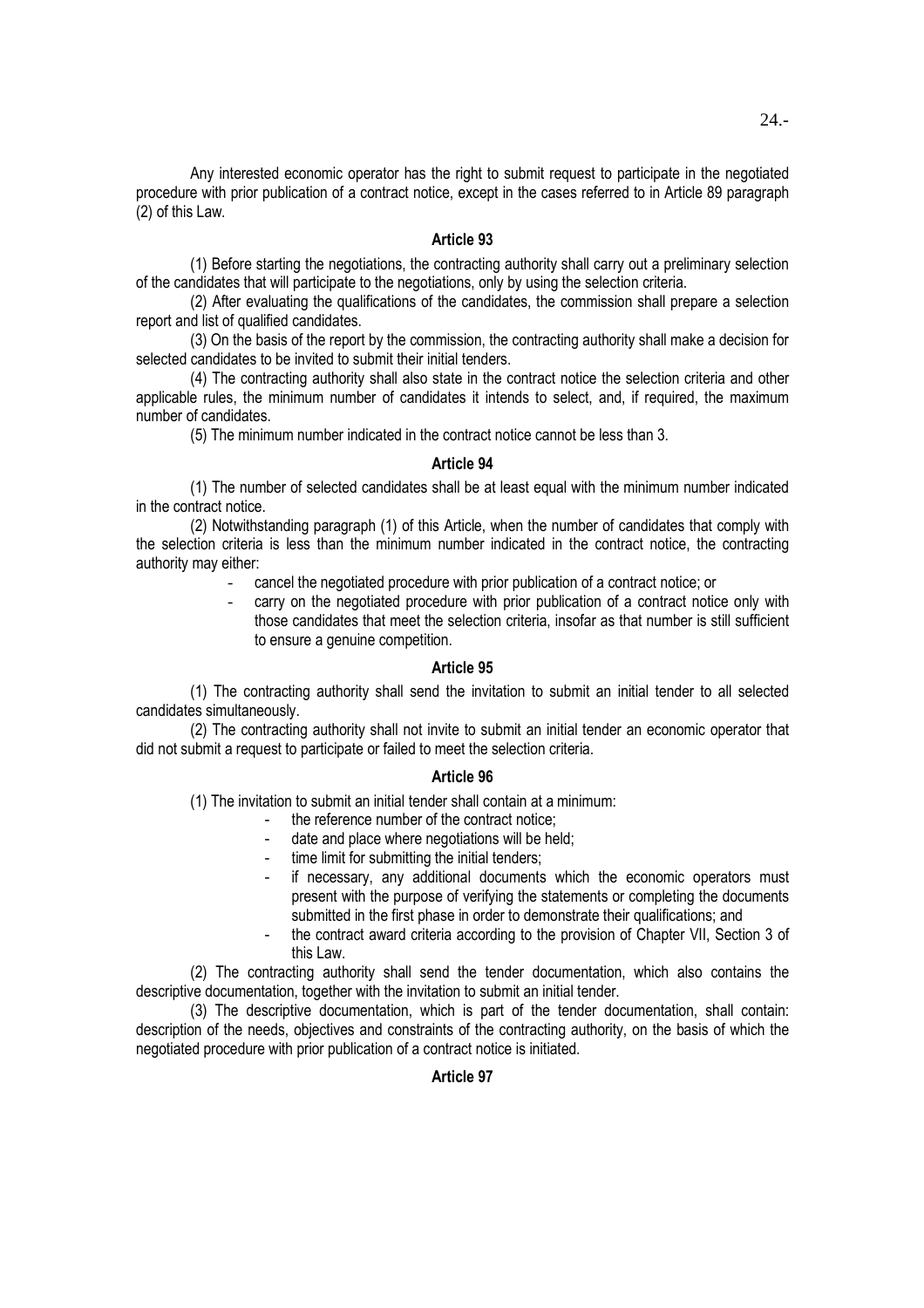(1) The contracting authority shall lauch negotiations with each selected candidate separately. During the negotiations, all technical, financial and legal aspects of the contract shall be determined. For each meeting held, the contracting authority shall keep minutes of the issues that were subject to negotiations and agreed. The minutes shall be also signed by the selected candidate that participated in the negotiations.

(2) Each selected candidate shall present its initial tender on the negotiations meeting, which will be the starting position for the negotiations, according to the needs, objectives and constraints of the contracting authority set in the descriptive documentation.

(3) During the negotiations, the contracting authority shall ensure equal treatment of all selected candidates. The contracting authority shall not provide information in a discriminatory manner, which could create a supplementary advantage for any candidate.

(4) The contracting authority shall not disclose to other candidates the proposed solutions or other confidential information, communicated during the negotiations by a candidate, without its consent.

#### Article 98

(1) In the tender documentation, the contracting authority may provide for the procedure to take place in successive stages so as to reduce the number of initial tenders to be negotiated. The reduction of the number of initial tenders shall be made only by applying the previously determined contract award criteria.

(2) The contracting authority shall carry on the negotiations until it determines technically and economically the best tender on the basis of the contract award criteria. The negotiations shall continue until each selected candidate states that it cannot improve the previous proposal.

(3) The contracting authority shall request the candidate that provided the best conditions to confirm the negotiations outcome by submitting a final tender.

(4) The winning tenderer cannot change the terms and conditions agreed with the negotiations in its final tender.

# Section 5

# Negotiated procedure without prior publication of a contract notice

#### Article 99

(1) The contracting authority shall apply negotiated procedure without prior publication of a contract notice in the following cases:

1) For public supply, service and works contracts:

- a. when no tender in an open procedure or no request to participate in the first phase of a restricted procedure has been submitted, provided that the initial conditions of contract are not significantly altered;
- b. when due to technical or artistic reasons, or for reasons connected with protection of exclusive rights (patents etc), the contract may be executed only by a particular economic operator;
- c. for reasons of extreme urgency caused by events unforeseeable by the contracting authority, nor attributable to it as an omission, as a result of which the time limit for open procedure, restricted procedure, negotiated procedure with prior publication of contract notice or request for quotations cannot be complied with.
- 2) For public supply contracts:
	- when the products involved are manufactured purely for the purpose of research, experimentation, study or development; but not for assembly-line production to establish commercial viability or to recover research and development costs;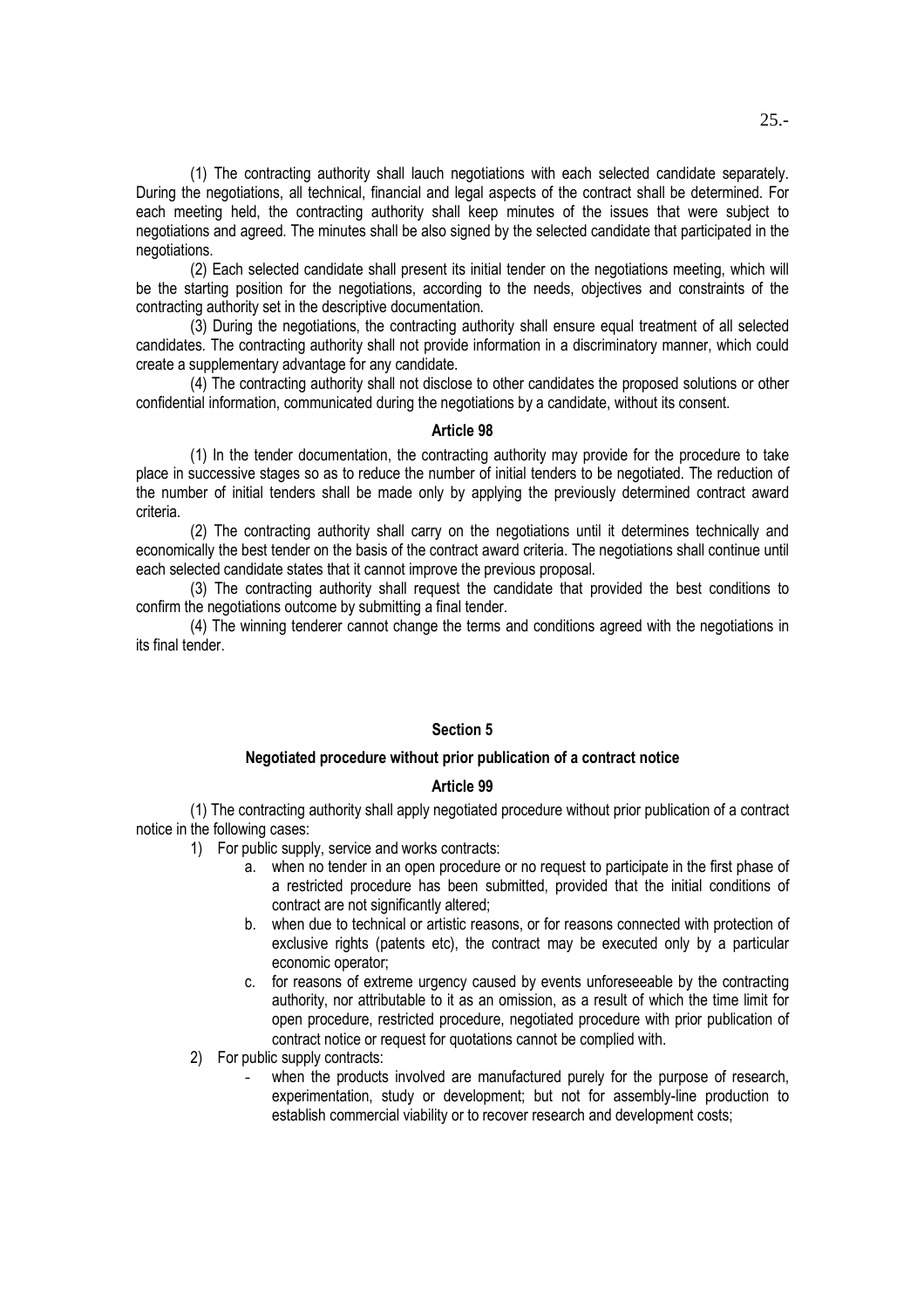- in the case of supply contracts, for additional deliveries from the original supplier which are intended either as a partial replacement of normal supplies or installations or as the extension of existing supplies or installations, where a change of the supplier would oblige the contracting authority to acquire material having different technical characteristics which would result in incompatibility or disproportionate technical difficulties in operation and maintenance; The length of additional procurements must not exceed three years from the date of concluding the original contract and their value must not exceed 30% of the amount of the original contract, and
- for the purchase of supplies under particularly favorable terms, from either a supplier which winds-up its business activities (liquidation or bankruptcy), from a receiver or liquidator upon prior agreement with the creditors;
- 3) For public service contract, when the contract concerned follows a design contest and shall be awarded to the wining candidate or to one of the wining candidates. In the latter case, the contracting authority shall invite all wining candidates to participate in the negotiations; and
- 4) For additional works or services not included in the original contract, but which have, through unforeseen circumstances, become necessary, provided that the award is made to the economic operator performing such works or services, in the case when:
	- such additional works or services cannot be technically or economically separated from the original contract without major inconvenience for the contracting authority; or
	- such works or services, although separable from the performance of the original contract, are strictly necessary for its completion.

(2) The aggregate value of the contracts awarded for additional deliveries and services referred to in paragraph (1) item 4 of this Article shall not exceed 30% of the amount of the original contract, and the length of the additional works or services shall not exceed three years from the date of concluding the original contract.

(3) The contracting authority may apply a negotiated procedure without prior publication of a contract notice if no tender was received in the simplified competitive procedure.

(4) In the procedure outcome report, the commission shall provide detailed justification for applying the negotiated procedure without prior publication of a contract notice, as well as details about the manner of carrying out the procedure.

# Section 6

## Simplified competitive procedure

## Article 100

(1) The contracting authority shall carry out simplified competitive procedure:

- without publishing a notice, if the estimated value of the public contract, excluding VAT, is below EUR 5,000 in Denar equivalent; or
- by publishing a notice, if the estimated value of the public contract is below EUR 20,000 in Denar equivalent for public supply and service contracts and EUR 50,000 in Denar equivalent for public works contract, excluding VAT.

(2) The provisions of this Law shall accordingly apply to the simplified competitive procedure, unless otherwise provided for in this Section.

(3) In the cases referred to in paragraph (1) indent 1 of this Article, the contracting authority shall simultaneously send the request for tender to at least three economic operators.

(4) In the cases referred to in paragraph (1) indent 2 of this Article, the contracting authority shall send the notice for the simplified competitive procedure so as to be posted on the website of the Bureau, for which it shall pay a fee in he amount of EUR 15 in denar equivalent, to be used for maintaininace of ESPN.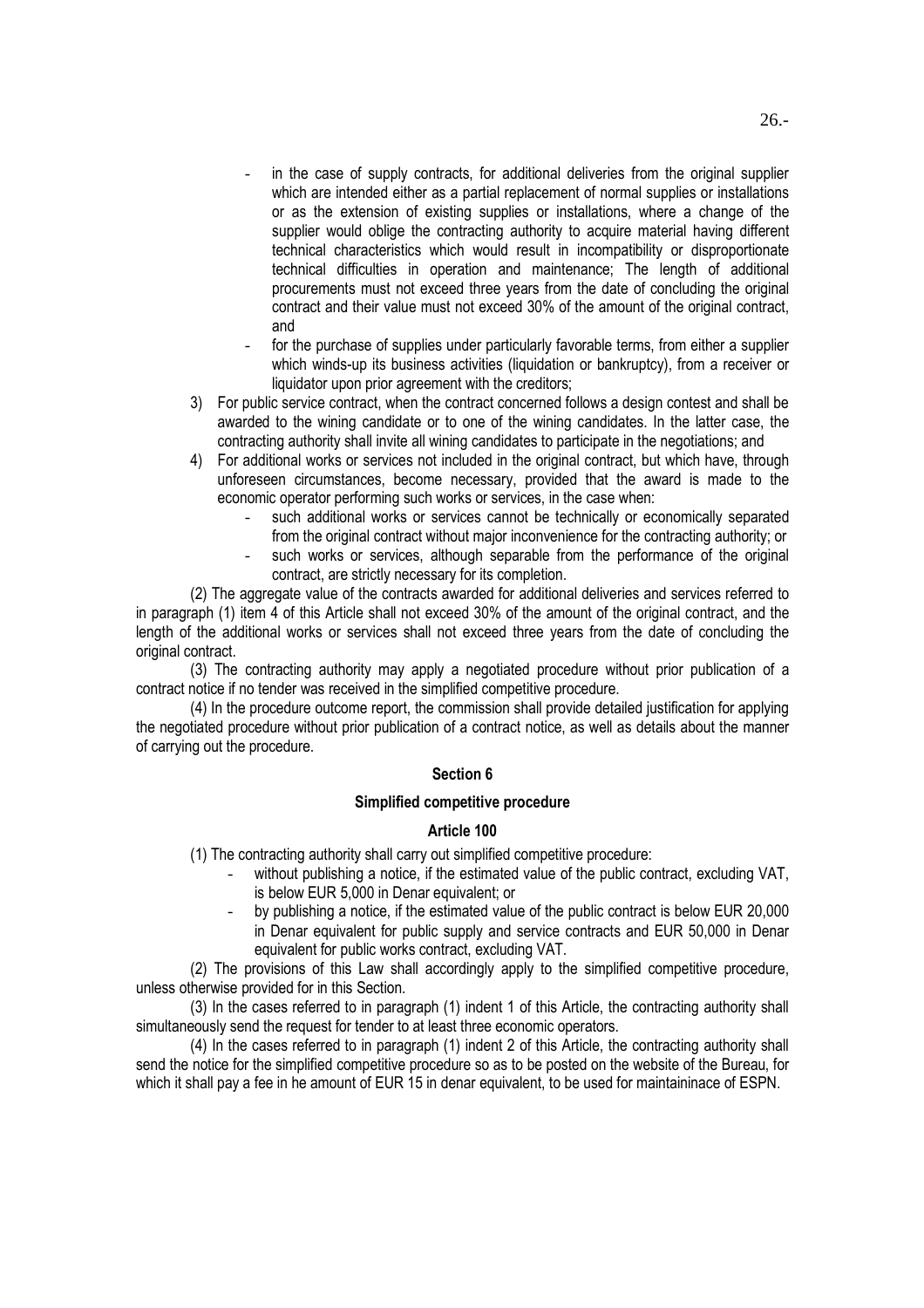(5) The time limit for submitting tenders when applying the simplified competitive procedure cannot be less than 14 days from the day the notice was posted on the website of the Bureau, i.e. 8 days from the sending of the request to tender to the economic operators.

#### Article 101

(1) When carrying out the simplified competitive procedure, the contracting authority shall prepare simplified tender documentation, which shall mandatory contain technical specifications of the subjectmatter of the public contract and information on the manner of elaborating the tenders and the time limit for their submission and shall not charge any fee therefor.

(2) If the simplified tender documentation is directly available online, the contracting authority shall include in the notice the manner to access the documentation.

## Article 102

(1) Public tender opening shall not be carried out when carrying out simplified competitive procedure without publication of a notice.

(2) The contracting authority shall only establish the suitability to pursue the professional activity of the economic operators when carrying out simplified competitive procedure without publication of a notice.

(3) When carrying out simplified competitive procedure with publication of a notice, public tender opening shall be carried out, while applying the provisions of Chapter VII Section 1, subsections 2, 3 and 4 of this Law.

(3) In the simplified competitive procedure with publication of a notice, economic operators shall prove their qualifications by submitting a statement.

(4) The contracting authority shall require the winning economic operator to submit the documents for determining its qualifications, as defined in the simplified tender documentation.

(5) The documents for determining the qualifications may not be older than 6 months on the day of carrying out the public tender opening.

(7) Should the winning economic operator fail to submit the documents referred to in paragraph (5) of this Article within 5 days after receipt of the notice, or should they be invalid or inappropriate for proving its qualifications, the contracting authority shall invite the next ranking economic operator or dismiss the procedure.

(8) Alternative tenders shall not be allowed in the simplified competitive procedure.

(9) Electronic auctions shall not be carried out in the simplified competitive procedure.

(10) The simplified competitive procedure cannot be carried out via the central procurement body.

## Article 103

(1) The contracting authority shall be obliged to keep records of the simplified competitive procedures.

(2) The contracting authority shall send copy of the records of the simplified competitive procedure in electronic format to the Bureau by 31<sup>st</sup> July and 31<sup>st</sup> January at the latest for the awarded contracts concluded in the previous 6 months.

## Article 104

The Minister of Finance shall prescribe the format and the contents of the notice, the notice on cancellation of the procedure and the form of the records of the simplified competitive procedures.

### Section 7

#### Design contest

### Article 105

The contracting authority shall organise design contest pursuant to Article 21 paragraph 3 of this Law, as an independent procedure, as a separate procedure with prizes to participants, or as a part of the procedure for awarding a public service contract.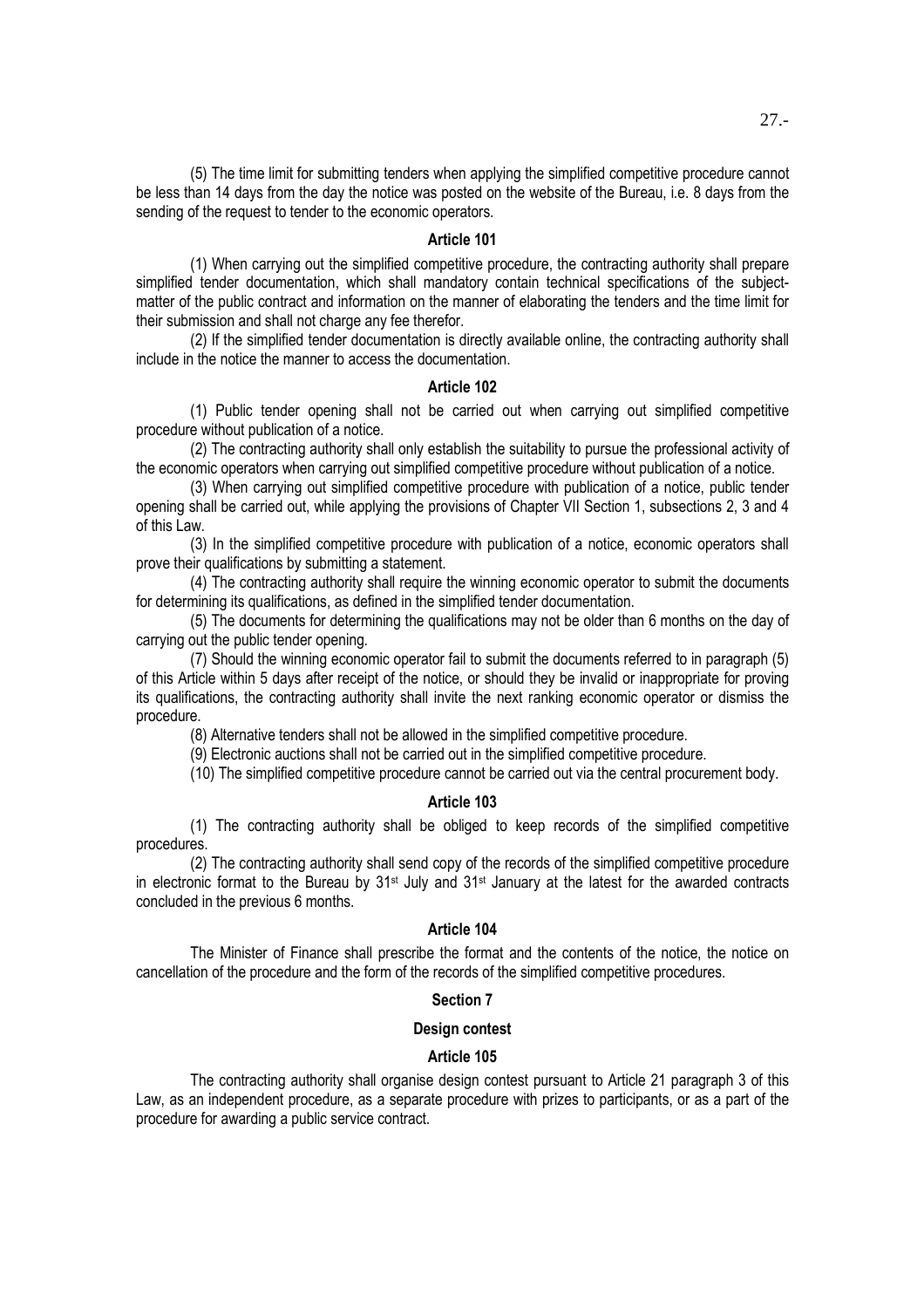### Article 106

The contracting authority shall state in the contest documentation any information, requirement, rule or criteria so as to provide the potential participants with correct and complete information regarding the design contest.

## Article 107

The contest documentation shall contain at a minimum:

- information about the contracting authority;
- instructions regarding the time limit and the formalities to be met for participation in the contest;
- minimum qualification requirements required by the contracting authority, as well as the documents to be presented by the potential participants in order to prove the respective qualifications, if the contest is part of another procedure that leads to awarding of a public service contract;
- all requirements necessary for the competitors to elaborate and present the plans and projects;
- amount of the prizes to be awarded, if the design contest is organised as an independent procedure;
- the commitment of the contracting authority to conclude a public service contract with the winner or one of the winners of the contest, when the contest is organised as part of a procedure for awarding public service contract; and
- detailed and complete information regarding the criteria for establishing the winning project or projects.

# Article 108

(1) The time limit for presenting the plans or the projects shall not be shorter than 52 days from the date of dispatching the contract notice for publication in the Official Gazette and the website of the Bureau.

(2) The contents of presented plans and projects shall remain confidential, until the time limit for their submission.

## Article 109

If the contracting authority requires that the economic operators send the plans or projects by electronic means, Articles 60 and 61 of this Law shall apply respectively.

### Article 110

(1) If the contest is part of another procedure that leads to awarding of a public service contract, the contracting authority may set in the contest documentation minimum selection criteria to be met by the participants in order to prove their qualifications for carrying out the public contract.

(2) The number of selected participants shall be sufficient so that genuine competition is ensured.

## Article 111

(1) Assessment of the plans or projects submitted at the design contest shall be carried out by a jury appointed by the contracting authority. The jury shall comprise at least 3 members that shall be independent from the participants, natural persons with relevant professional qualification and relevant experience in that field.

(2) When the participants in the design contest are required to possess special qualifications, at least one third of the members of the jury shall possess the same or equivalent expert qualifications as the participants.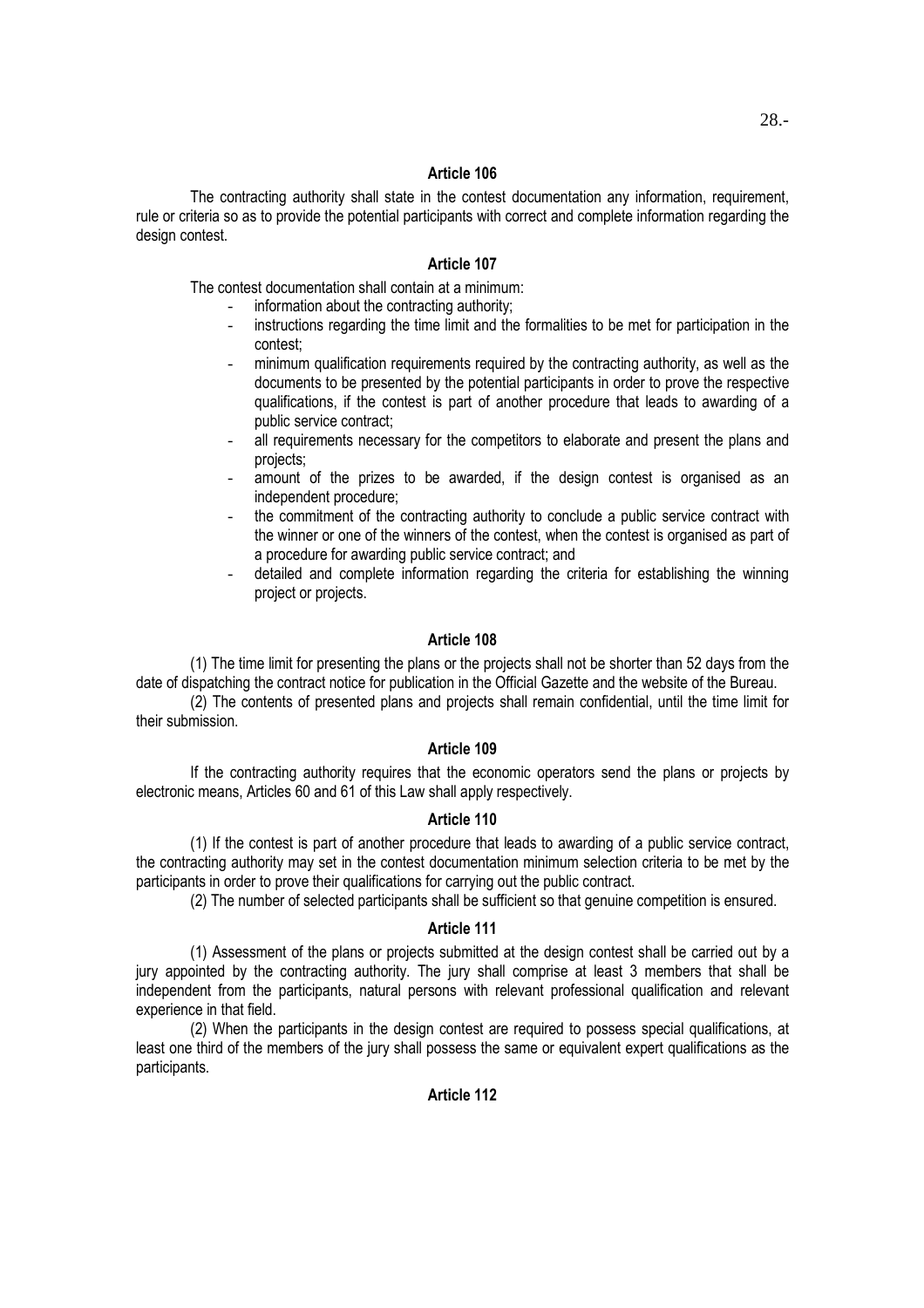29.-

(1) Anonymity of the participants shall be kept until the moment the jury adopts a decision or issues an opinion.

(2) The jury shall be autonomous in the decision-making process.

### Article 113

(1) The jury shall assess the submitted plans and projects using the evaluation criteria indicated in contract notice.

(2) The jury shall submit a report signed by all its members to the contracting authority and the participants, that shall comprise the ranking of the plans and projects based on their qualitative evaluation, any specific observation, as well as, if necessary, list of issues that are to be clarified.

#### Article 114

(1) The jury may invite the participants in the contest to provide answers to the issues referred to in Article 113, paragraph (2) of this Law, for the purpose of clarification of any aspects referring to the proposed plan or project.

(2) The jury shall keep minutes of the discussions conducted pursuant to paragraph (1) of this Article.

## Chapter VI

# Special modalities for awarding public contracts

### Section 1

# Framework agreement

# Article 115

(1) The contracting authority shall conclude framework agreement by carrying out open or restricted procedure.

(2) Notwithstanding paragraph (1) of this Article, the contracting authority may conclude a framework agreement by carrying out other contract award procedures only in the cases provided for in this Law.

(3) The contracting authority shall not use the framework agreements for the purpose of preventing, restricting or distorting competition.

#### Article 116

(1) The contracting authority may conclude framework agreement with duration appropriate to the nature of the subject-matter of the contract, but it shall not exceed 3 years.

(2) Public contracts awarded on the basis of a framework agreement shall be concluded between the contracting authority and the economic operator that is party to the respective agreement.

(3) The contracting authority shall not award public contracts the subject-matter of which is purchase of services, supplies or works not provided for in the framework agreement.

(4) The contracting authority shall stipulate the minimum selection criteria for the candidates or the tenderers according to the estimated value of the largest public contract to be awarded on the basis of the respective framework agreement.

### Article 117

(1) When the contracting authority concludes the framework agreement with only one economic operator, the respective agreement shall, in particular, include the following:

- the obligations assumed by the economic operator in its technical proposal;

- the unit price that the economic operator tendered in its financial proposal, on the basis of the price of every subsequently awarded contract shall be calculated; and

- if necessary, special provisions and formulas for price adjustments.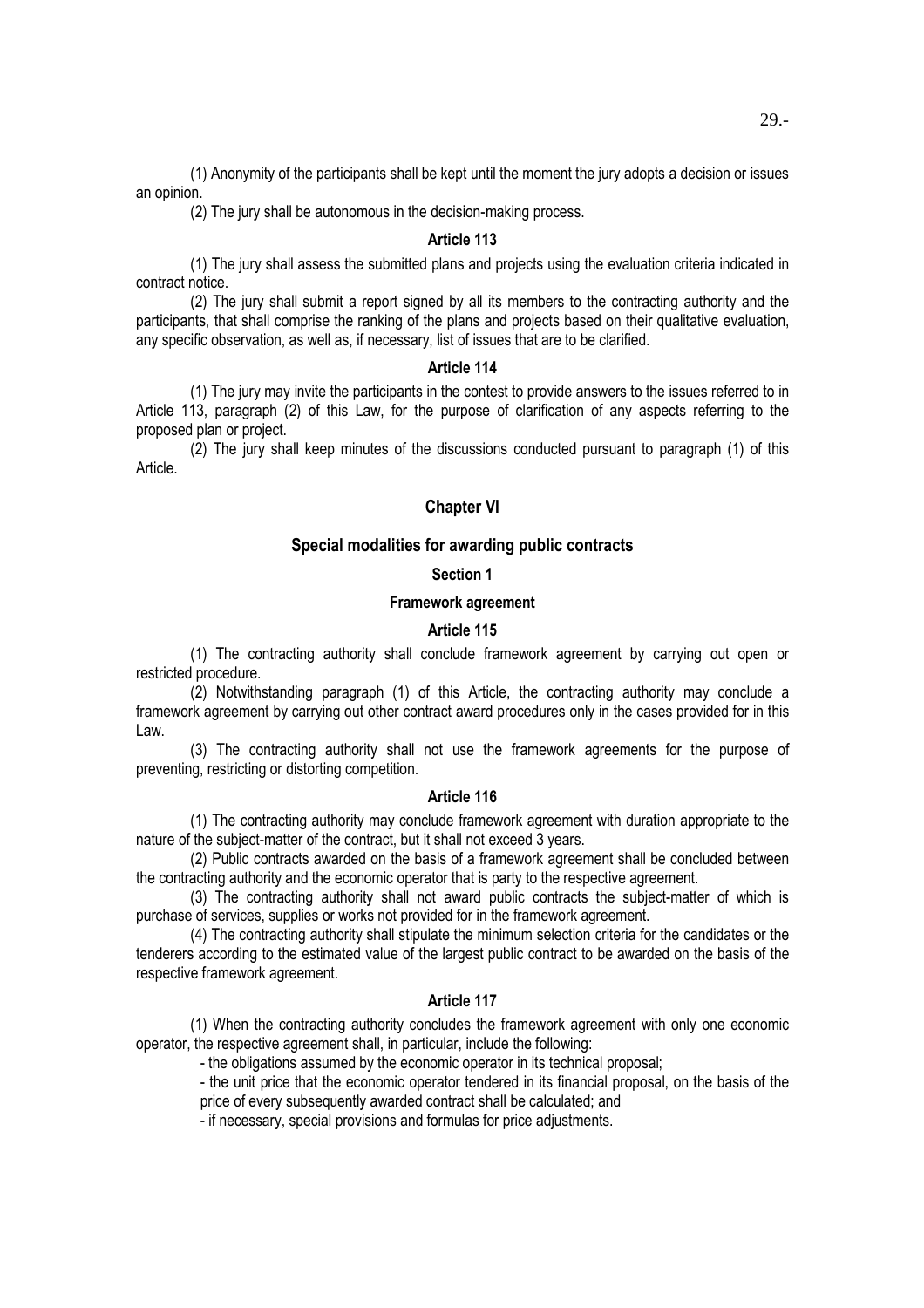(2) The contracting authority shall award public contracts on the basis of the framework agreement only by applying the technical and financial conditions, as well as the maximum quantities foreseen in the respective framework agreement.

(3) When awarding public contract on the basis of the framework agreement, the contracting authority shall consult the economic operator in writing.

## Article 118

(1) When the contracting authority concludes the framework agreement with more economic operators, their number shall not be lower than 3.

(2) Notwithstanding paragraph (1) of this Article, the number of economic operators in the framework agreement may be lower than 3, insofar there is insufficient number of economic operators that have met the selection criteria and have presented acceptable tenders.

#### Article 119

(1) When the contracting authority concludes the framework agreement with more than one economic operator, the respective agreement shall, in particular, include the following:

- the obligations assumed by each economic operator in the technical proposal;

- the unit price each economic operator has tendered in the financial proposal;

- if necessary, special provisions and formulas for price adjustments; and

- other elements deemed as necessary by the contracting authority.

(2) The contracting authority shall award public contracts on the basis of a framework agreement concluded with more than one economic operator:

- without reopening competition; or

- by reopening competition between all economic operators, party in the framework agreement.

(3) In the cases referred to in paragraph (2), indent 2 of this Article, the framework agreement shall also include:

- terms and conditions that remain fixed for the entire duration of the agreement; and

- terms and conditions that will be subject to reopening of competition.

(4) The contracting authority shall award public contracts pursuant to paragraph (2), indent 1 of this Article only if all the terms and conditions governing the respective contracts were established in the framework agreement.

(5) The contracting authority shall award public contracts pursuant to paragraph (2), indent 2 of this Article in cases when all the terms and conditions for awarding public contract are not laid down in the framework agreement, by reopening competition on the basis of the same terms and conditions, and, if necessary, more precisely determined conditions in the framework agreement.

#### Article 120

(1) When the contracting authority awards public contracts pursuant to Article 119, paragraph (2), indent 2 of this Law, it shall reopen competition according to the following procedure:

- for every contract to be awarded, the contracting authorities shall submit written request to all tenderers that are party to the framework agreement;

- the contracting authority shall set sufficient time limit to enable the submission of tenders for each contract to be awarded, taking into account the complexity of the subject-matter of the contract and the time needed for preparing and submitting the tenders;

- the tenders shall be submitted in writing and the contracting authority shall open them within the set time limit. Contents of the tenders shall remain confidential by the time the contracting authority informs the tenderers on the selection made, and

- the contracting authority shall award each contract to the tenderer who has submitted the winning tender on the basis of the award criteria set out in the framework agreement.

(2) The invitation to tender when reopening competition shall contain in particular:

- information on the quantities required and the special conditions applicable to the subject-matter of the contract to be awarded;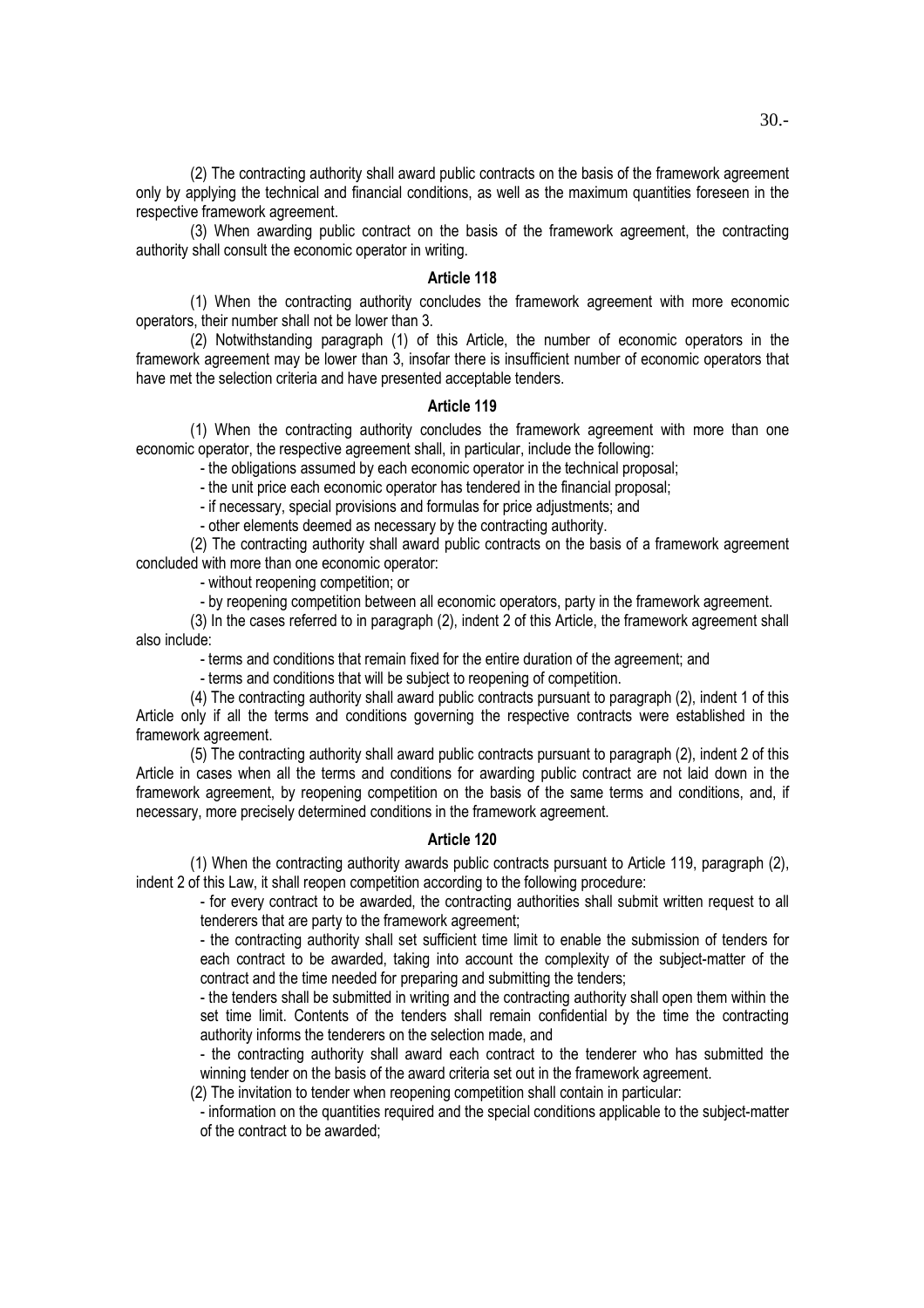- information on the elements subject to reopening of competition, as well as the contract award criteria to be applied on the selection of economic operator to whom the contract will be awarded; and

- information on the time limit for submitting the tenders and the way of submitting them.

# Section 2

# Electronic auction

# Article 121

(1) The contracting authority may use electronic auction:

- as the final phase of the open procedure, restricted procedure or the negotiated procedure with prior publication of a contract notice in the cases referred to in Article 89, paragraph (1), indent 1 of this Law, before awarding the public contract and only if the technical specifications have been precisely defined; or

- on the reopening of competition among the economic operators, party to the framework agreement pursuant to Article 119, paragraph (5) and Article 120 of this Law.

(2) The contracting authority shall state the decision for using the electronic auction in the contract notice and the tender documentation.

# Article 122

The contracting authority shall not use the electronic auction for the purpose of preventing, restricting or distorting competition, or to change the subject-matter of the contract set in the contract notice and the tender documentation.

# Article 123

Electronic auction shall not be used for awarding public service or works contracts that imply intellectual services, design and other similar activities.

### Article 124

If the contracting authority uses electronic auctions, it shall be obliged to include the following in the tender documentation:

- the features of the tender which will be subject to electronic auction, provided that such features are quantifiable and can be expressed in figures or percentages;

- any limits on the values by which the features referred to in paragraph (1), indent 1 of this Article can be improved, in accordance with the technical specifications of the subject-matter of the contract;

- the information which will be made available to tenderers in the course of the electronic auction and the moment when this information will be made available;

- the relevant information concerning the electronic auction process; and

- the terms and conditions under which the tenderers will be able to auction and, in particular, the minimum differences allowed in the reverse auctioning.

### Article 125

(1) Before commencing with an electronic auction, the contracting authority shall make a full evaluation of the qualifications of tenderers and their initial tenders in accordance with the requirements and the criteria set in the tender documentation.

(2) The contracting authority shall invite all tenderers that have submitted acceptable tenders to submit new prices or new values of the tender's features subject to electronic auction. The invitation shall be simultaneously submitted by electronic means to all those tenderers.

(3) The invitation shall specify the starting date and time of the electronic auction, the manner of carrying out the auction and any relevant information concerning individual connection to the electronic devices used.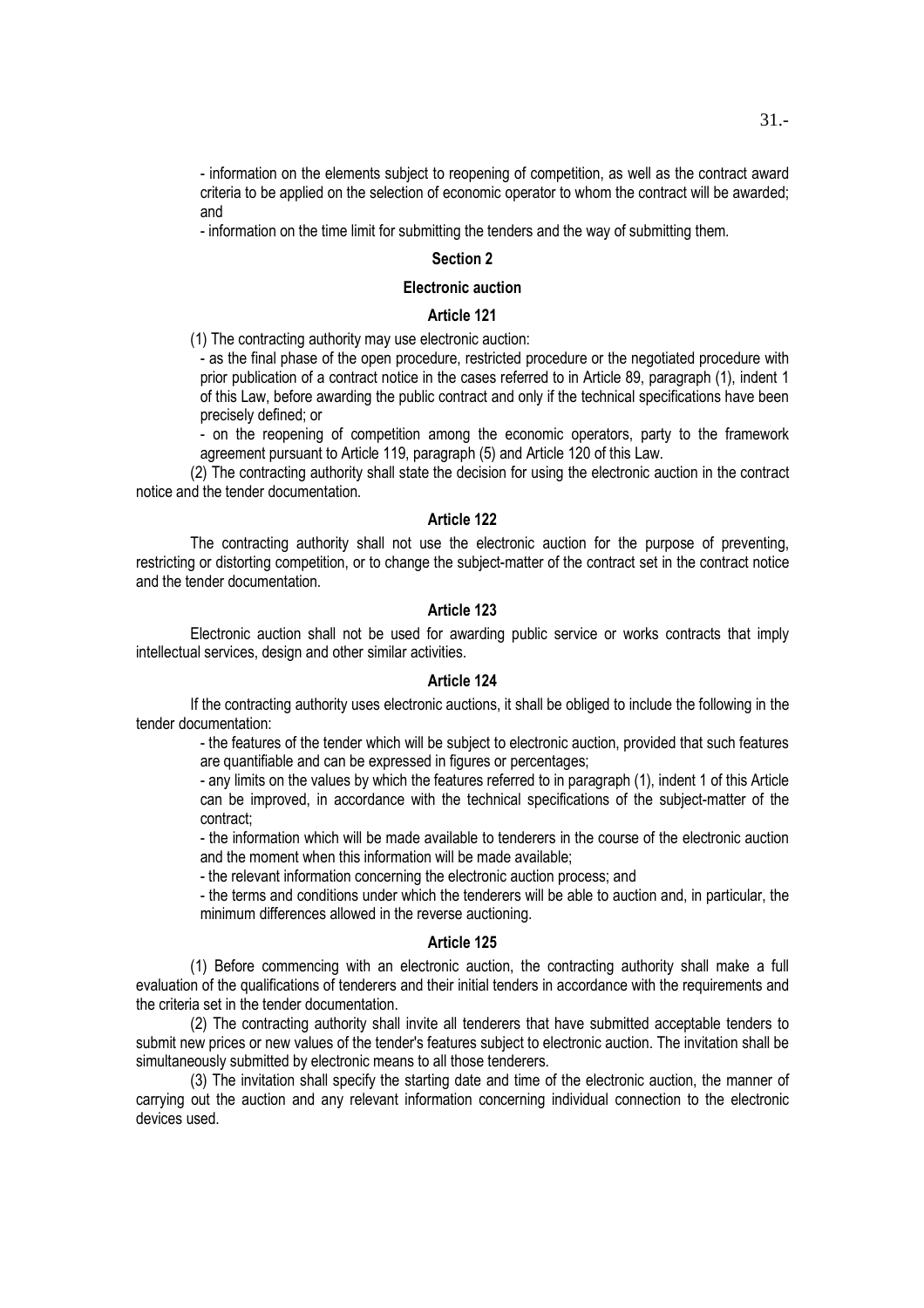(4) When the public contract is to be awarded on the basis of the economically most advantageous tender, the invitation shall be accompanied by the outcome of the full evaluation of the relevant initial tender of the tenderer to which the invitation is send.

(5) The electronic reverse auction shall not start sooner than two working days after the date on which invitations for participation in the electronic auction are sent out.

## Article 126

(1) Subject to electronic auction may be the following:

- only the price, when the contract award criterion is the lowest price only; or

- the price or the new values of the features of the tender subject to electronic auction indicated in the tender documentation, if the contract award criterion is the economically most advantageous tender.

(2) The electronic auction shall be carried out in several successive rounds.

## Article 127

(1) During every round of the electronic auction, the contracting authority shall communicate to all the tenderers the information needed to determine, at any time, their ranking. The contracting authority may also communicate other information regarding:

- the number of the participants in the respective round of the electronic auction; and

- the new prices or values submitted within the respective round of the electronic auction round by other tenderers, provided that the tender documentation envisages such an option.

(2) When carrying out the rounds of an electronic auction, the contracting authority shall not disclose the identity of the tenderers.

## Article 128

(1) The electronic auction shall be closed by one, or by a combination of the following modalities: - at time determined in advance communicated to the tenderers within the invitation referred to in Article 125, paragraph (2) of this Law;

- when the number of auction rounds, set in the invitation referred to in Article 125, paragraph (2) of this Law, has been met. The invitation shall also indicate the timetable for each round; or

- when the contracting authority no longer receives new prices or new values that meet the requirements concerning the minimum differences. In such case, the contracting authority shall state in the invitation the time which it will allow to elapse after receiving the last submission before it closes the electronic auction.

(2) The contracting authority shall award the public contract in accordance with Article 162 of this Law, on the basis of the results obtained after closing the electronic auction.

## Chapter VII

## Awarding the public contract

# Section 1

# Tenders and variants

# Subsection 1

### Preparing and submitting tenders and variants

## Article 129

(1) The tenderer shall prepare its tender in accordance with the tender documentation.

(2) The tender shall be binding for the entire validity period established by the contracting authority.

(3) In exceptional cases, the contracting authority may ask the tenderers to extend the validity period of their tenders.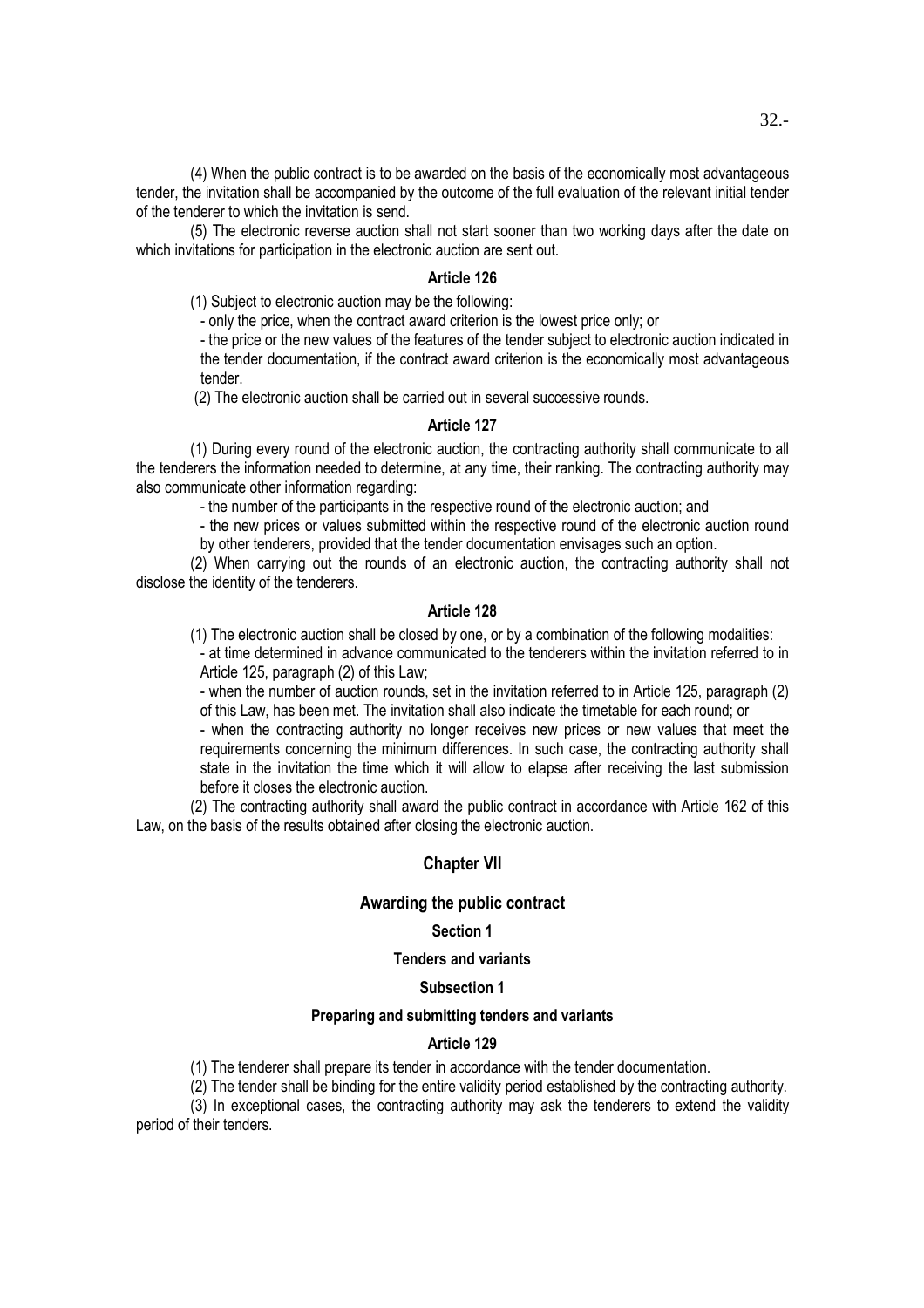(1) The contracting authority may extend the time limit for submission of tenders when they cannot be prepared without a site visit, as well as when the contracting authority cannot dispatch the tender documentation or the answers to tenderers' requests for clarifications within the time limits prescribed by this Law, even though they were requested in a timely manner. In that case, the contracting authority shall extend the time limit for submitting the tenders by a period of time long enough to enable all interested tenderers to obtain complete and relevant information for the preparation of the tender, informing them in writing.

(2) The risks associated with tender submission, including the force majeure, shall be the borne by the tenderer.

(3) The tender submitted after the specified time limit for submitting the tender shall be rejected as late and returned to the tenderer unopened.

(4) The contents of the tenders shall remain confidential until the date of their opening.

### Article 131

(1) The contracting authority may allow the tenderers to submit variants only when the contract award criterion is the economically most advantageous tender.

(2) The contracting authority shall mandatory indicate in the contract notice whether variants are allowed. If such indication is missing, variants shall not be considered.

### Article 132

(1) The contracting authority that allows variants shall specify the minimum mandatory requirements in the technical specifications that shall be met by these tenders, as well as all other specific requirements for their submission.

(2) The contracting authority shall not consider variants that fail to meet the minimum requirements referred to in paragraph (1) of this Article.

# Article 133

(1) When the contracting authority announced the possibility to submit variants, it shall not reject a variant, if declared winner, having as only reason the fact that:

- the public supply contract that was to be awarded on the basis of most advantageous tender is transformed into a public service contract; or

- the public service contract that was to be awarded on the basis of most advantageous tender is transformed into a public supply contract.

### Article 134

(1) The tenderer shall submit its tender with price including all costs and discounts to the total price of the tender, without VAT which is shown separately, in Denar or in currency as specified in the tender documentation. The tender price shall be expressed both in figures and words.

(2) In the case of public service contract having as its subject-matter the purchase of consultant services, technical and financial proposals shall be submitted in separate envelopes, or in separate electronic documents in the case the procedure is carried out by using electronic means.

 (3) The tender price shall be expressed for the total subject-matter of the public contract. If the subject-matter of the contract is divided into lots, the price shall be expressed separately for the respective lot tendered, according to the tender documentation.

(4) The contracting authority shall set the currency or currencies allowed in the tender documentation, as well as the base currency to be used in the evaluation of tenders. The exchange rate list to be used shall be the exchange rate list of the National Bank of the Republic of Macedonia, and the contracting authority shall use exchange rates applied 114 days prior to the time limit for submitting the tenders.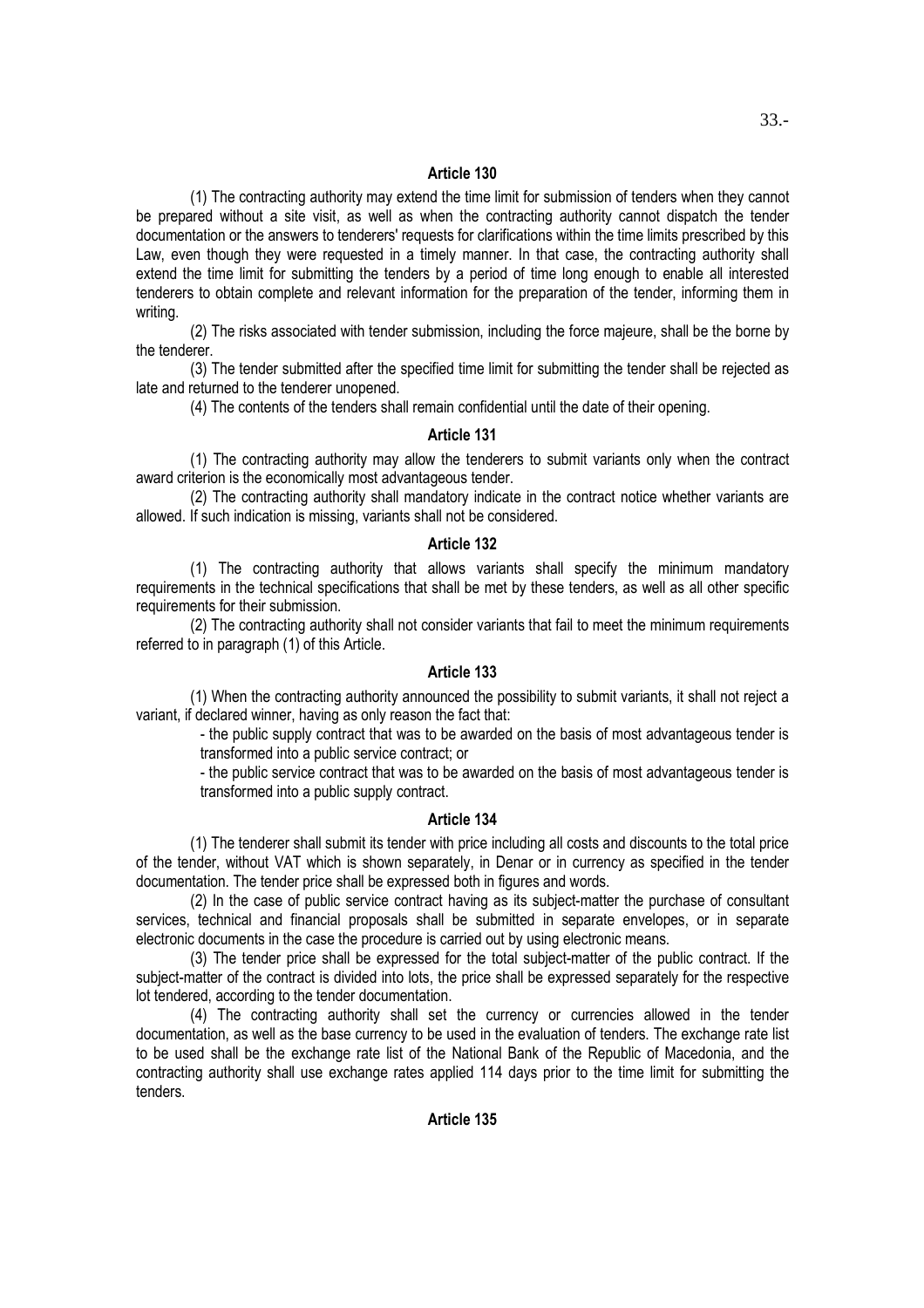(1) The tenderer may amend, replace or withdraw its tender before the time limit for submission of tenders expires.

(2) The envelopes for amending, replacing or withdrawing the tender shall be submitted sealed and appropriately marked as "amendment", "replacement" or "withdrawal", in the same manner as tenders are submitted.

# Subsection 2

# Public opening of tenders

# Article 136

(1) Opening of tenders in the open procedure, the second phase of restricted procedure and when submitting tenders in competitive dialogue shall be public, except when carrying out electronic auction.

(2) The public opening of tenders shall commence on the place and at the time specified in the tender documentation as the time limit for submitting the tenders.

(3) No tender shall be rejected on the public opening of tenders, except late tenders.

(4) Before the public opening starts, the commission shall establish the number of received tenders, check the authorisations of the present representatives, establish any modifications, replacements or withdrawals of tenders, whether they were submitted in due time, as well as the prescribed formalities for the submission of tenders.

(5) On the public opening of tenders, the following tender elements shall be read as a minimum:

- reference number of the contract notice;

- name of tenderer;
- tender price and currency;
- possible discounts; and
- guarantee included.

(5) The contracting authority may also establish other elements in the tender documentation to be read on the public opening of tenders.

#### Article 137

(1) The commission shall commence the public opening even if only one tender was received.

(2) When the subject-matter of the contract is purchase of consultant services, the commission shall evaluate the technical proposal first, and after evaluating the technical proposals according to the requirements in the tender documentation, it shall schedule public opening of the financial proposals of the acceptable tenderers, whereby all tenderers shall be informed about the date, time and the place of the public opening of the financial proposals.

## Article 138

(1) Representatives of the tenderers should provide written authorisation from the tenderer for their participation in the public opening of tenders.

(2) The commission shall keep records of the authorised representatives of tenderers who participated in the public opening of tenders.

### Article 139

(1) The commission shall take minutes of the public opening of tenders, which shall contain the following information:

- the contracting authority;

- the place and time of public opening of tenders;

- the reference number of the contract notice;

- the names of the commission members;

- the number of tenders received (including withdrawals, replacements and amendments of tenders);

- the number of late tenders;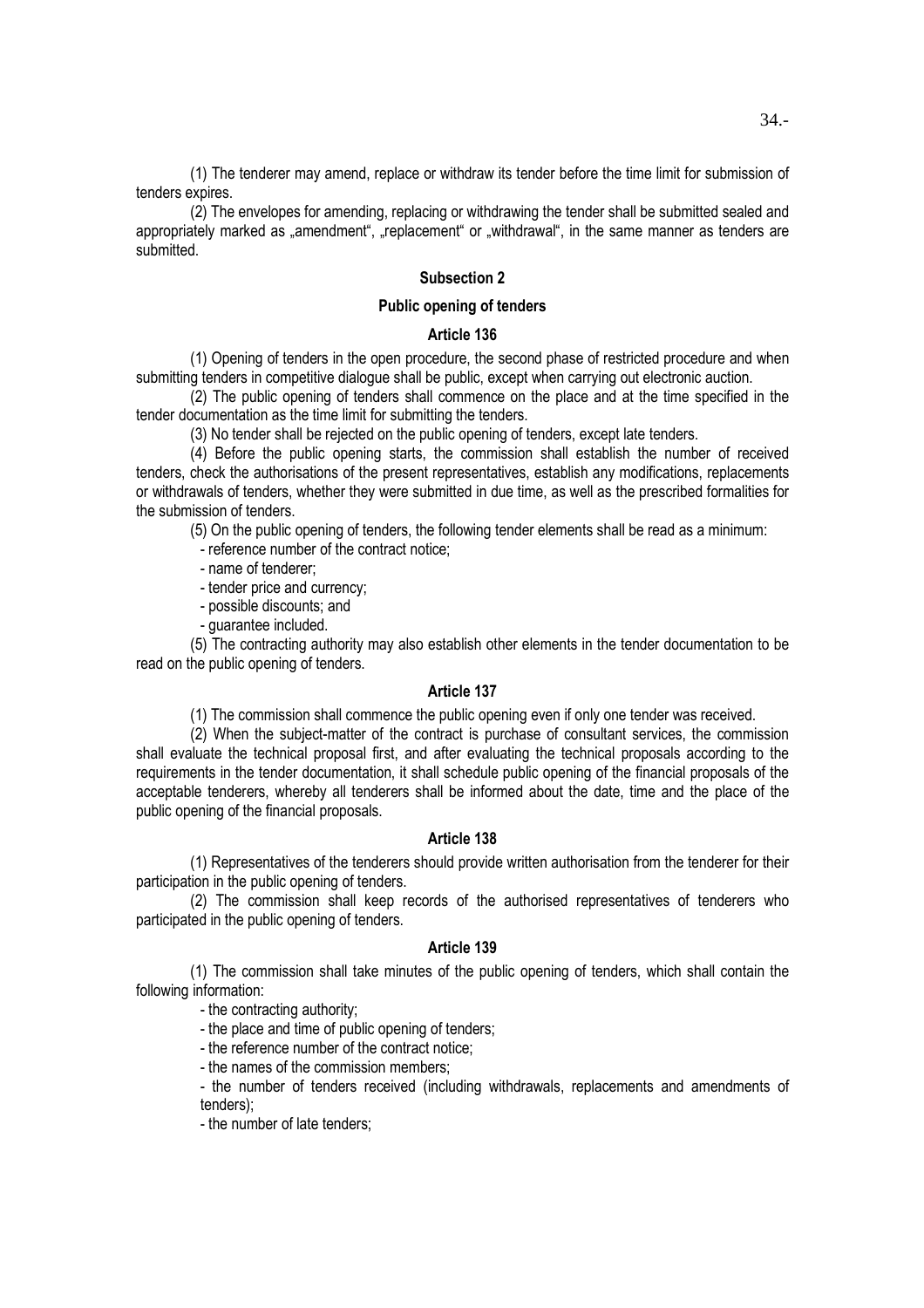- the name of the tenderers;

- the tender guarantees submitted, if required;

- the tendered prices and discounts;
- any comments by the tenderers, and
- other information deemed as useful.
- (2) The minutes shall be signed by all commission members.

(3) Copy of the minutes of the public opening of tenders shall be sent to all tenderers which requested so and the tenders of which have been opened on the public opening, within 5 days from receiving the request for the minutes.

(4) Minister of Finance shall prescribe the procedure of the public opening of tenders and the form of minutes of the public opening of tenders.

# Subsection 3

# Evaluation of tenders

### Article 140

(1) Tenders which were not opened on the public opening of tenders shall not be subject to evaluation.

(2) Regarding the open procedure, the commission shall, before evaluating the tenders, check the completeness and the validity of the tenderer' qualification documents within the tender.

(3) When checking completeness and validity of the tenderer's qualification documents and evaluating the tenders, the commission may ask the tenderers to clarify or complete their documents, should there be minor deficiencies from documentation required. The contracting authority shall not create advantages in favour of certain economic operator by using the requested clarifications or additions to the documentation.

(4) The tenderer shall submit the requested clarifications in writing within the time limit set forth by the contracting authority.

(5) The commission or the tenderer shall require, offer or allow no changes to the tender, except correction of arithmetical errors.

(6) The commission may directly ask the tenderer, for the purpose of clarification of the tender, to translate elements of tender related to the technical documentation for which it allowed, in the tender documentation, to be submitted in a foreign language, and to set a reasonable time limit for completion of such requirement.

(7) The commission shall not evaluate unacceptable tenders.

(8) Tenders shall be evaluated only by applying the criteria set in the tender documentation and published in the contract notice.

(9) The commission, after evaluation, shall rank the tenders and propose the selection of the winning tender.

(10) Commission members who do not agree with the proposal for selection of the winning tender shall state their opinion in writing attached to the procedure outcome report.

#### Article 141

When evaluating tenders in restricted procedure, negotiated procedure and competitive dialogue, the commission shall apply Article 140 of this Law to the extent applicable.

# Subsection 4

#### Procedure outcome report

### Article 142

(1) In open procedure, restricted procedure, negotiated procedure and competitive dialogue, the commission shall draw up written procedure outcome report.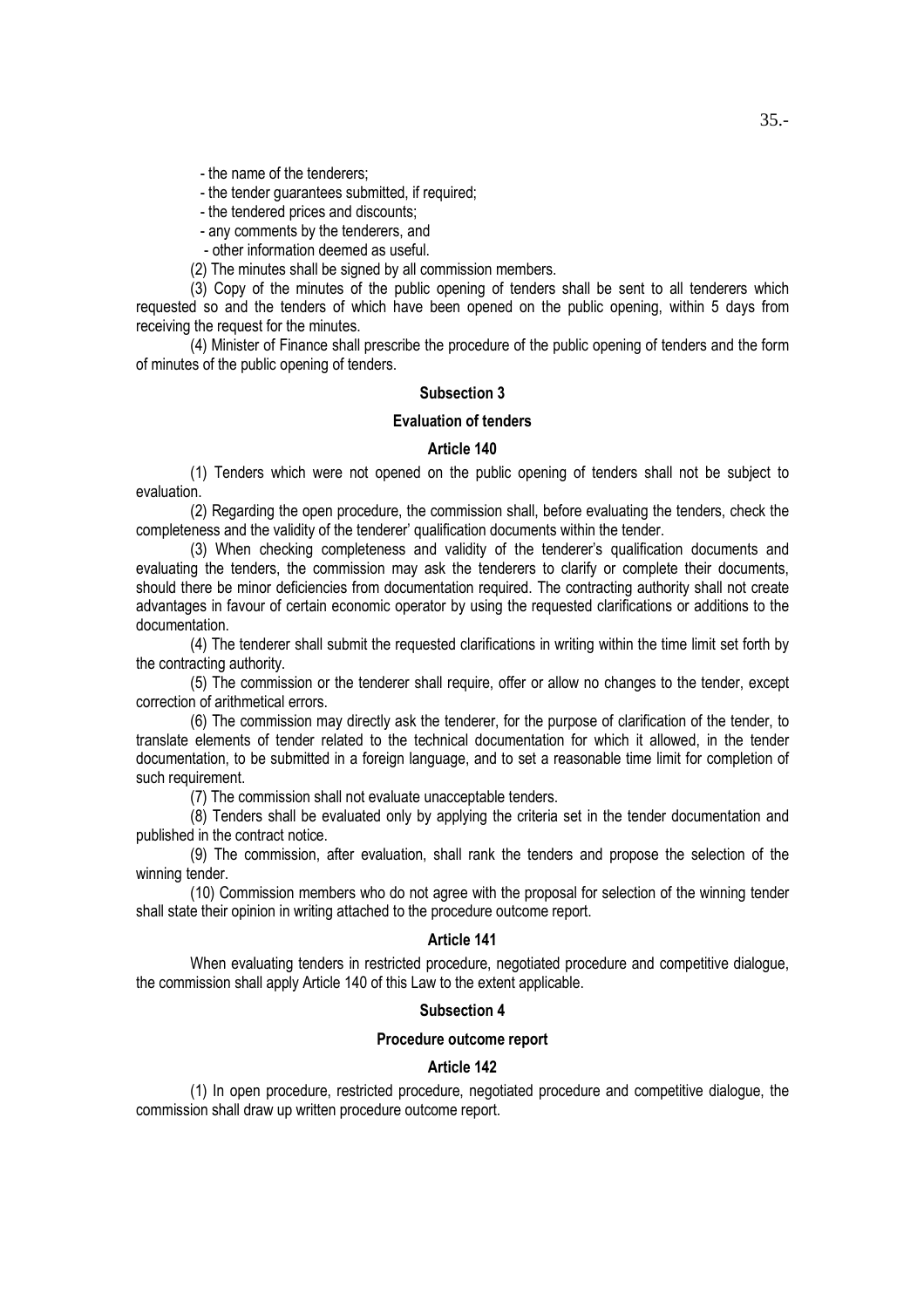(2) Depending on the contract award procedure referred to in paragraph (1), the procedure outcome report shall contain in particular:

- the name and address of the contracting authority, subject-matter and estimated value of the public contract or the framework agreement;

- the names of selected candidates or tenderers and the reasons for their selection;

- the names of candidates or tenderers the request to participate or tenders of which are rejected and the reasons for their rejection;

- the reasons for the rejection of tenders found to be abnormally low; and

- the name of the tenderer or the tenderers with the winning tender and the reasons and the manner of selection.

(3) The selection report in the restricted procedure, competitive dialogue and negotiated procedure with prior publication of a contract notice shall be an integral part of the procedure outcome report.

(4) The contracting authority shall be obliged to undertake all measures necessary to document the contract award procedures by using electronic means.

(5) When deciding for the winning tender, the responsible person shall be obliged to accept the procedure outcome report prepared by the commission, containing the proposal for selection of the winning tender, unless he/she finds that the proposal was made contrary to the provisions stipulated in this Law.

(6) The responsible person at the contracting authority shall reach decision on the selection of the winning tender.

(7) Minister of Finance shall prescribe the format and the contents of procedure outcome report referred to in paragraph (1) of this Article.

### Section 2

# Determining qualifications

# Subsection 1

### Selection criteria

## Article 143

Selection criteria for the economic operators shall be:

- personal situation;
- ability to pursue the professional activity;
- economic and financial standing;
- technical or professional ability;
- quality assurance standards; and
- environmental management standards.

#### Article 144

(1) For the purpose of applying the selection criteria referred to in Article 143, paragraph (1), indents 3 and 4 of this Law, the contracting authority shall state in the tender documentation the minimum requirements to be met by the economic operators in order to qualify pursuant to Subsections 4 and 5 of this **Section** 

(2) The contracting authority shall not require fulfillment of certain minimum qualification requirements pertaining to the economic and financial standing and the technical or professional ability of the economic operators, which are unproportional to the subject-matter of the public contract.

(3) When evaluating the tenders with respect to the qualifications of economic operators, the economic and financial standing, and technical or professional ability of subcontractors shall not be taken into consideration.

# Subsection 2

# Personal situation of the economic operator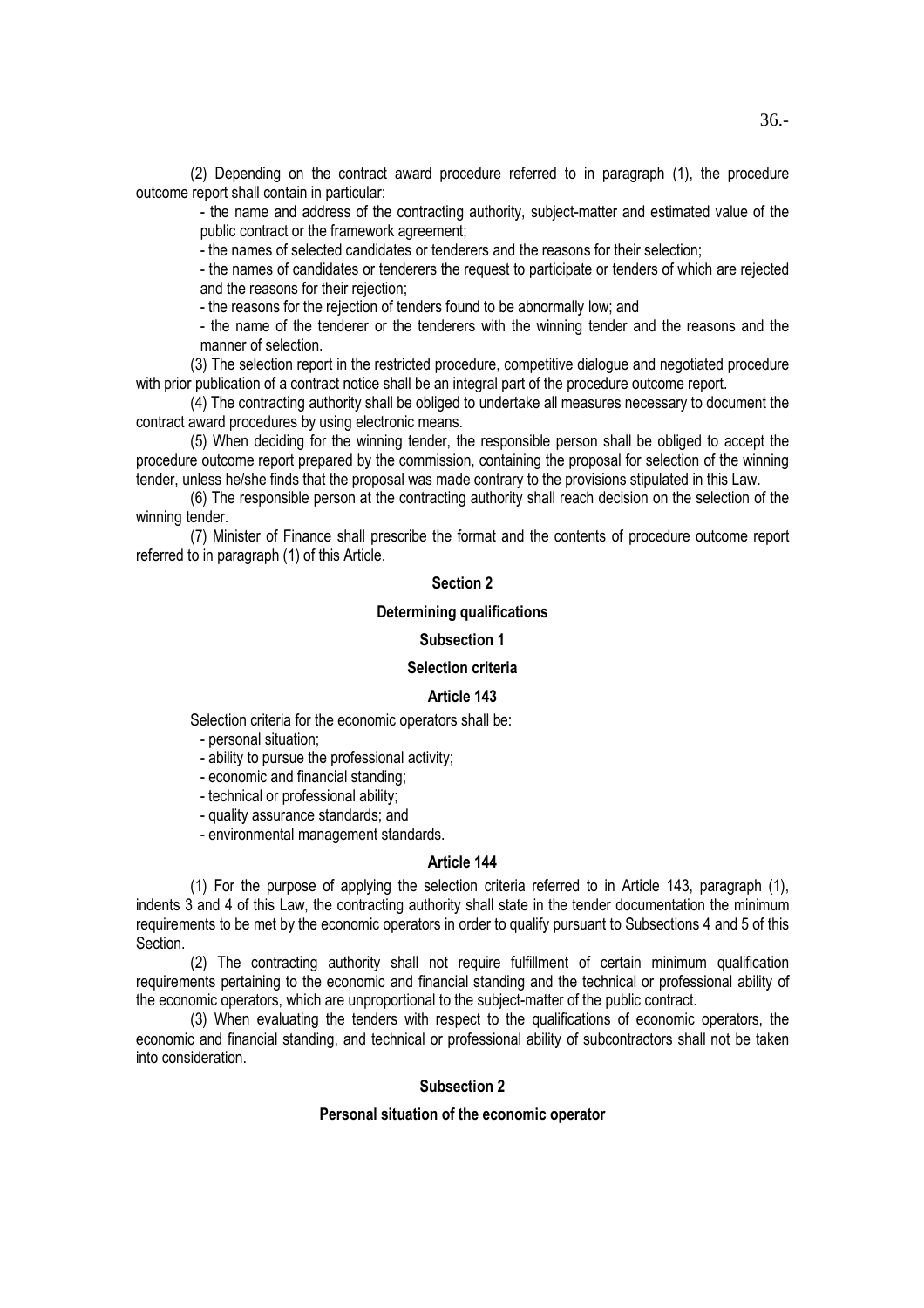#### Article 145

(1) As evidence of meeting the selection criteria regarding the personal situation of the economic operator, the contracting authority shall be obliged to accept all equivalent documents from the country where the economic operator is registered, issued by competent authorities of that country.

(2) If the country of registration of the economic operator does not issue the documents referred to in Article 147, paragraph (2) of this Law, or if these documents do not cover all the cases referred to in Article 147 of this Law, the contracting authority shall accept statement of the economic operator certified by a competent authority.

#### Article 146

The contracting authority shall exclude any economic operator from the contract award procedure, if it has any information that the economic operator was announced, in the last 5 years, effective court decision for participation in criminal organisation, corruption, fraud or money laundering.

### Article 147

(1) The contracting authority shall exclude any economic operator from the contract award procedure if that economic operator:

- is bankrupt or is under liquidation procedure;

- has not fulfilled its obligations related to the payment of taxes, contributions and other public duties;

- is being announced sanction for misdemeanour resulting in prohibition for pursuing professional activity or duty, i.e. temporary prohibition for performing professional activity; or

- presents false information or does not present the information required by the contracting authority.

(2) The economic operator shall submit the following documents for the purpose of proving its personal situation:

- statement by the economic operator than it has not been announced, in the last 5 years, effective court decision for participation in criminal organisation, corruption, fraud or money laundering;

- certificate that it is not subject to bankruptcy procedure issued by competent authority;

- certificate that it is not subject to liquidation procedure issued by competent authority;

- certificate for paid taxes, contributions and other public duties by the competent authority in the country where that economic operator is established; and

- certificate that it is being announced sanction for misdemeanour with an effective court decision, resulting in prohibition for pursuing professional activity or duty, i.e. temporary prohibition for performing professional activity.

(3) The documents referred to in paragraph (2) of this Article shall not be older than 6 months, and shall be submitted in original or copies verified by the economic operator.

(4) If the contracting authority has doubts about the documents for establishing the personal situation of the economic operator, it may require information directly from the competent authorities that issued such documents.

### Subsection 3

#### Ability of the economic operator to pursue the professional activity

#### Article 148

The contracting authority shall require any economic operator to present relevant document for registered activity in order to prove it is registered as natural or legal person to carry out the activity related to the subject-matter of the public contract or evidence that the economic operator is affiliated in professional association in accordance with the regulations of the country where it is established.

# Subsection 4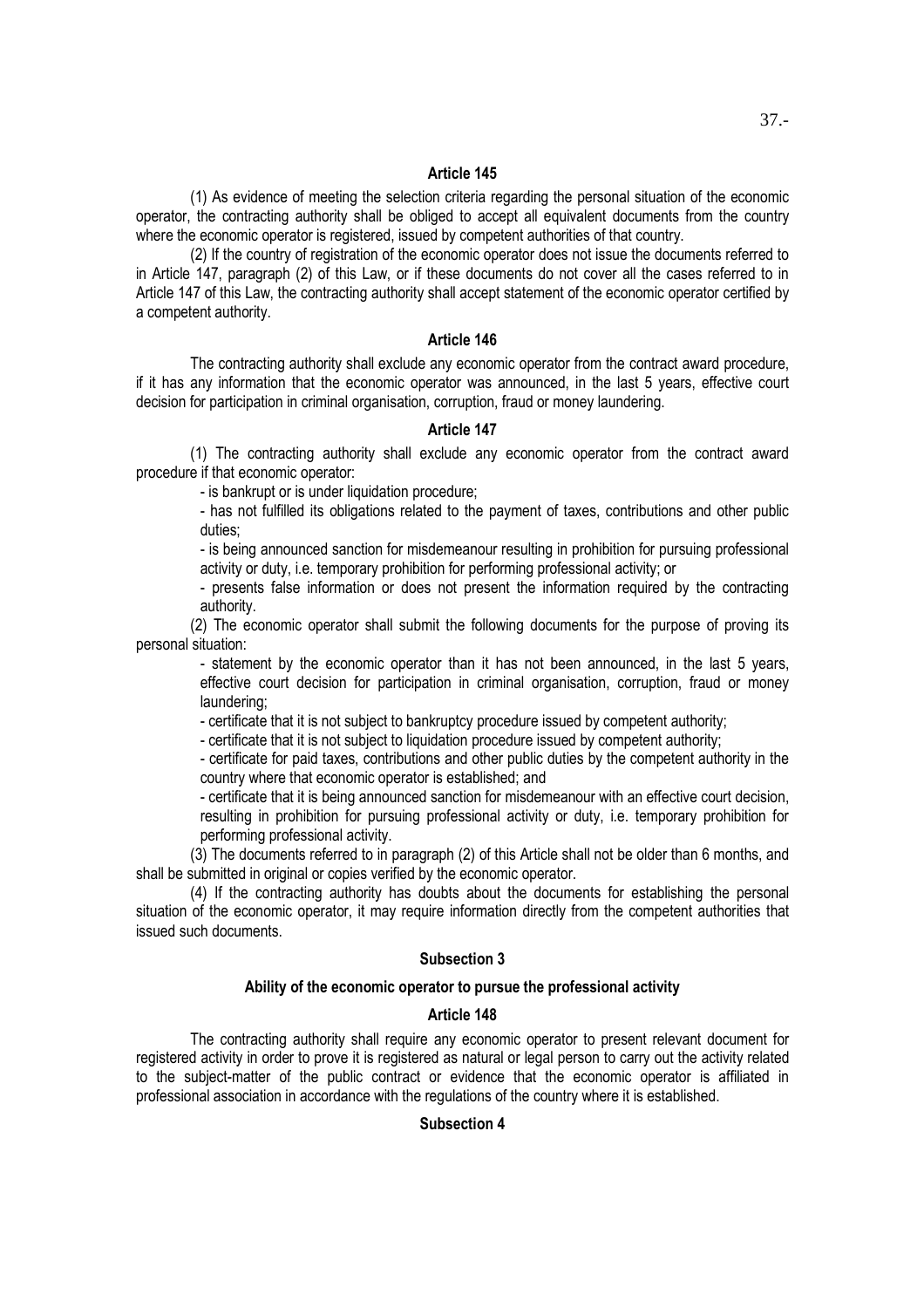## Economic and financial standing of the economic operator

# Article 149

The contracting authority may ask the economic operator to prove its economic and financial standing, thus stating the documents in the tender documentation required as evidence.

# Article 150

(1) The contracting authority, as evidence of the economic and financial standing, may require from the economic operators to provide the following documents:

- appropriate bank statements;

- evidence of relevant professional risk indemnity insurance;

- balance sheets certified by a competent authority, i.e. audited balance sheets or extracts from the balance sheets, where publication of the balance sheet is required under the law of the country in which the economic operator is established; and

- statements regarding the overall turnover of the undertaking (information from the profit and loss account issued by a competent authority, i.e. audited profit and loss account) and, where applicable, regarding the turnover in the field of activity covered by the public contract, for the last three years at the most for which such information is available, depending on the date on which the undertaking was established or started operating, and depending on the availability of such information.

(2) If for any valid reason, the economic operator is unable to provide the documents required by the contracting authority, it may prove its economic and financial standing by any other documents that contracting authority considers appropriate, insofar as these documents realistically reflect the economic and financial standing of the economic operator.

# Article 151

(1) The economic and financial capacity of the economic operator may be supported by another entity, irrespective of the legal relation between the economic operator and that respective entity.

(2) When the economic operator proves its economic and financial capacity referring to the support of another entity pursuant to paragraph (1) of this Article, it shall be obliged to demonstrate that support by presenting a valid evidence that the respective entity will make available the respective financial resources to the economic operator. No effective court decision for participation in criminal organisation, corruption, fraud or money laundering shall be announced against the entity that provides the financial support.

(3) When economic operators submit a joint tender or request to participate, the economic and financial standing shall be proven by taking into consideration the resources of all the group members. When the group of tenderers or candidates appear with a financial support by a third entity, the economic and financial standing shall be determined pursuant to paragraph (2) of this Article.

### Subsection 5

#### Technical or professional ability

# Article 152

(1) The contracting authority may ask the economic operator participating in the contract award procedure to prove its technical or professional ability.

(2) When the contracting authority asks for the demonstration of the technical and professional ability, it shall indicate in the tender documentation the documents by which the economic operator is to prove its technical or professional ability.

## Article 153

(1) In the case of contract award procedure for public supply contract, the technical and professional ability of the economic operators may be proven by one or more of the following ways: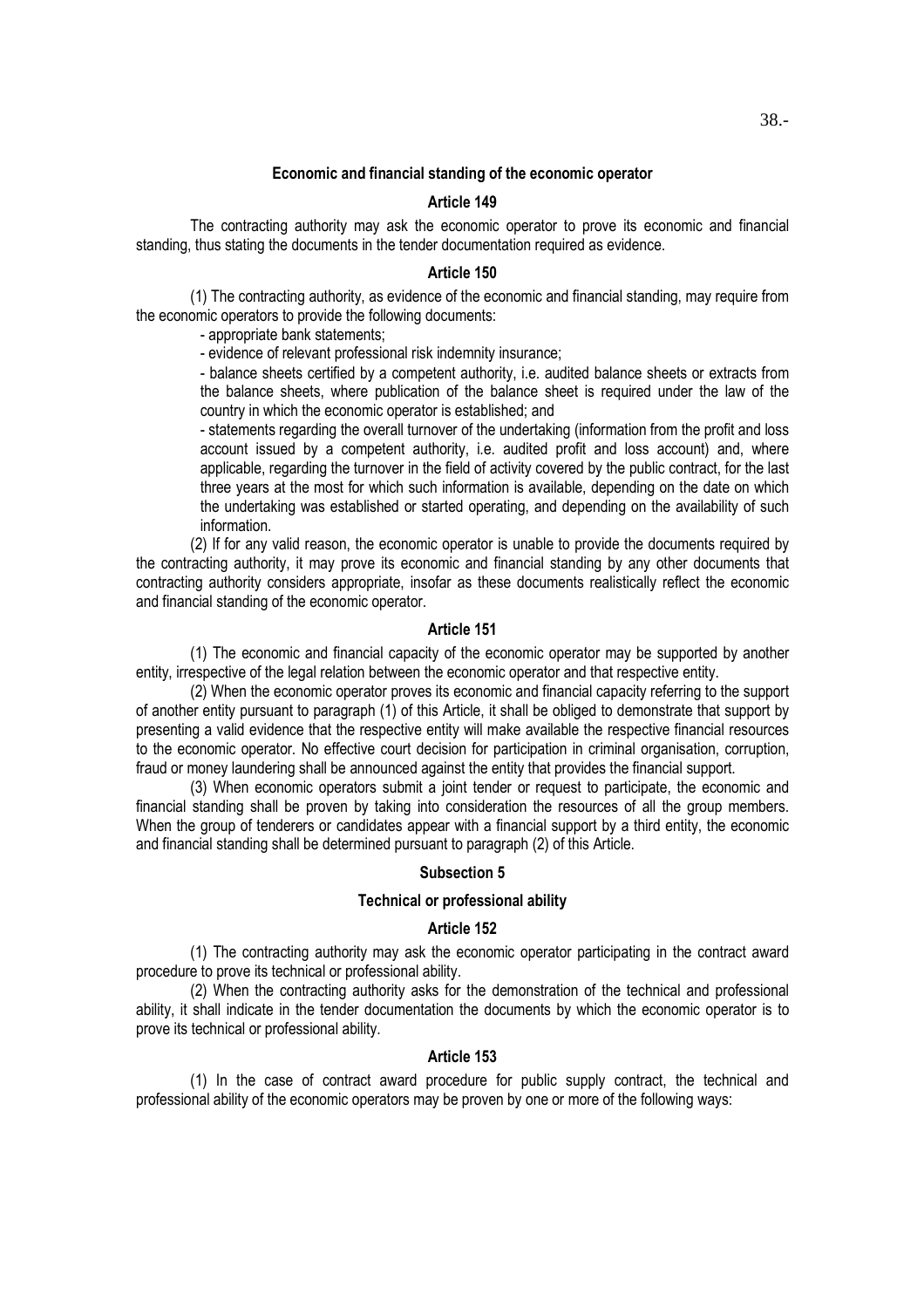- list of the principal deliveries by the tenderers or the candidates effected in the past three years containing sums, dates and beneficiaries (both contracting authorities or economic operators), by providing statement for the deliveries made issued by the recipients, or if such statements cannot be provided due to reasons beyond the control of the economic operator, by statement for deliveries made issued by the economic operator;

- description of the technical equipment and ability of the economic operator, measures used to ensure quality and study resources and research facilities;

- statement on the engaged technical staff and technical bodies of the economic operator, regardless of whether they belong directly to the economic operator;

- samples, descriptions and/or photos of the products subject to delivery, the authenticity of which the economic operator shall be obliged to demonstrate if the contracting authority requires so;

- certificates issued by competent bodies, with recognised competence, in charge of quality control, attesting the conformity of products clearly identified by reference to the relevant specifications and standards;

- in the case when complex products are purchased, or in exceptional cases for special purposes, inspection of the production facilities at the economic operator is carried out, or if necessary, of its study and research facilities, as well as of the quality assurance measures, conducted by the contracting authority or by competent authority on its behalf in the country where the economic operators is registered; and

- information about the elements of the contract that the economic operator intends to subcontract to third parties.

(2) In the case of contract award procedure for public service contract, the technical and professional ability of the economic operators may be proven by one or more of the following ways:

- a list of the principal services provided by the tenderers or the candidates effected in the past three years containing sums, dates and beneficiaries (both contracting authorities or economic operators), by providing statement for the services provided issued by the recipients, or if such statements cannot be provided due to reasons beyond the control of the economic operator, by statement for services provided issued by the economic operator;

- educational and professional qualifications of the economic operator or of its expert staff, and especially of the persons in charge of providing the respective service;

- statement on the engaged technical staff and technical bodies, regardless of whether they belong directly to the economic operator;

- statement by the economic operator on the average annual number of employees and the number of the managing staff in the past three years;

- statement on the technical equipment and ability of the economic operator and on other resources available to provide the respective services and to assure quality;

- in the case when complex services are purchased, or in exceptional cases for special purposes, inspection of the production facilities of the economic operator is carried out, or if necessary, of its study and research facilities, as well as of the quality assurance measures, conducted by the contracting authority or by competent authority on its behalf in the country where the economic operators is registered; and

- information about the elements of the contract that the economic operator intends to subcontract to third parties.

(3) In the case of contract award procedure for public works contract, the technical and professional ability of the economic operators may be proven by one or more of the following ways:

- list of works executed in the past 5 years by enclosing statement for good performance of the main works, statements containing sums, dates and location of the works and indications whether the works have been executed according to the business operations rules and whether they have been duly finished;

- educational and professional qualifications of the economic operator or of its managing staff, and especially of the persons in charge of executing the respective works;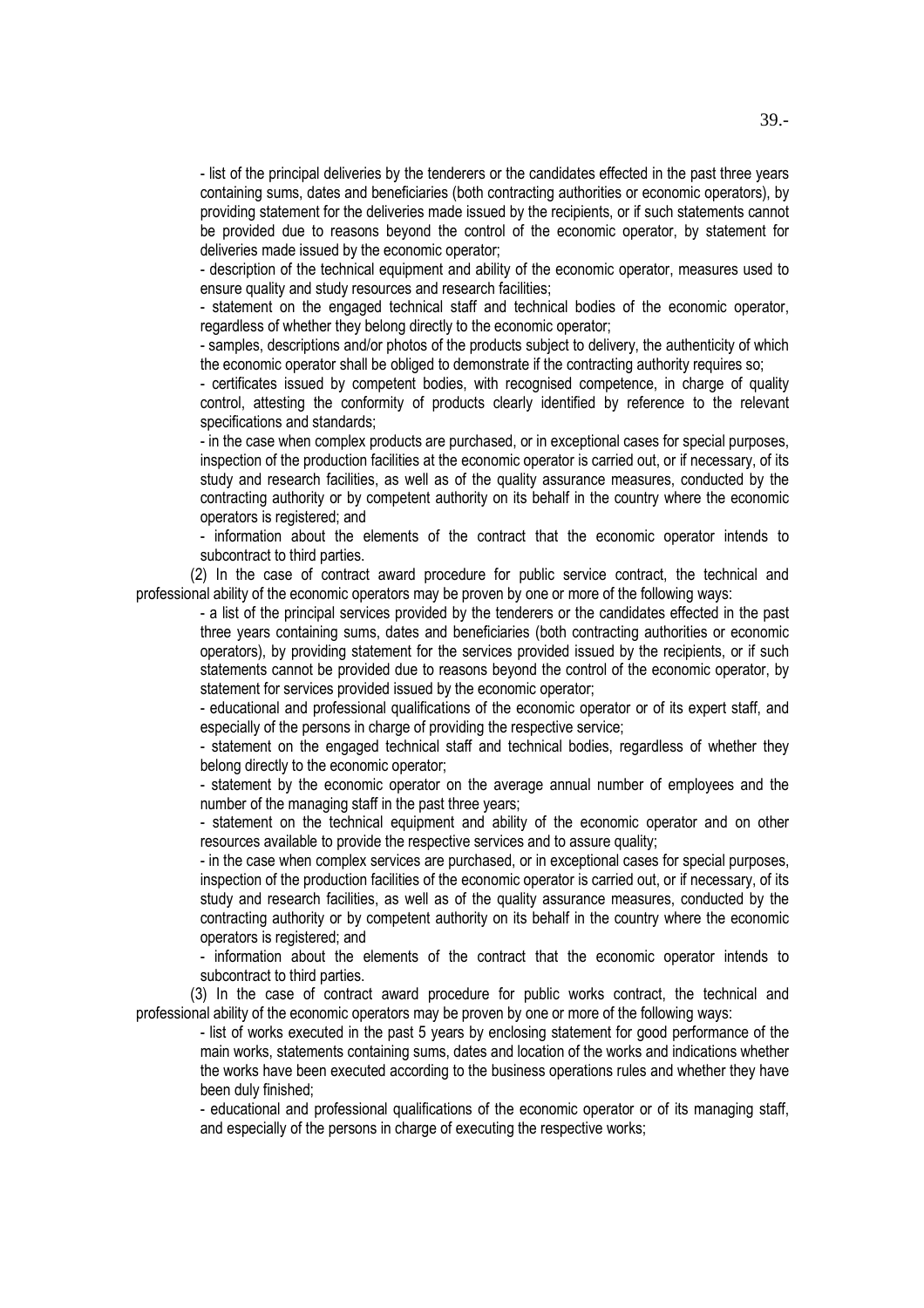- statement on the technical staff and technical bodies, especially those in charge of quality control, regardless of whether they belong directly to the economic operator;

- statement by the economic operator for the average annual number of employees and the number of the technical staff in the past three years;

- statement on the technical equipment available to the economic operator for the execution of the respective works; and

- information about the elements of the contract that the economic operator intends to subcontract to third parties.

#### Article 154

(1) The technical and professional ability of the economic operator can be supported by another entity, irrespective of the legal relation between the economic operator and the respective entity.

(2) When the economic operator proves its technical or professional ability referring to the support of another entity pursuant to paragraph (1) of this Article, it shall be obliged to demonstrate that support by presenting a valid evidence that the respective entity will make available the respective technical and professional resources to the economic operator. No effective court decision for participation in criminal organisation, corruption, fraud or money laundering shall be announced against the entity that provides the financial support.

(3) When economic operators submit a joint tender or request to participate, the technical and professional ability shall be proven by taking into consideration the resources of all the group members.When the group of tenderers or candidates appear with a technical or professional support by a third entity, or third entities, the technical or professional ability shall be determined pursuant to paragraph (2) of this Article.

### Subsection 6

### Quality assurance standards

### Article 155

When the presentation of certificates issued by independent bodies, attesting the compliance of the economic operator with certain quality assurance standards, is required, the contracting authority shall refer to quality assurance systems based on the relevant European standards series or other international standards series.

# Article 156

According to the mutual recognition principle, the contracting authority shall accept equivalent certificates issued by institutions established in the Member States of the European Union.

### Subsection 7

#### Environmental management standards

# Article 157

When the contracting authority requires observance of certain environmental management standards, it shall refer to:

- the Community Eco-Management and Audit Scheme (EMAS); or

- the environmental protection standards based on the relevant European or international standards certified by accreditation or attestation bodies or by the relevant European or international bodies accredited for certification.

# Article 158

According to the mutual recognition principle, the contracting authority shall accept equivalent certificates issued by institutions established in the Member States of the European Union.

### Section 3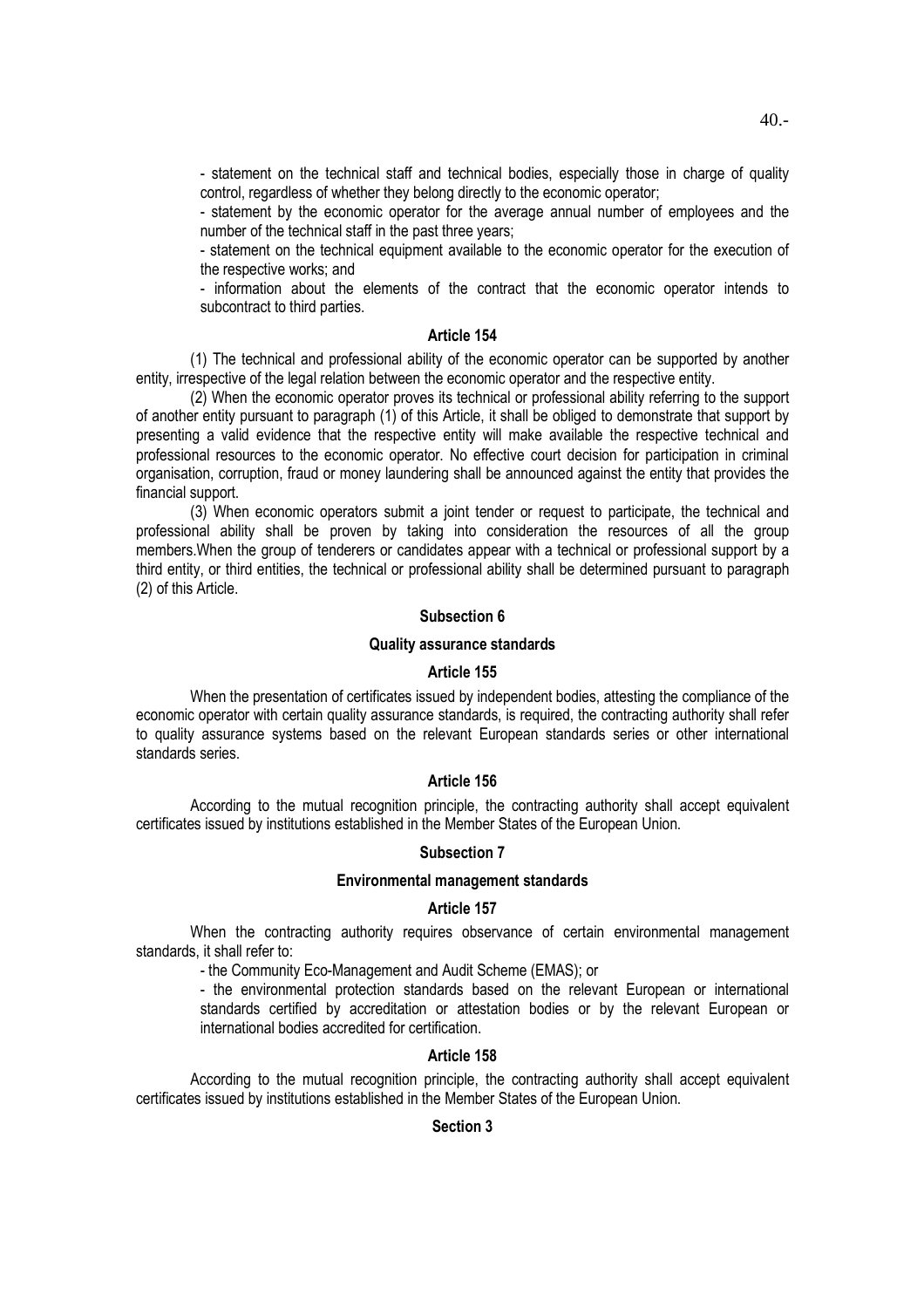#### Contract award criteria

# Article 159

The contracting authority shall be obliged to specify in the contract notice the contract award criterion, which once established, shall not be changed during the contract award procedure.

## Article 160

(1) Contract award criterion may be:

- economically most advantageous tender; or

- the lowest price only.

(2) Notwithstanding paragraph (1) of this Article, when the public contract is awarded using the competitive dialogue, contract award criterion shall be the economically most advantageous tender.

### Article 161

(1) When the contract award criterion is the economically most advantageous tender, the winning tender shall be the one that receives the highest score from different elements having maximum relative weights.

(2) Elements of the criterion economically most advantageous tender referred to in paragraph (1) of this Article may be price, characteristics of the quality level, technical level and functional level, environmental characteristics, running costs, cost-effectiveness, post-sale services and technical assistance, delivery date or execution date or other significant elements for the evaluation of the tenders.

(3) The elements of the criterion economically most advantageous tender, as well as their maximum relative weights shall be clearly defined in the contract notice, shall be specifically related to the subject-matter of the public contract and, after being established, they shall not be changed for the entire period of the contract award procedure.

(4) The contracting authority shall be obliged to provide explanation in the tender documentation how it intends to score and apply the elements of the criterion economically most advantageous tender.

(5) The methodology for expressing the contract award criteria into points shall be prescribed by the Minister of Finance.

### Section 4

# Awarding the public contract

# Article 162

The contracting authority shall select the winning tender by making a formal decision, on the basis of the contract award criteria set in the contract notice and in the tender documentation, provided that the tenderer the winning tenderer of which meets the stipulated selection criteria.

### Article 163

(1) When a tender has a price which appears to be abnormally low in relation with the estimated value of the supplies, works or services to be provided, the contracting authority shall request the tenderer, in writing and before taking a decision regarding the rejection of the tender, to provide details of the tender which it considers relevant, and it shall check the evidence supplied in order to justify the respective price in the tender.

(2) The contracting authority shall take into account the evidence the tenderer submitted pursuant to paragraph (1) of this Article, especially those referring to:

- the economic basis of the price setting reflecting the production process or the provided services;

- the technical solutions chosen or any other exceptionally favourable conditions available to the tenderer when executing the works, delivering the supplies or providing the services;

- the originality of the supplies, services or works tendered;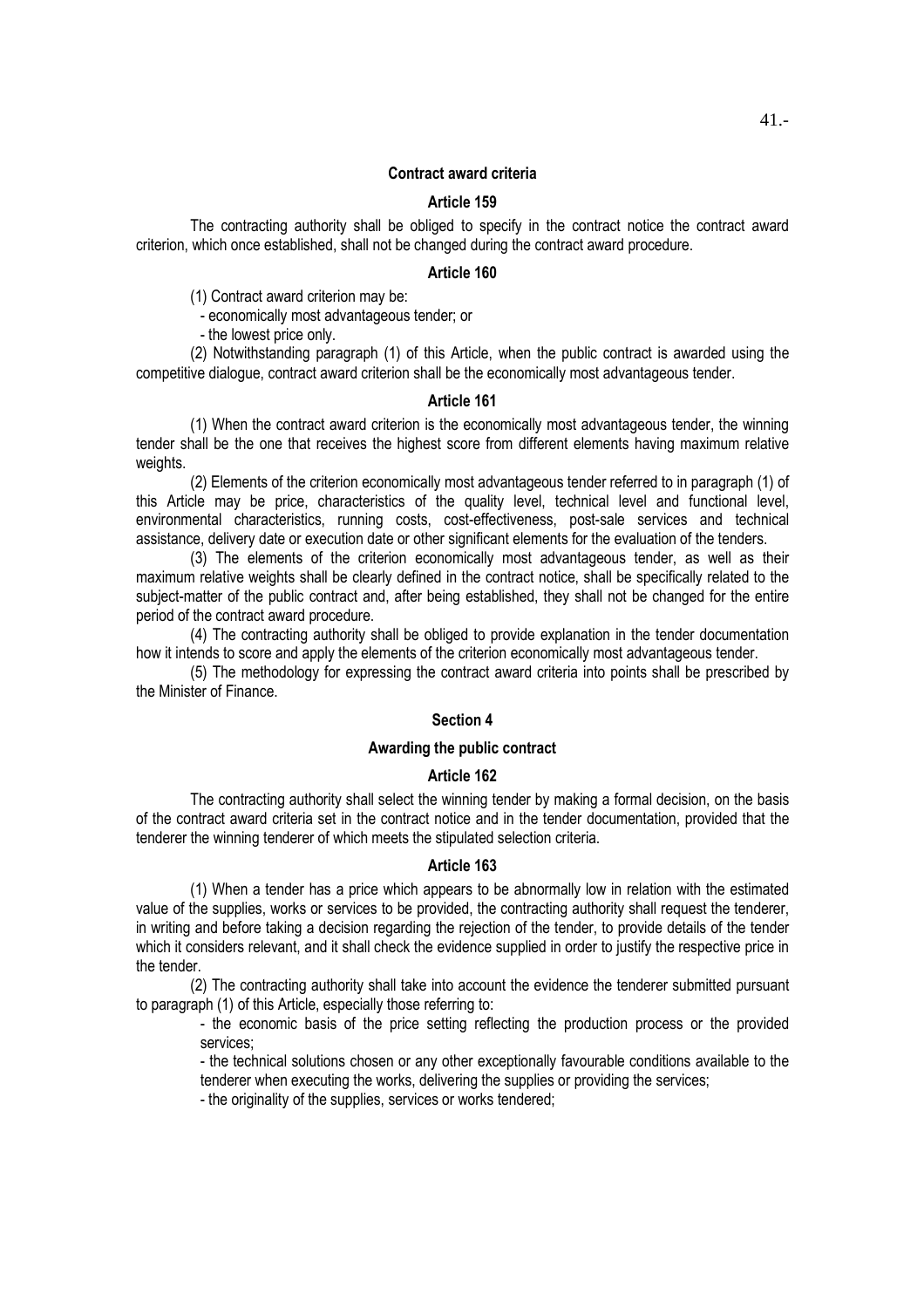- the possibility for the tenderer to use a state aid.

### Article 164

(1) When the contracting authority establishes that the price of a tender is abnormally low because the tenderer has obtained a state aid, the tender may be rejected on that ground alone, only if, after requiring additional clarifications, the tenderer cannot prove, within three days from the day of receiving the request, that the state aid was legally granted.

(2) The contracting authority shall be obliged to notify the Bureau when it rejects a tender on the basis of paragraph (1) of this Article.

## Article 165

(1) The contracting authority shall conclude the public contract with the winning tenderer on the basis of its technical and financial proposal.

(2) If the winning tenderer withdraws from concluding or executing the public contract, the contracting authority may conclude the contract with the next ranking tenderer.

(3) The contracting authority shall be obliged keep the documents on the basis of which the decision was made for selecting the winning tender.

### Article 166

Any person having legal interest in the contract award procedure, including the Attorney General, may request initiation of a legal procedure for proclaiming the public contract void.

# Section 5

#### Notifying candidates or tenders

## Article 167

(1) The contracting authority, depending on the type of contract award procedure applied, shall notify the candidates, i.e. the tenderers, in writing, about the decisions made regarding the pre-selection, contract award, conclusion of the framework agreement or cancellation of the contract award procedure. The notice shall be sent within 3 days from the day the respective decision was made.

(2) Copy of the decision shall be attached to the notice.

(3) Notice referred to in paragraph (1) of this Article shall be sent in written form.

## Article 168

Depending on the type of contract award procedure applied, the contracting authority shall be obliged, in the notice referred to in Article 167, paragraph (1) of this Law, to inform the winning tenderer or tenderers, as well as the candidates or tenderers rejected or candidates or tenderers that were not selected as winners, on the reasons for reaching the decision as follows:

- every candidate that was not qualified, about the reasons for rejecting its request to participate;

- tenderer whose tender was rejected, about the reasons for rejecting its tender with detailed explanation why the tender is considered unacceptable; and

- tenderer who submitted an acceptable tender that was not selected as winner, about the name of the winning tenderer or tenderers and the reasons for making the selection.

#### Section 6

## Cancellation of the contract award procedure

#### Article 169

(1) The contracting authority may cancel the contract award procedure if: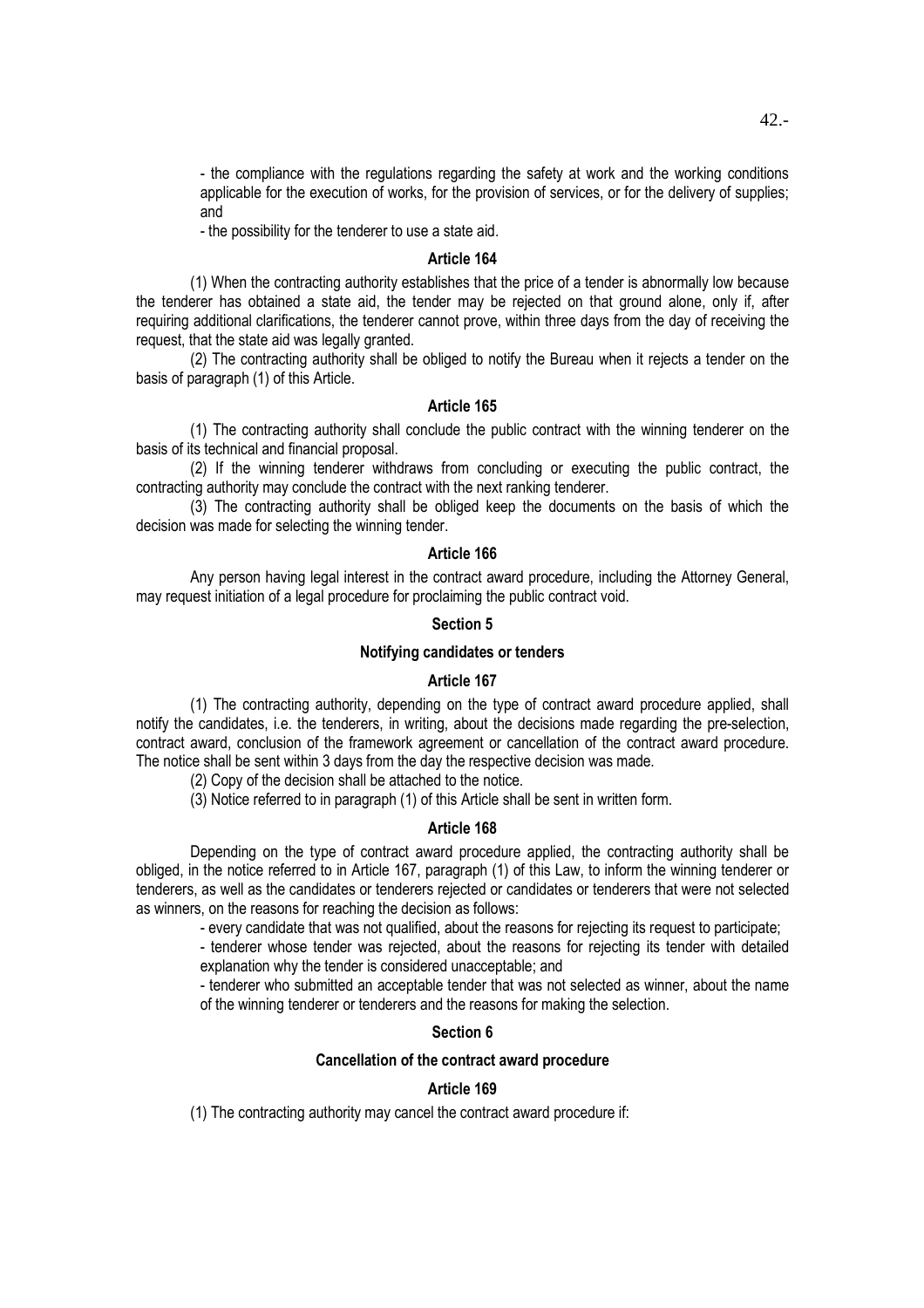- the number of candidates is less than the minimum number set for the contract award procedures pursuant to this Law;

- no acceptable tenders were received;

- acceptable tenders were submitted, but they cannot be compared due to different approaches in the financial or technical proposals;

- unforeseeable changes occurred in the budget of the contracting authority;

- tenderers offered prices and conditions for execution of the public contract which are less favourable than the real prices and conditions on the market;

- the needs of the contracting authority have changed due to unpredictable and objective circumstances; or

- the contracting authority cannot select the winning tender due to major infringements to the Law pursuant to Article 210 of this Law.

(2) The Responsible person at the contracting authority shall reach decision on canceling the contract award procedure.

## Article 170

(1) The contracting authority shall notify in writing all participants in the contract award procedure within 3 days at the latest after cancelling the procedure, both on the ceasing of the obligations of the participants arising from the submission of their tenders, as well as on the reasons for cancelling the procedure.

(2) The contracting authority shall notify the Bureau on the cancellation of the contract award procedure within 30 days from the day of canceling the procedure, for the purpose of publication on the Bureau's website.

# Chapter VIII

### Dossier of the contract award procedure

# Article 171

The contracting authority shall be obliged to keep a dossier for each public contract awarded or framework agreement concluded.

# Article 174

The contracting authority shall keep the dossier of the contract award procedure for at least 5 years from the day the respective public contract is executed.

### Article 173

Depending on the contract award procedure applied, the dossier shall contain in particular:

- initial procurement decision;
- prior information notice and evidence that it was sent for publication;
- contract notice and evidence that it was sent for publication;
- tender documentation;
- requests to participate received;
- communication between the contracting authority and the economic operators;
- first phase selection report;
- decision for selected candidates;
- received tenders;
- minutes of the public opening of tenders;
- statements on the existence/non-existence of conflict of interest;
- reports by the external experts;
- procedure outcome report;
- decision for selecting the winning tender;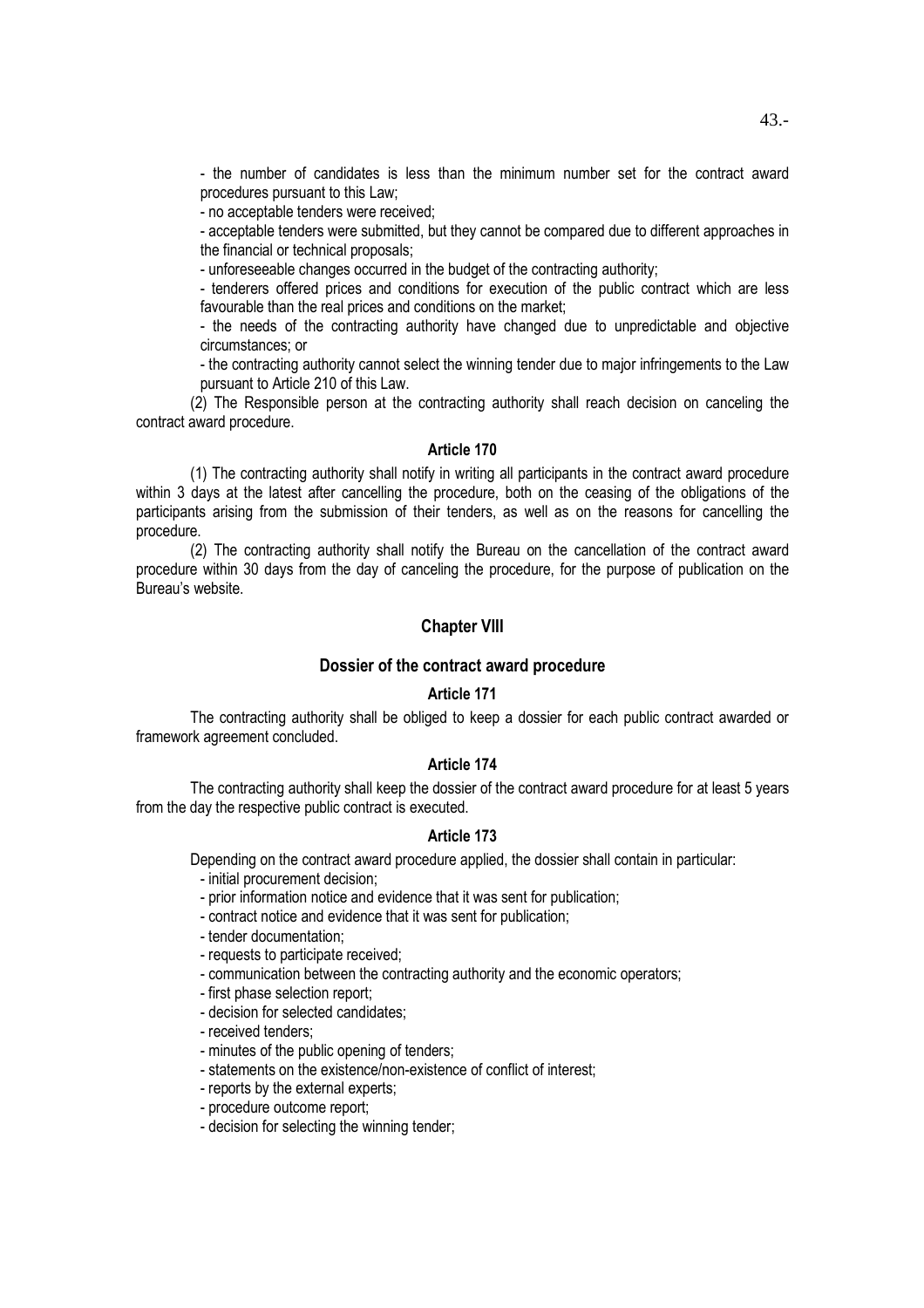- signed public contract or framework agreement; and

- contract award notice and evidence that it was sent for publication.

### Article 174

Provisions referred to in Article 173 of this Law shall apply accordingly to awarding of utilities contract referred to in Chapter IX of this Law.

### Article 175

When the contracting authority applies a contract award procedure by electronic means, or uses electronic auctions, it shall be obliged to ensure complete traceability of the actions it carries out during the award procedure, for the purpose of keeping the dossier referred to in Article 173 of this Law.

## Chapter IX

### Utilities contracts

### Section 1

## Activities applicable to utilities contracts

#### Subsection 1

# Scope

# Article 176

(1) The activities applicable to utilities contracts (hereinafter: covered activity) shall be the following:

- water;

- energy;
- transport;
- postal services; and
- other covered activities.

(2) Provisions of this Law shall apply to utilities contracts, unless otherwise stipulated in this Chapter.

## Article 177

When the contracting authority awards a utilities contract including several covered activities, it shall apply the rules governing the main covered activity which the contract is mainly intended for.

### Article 178

(1) When the contracting authority referred to in Article 4, paragraph (1), items a), b) and c) of this Law awards public contract for several activities, among which at least one is a covered activity and another is regulated by the provisions under Chapter III of this Law, and objectively, it is impossible to determine for which activity the contract is mainly intended, such contract shall not be considered as utilities contract and the contracting authority shall apply this Law as for the public contracts referred to in Chapter III of this Law.

(2) When the contracting authority referred to in Article 4, paragraph (1), items a), b) and c) of this Law awards public contract for several activities, among which at least one is a covered activity and another is not subject to this Law, and objectively, it is impossible to determine for which activity the contract is mainly intended, such contract shall be considered as utilities contract.

(3) When the contracting authority referred to in Article 4, paragraph 1, items d) and e) of this Law awards public contract for several activities, among which at least one is a covered activity, and objectively, it is impossible to determine for which activity the contract is mainly intended, such contract shall be considered as utilities contract.

# Subsection 2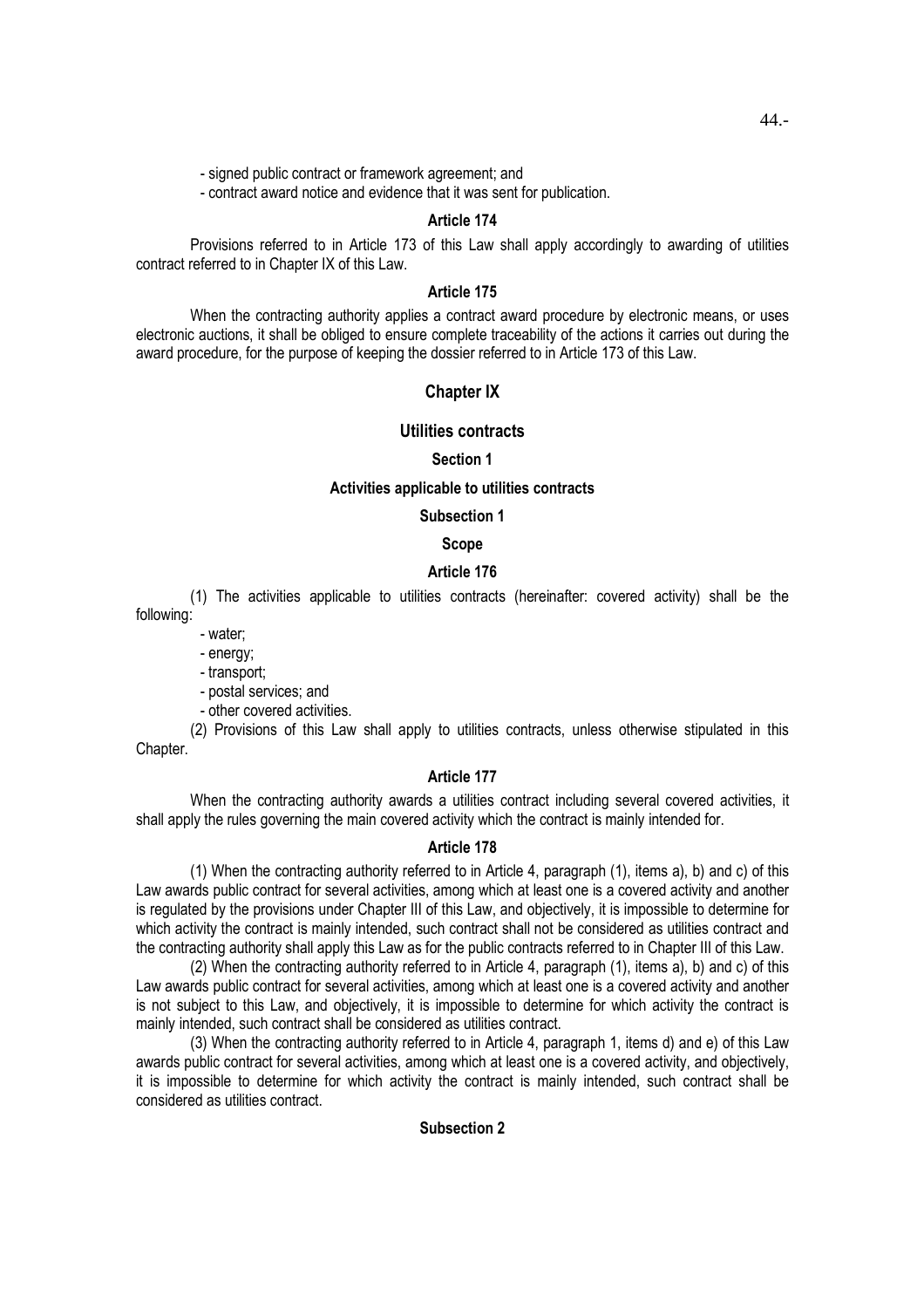### **Water**

# Article 179

Covered activities with the meaning of Article 176, paragraph (1), indent 1 of this Law, shall be the installation and operation of fixed networks intended to provide a public service in connection with the production, transport or distribution of drinking water, as well as the supply of drinking water to such networks.

## Article 180

Contracting authority performing some of the activities referred to in Article 179 of this Law shall apply the provisions of this Chapter when it awards public contracts or organises design contests in connection with:

- installation, operation and supply of drinking water to the networks, connected to the hydraulic engineering projects, irrigation or land drainage, out of which more than 20 % of the total volume of water is used for drinking; or

- installation, operation and supply to the networks for disposal or treatment of waste waters.

#### Article 181

Supply of drinking water to public networks carried out by a contracting authority referred to in Article 4, paragraph (1), items d) and e) of this Law shall not be considered as covered activity with the meaning of Article 179 of this Law if:

- the production of drinking water is necessary for carrying out activities which are not covered activities; and

- supply to the network depends only on the entity's own consumption and has not exceeded 30 % of the entity's total production of drinking water, taking into consideration the preceding 36 months.

## Subsection 3

### **Energy**

#### Article 182

Covered activities with the meaning of Article 176, paragraph (1), indent 2 of this Law shall be the installation and operation of fixed networks intended to provide a public service in connection with the production, transport or distribution of gas, heat or electricity, or the supply of gas, heat or electricity to such networks.

### Article 183

The supply of gas or heat to networks which provide a public service by a contracting authority referred to in Article 4, paragraph (1), items d) and e) of this Law shall not be considered as covered activity within the meaning of Article 182 of this Law if:

- the production of gas or heat is consequence of carrying out an activity which is not a covered activity; and

- the supply of gas or heat to the public network is aimed only at the economic exploitation of such production and does not exceed more than 20 % of the contracting authority's turnover. taking into consideration the average for the preceding 36 months, including the current year.

## Article 184

The supply of electricity to networks which provide a public service by a contracting authority referred to in Article 4, paragraph (1), items d) and e) of this Law shall not be considered as covered activity within the meaning of Article 182 of this Law if:

- the production of electricity takes place because the consumption is necessary for carrying out an activity which is not covered activity; and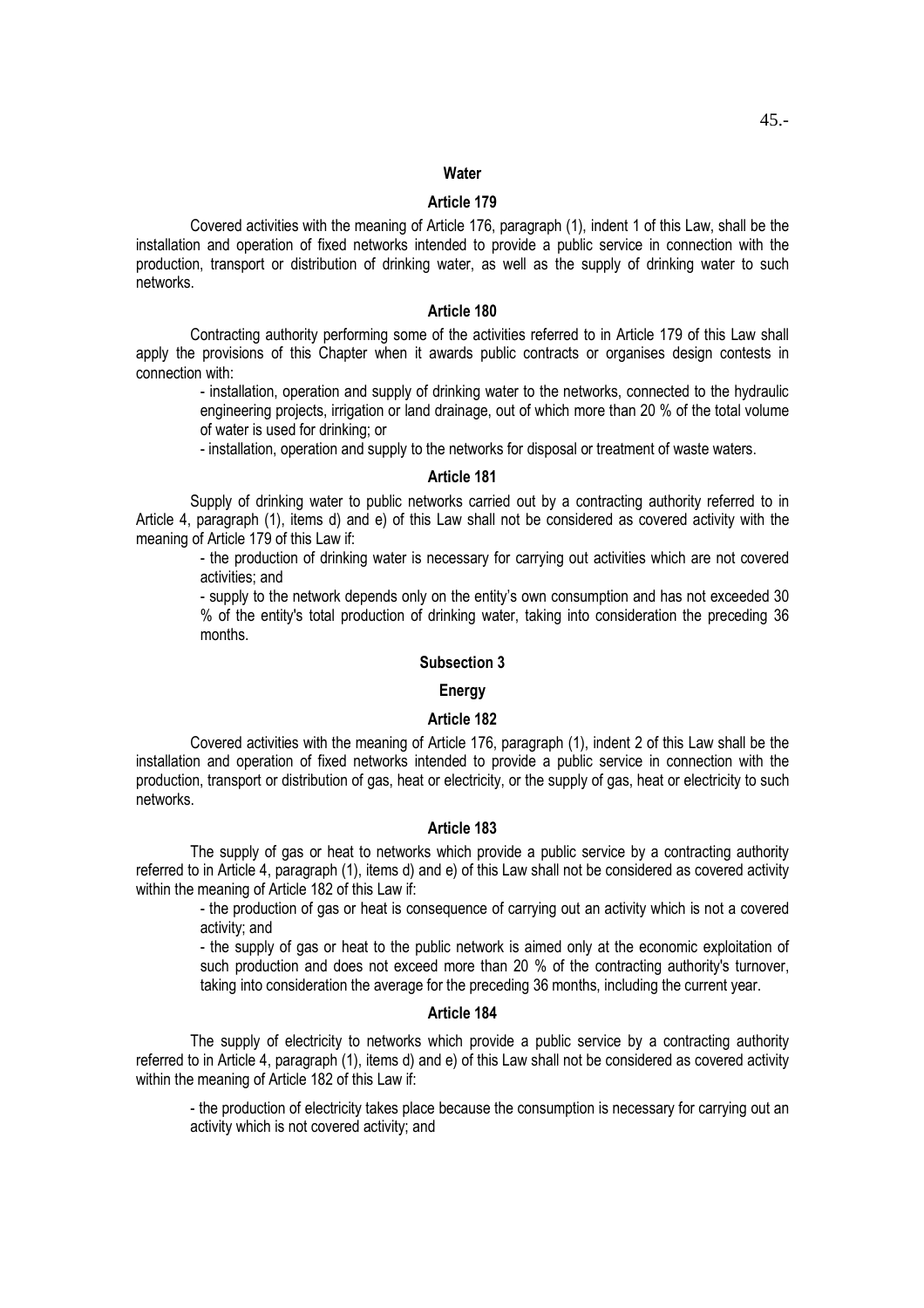- supply of electricity to the public network depends only on the entity's own consumption and does not exceed 30% of the entity's total production of energy, taking into consideration the average for the preceding 36 months, including the current year.

#### Subsection 4

#### **Transport**

### Article 185

Covered activities within the meaning of Article 176, paragraph (1), indent 3 of this Law shall be the provision of transport services on regular rail and land traffic lines.

### Article 186

Provision of transport services by bus shall not be considered as covered activity in the cases when other entities can provide the same services in the same geographical area under the same conditions as the contracting authorities.

#### Subsection 5

#### Postal services

### Article 187

(1) Covered activities within the meaning of Article 176, paragraph (1), indent 4 of this Law shall

be:

- universal postal services;

- reserved postal services;

- exchange of documents, bills and invoices;

- services concerning mail bearing no address;

- added-value services including transmission of data by electronic means (including the transmission of coded documents, creation of database of users and transmission and delivery of registered electronic mail);

- financial services, including banking services, postal giro transfers, payment cards, payment of public duties, money transfer from current and giro accounts, services related to insurance payment, etc;

- philatelic services; or

- logistics services, including physical delivery and warehousing of postal packages related to other non-postal services.

 (2) services referred to in paragraph (1), indents 3, 4, 5, 6, 7 and 8 of this Article shall be considered as covered activities if the entity concerned also provides universal or reserved postal services.

## Subsection 6

# Other covered activities

# Article 188

Other covered activities shall be activities related to the exploration of land for the purpose of extracting oil, gas or coal or construction and operation of airports or ports (river or lake ports) or other terminal facilities to carriers by air or inland waterway.

# Section 2

### Specific exclusions

#### Article 189

This Law shall not apply to utilities contracts awarded for the purchase of: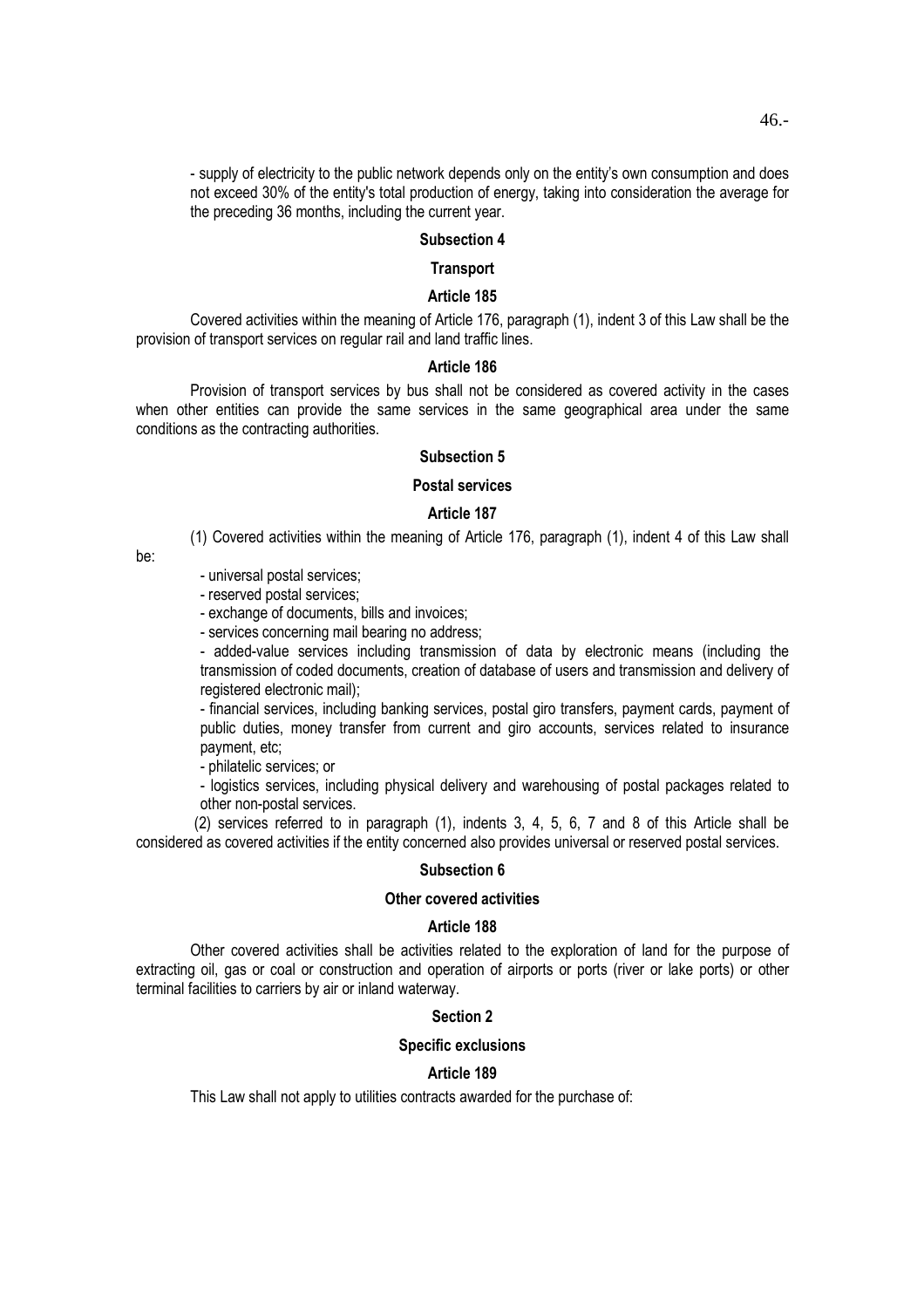- supplies for the purpose of resale or lease to third parties, provided that the contracting authority enjoys no special or exclusive right to sell or lease such supplies, and other entities are free to sell or lease them under the same conditions as the contracting authority; or

- supplies, services or works intended for carrying out covered activities abroad.

### Article 190

(1) This Law shall not apply to contracts awarded by a contracting authority referred to in Article 4, paragraph (1), lines d) and e) of this Law, the subject-matter of which is the purchase of supplies, services or works which are intended for the pursuit of activities that are not covered activities according to this Chapter.

(2) This Law shall not apply to contracts awarded by a contracting authority referred to in Article 4, paragraph (1), item e) of this Law, if the estimated value is below EUR 200,000 in Denar equivalent for public supply and service contracts and EUR 4,000,000 in Denar equivalent for public works contracts.

### Article 191

This Law shall not apply to contracts, the subject-matter of which is the purchase of water, if awarded by a contracting authority performing a covered activity according to Article 179 of this Law.

### Article 192

This Law shall not apply to contracts, the subject-matter of which is the purchase of electricity or fuels for production of electricity, if awarded by a contracting authority performing a covered activity according to Articles 182 or 188 of this Law.

### Article 193

(1) This Law shall not apply to utilities contracts awarded:

- by a contracting authority to an affiliated undertaking; or

- by a joint venture established exclusively by a number of contracting authorities for the purpose of carrying out covered activity, to an undertaking which is affiliated with one or more of these

contracting authorities part of that legal person.

(2) Provisions referred to in paragraph (1) of this Article shall apply only in cases where at least 80 % of the average turnover of the affiliated undertaking for the preceding three years derives from the provision of such supplies, services or works to undertakings with which it is affiliated.

(3) Affiliated undertaking shall be any undertaking:

- over which the contracting authority exerts, directly or indirectly, a dominant influence;

- exerting, directly or indirectly, a dominant influence over the contracting authority; or

- which, together with the contracting authority, is subject to dominant influence of another undertaking.

(4) Dominant influence shall be considered to exist if one entity, directly or indirectly:

- holds the majority of the other undertaking's capital;

- controls the majority of the votes attaching to shares or stakes issued by the other undertaking, or

- can appoint more than half of the undertaking's management or supervisory body.

## Article 194

(1) This Law shall not apply to utilities contracts awarded:

- by a joint venture established exclusively by a number of contracting authorities for the purpose of carrying out a covered activity to one of these contracting authorities; or

- by a contracting authority with the legal person established exclusively by a number of contracting authorities for the purpose of carrying out a covered activity to one of these contracting authorities.

(2) Provisions referred to in paragraph 1 of this Article shall apply only if the legal person was established for carrying out the covered activity for a period of at least three years.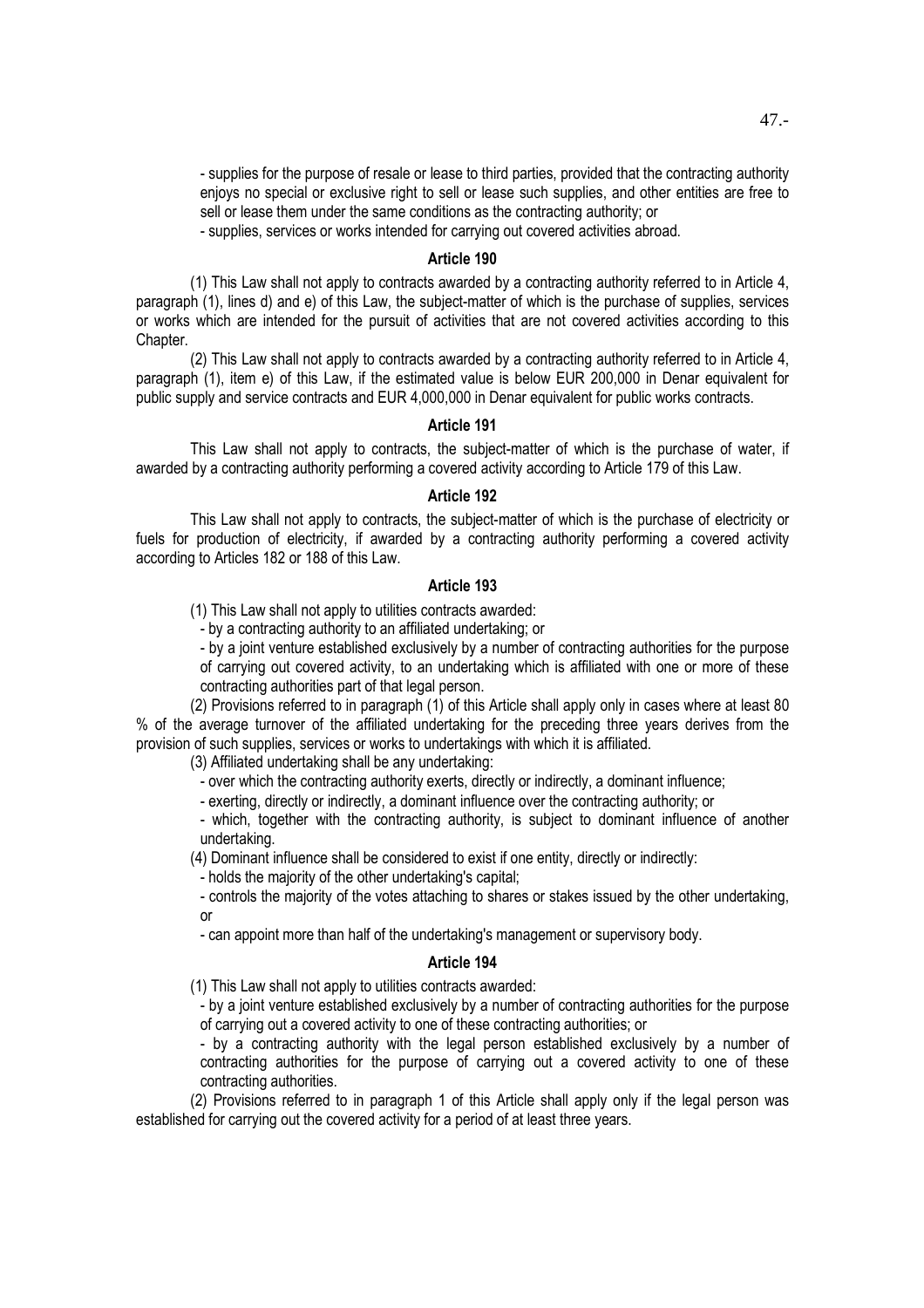#### Article 195

The Bureau may request notification from the contracting authority about any contract awarded pursuant to the provisions referred to in Section 2 of this Chapter, and the contracting authority shall be obliged to respond to such request.

# Section 3

### Procedures for awarding utilities contracts

## Article 196

(1) The following contract award procedures shall be used for awarding utilities contracts:

- open procedure;

- restricted procedure;

- negotiated procedure with prior publication of a contract notice;

- negotiated procedure without prior publication of a contract notice; and

- simplified competitive procedure.

(2) When awarding utilities contracts, the contracting authority shall accordingly apply the provisions referred to in Article 21, paragraph (3) of this Law.

#### Article 197

(1) The contracting authority shall award utilities contracts by applying open procedure, restricted procedure or negotiated procedure with prior publication of a contract notice.

(2) Notwithstanding paragraph (1) of this Article, the contracting authority may award utilities contracts by using the other procedures referred to in Article 196, paragraph (1) of this Law, only in the cases set out in Article 100, paragraph (1) and Article 198 of this Law.

### Article 198

(1) The contracting authority may apply negotiated procedure without prior publication of a contract notice when awarding utilities contract in the following cases:

- when no tender or acceptable tender or no request to participate has been submitted in response to contract notice, provided that the initial requirements in the tender documentation are not significantly altered:

- when the contract is only intended for the purpose of research, experimentation, study or development, but not for securing a profit or recovering research and development costs, and insofar as that award of such contract does not prejudice the competitive award of subsequent contracts which do seek, in particular, those ends;

- when for technical or artistic reasons, i.e. for reasons connected with protection of exclusive rights (patents, etc), the contract may be executed only by a particular economic operator;

- for reasons of extreme urgency brought about by events unforeseeable by the contracting authority, as a result of which the time limit for open or restricted invitation, request for quotations, or negotiated procedure with prior publication of contract notice cannot be complied with.

- for additional deliveries from the original supplier which are intended either as a partial replacement of normal supplies or installations or as extension of existing supplies or installations, where a change of the supplier would oblige the contracting authority to acquire material having different technical characteristics which would result in incompatibility or disproportionate technical difficulties in operation and maintenance;

- for bargain purchases, where it is possible to procure supplies by taking advantage of a particularly advantageous opportunity available for a very short time at a price considerably lower than normal market prices;

- for the purchase of supplies on particularly advantageous terms, from either a supplier which is definitely closing up its business activities (winding-up or bankruptcy), the receiver or liquidator upon prior agreement with the creditors;

- for public contracts to be awarded on the basis of a framework agreement,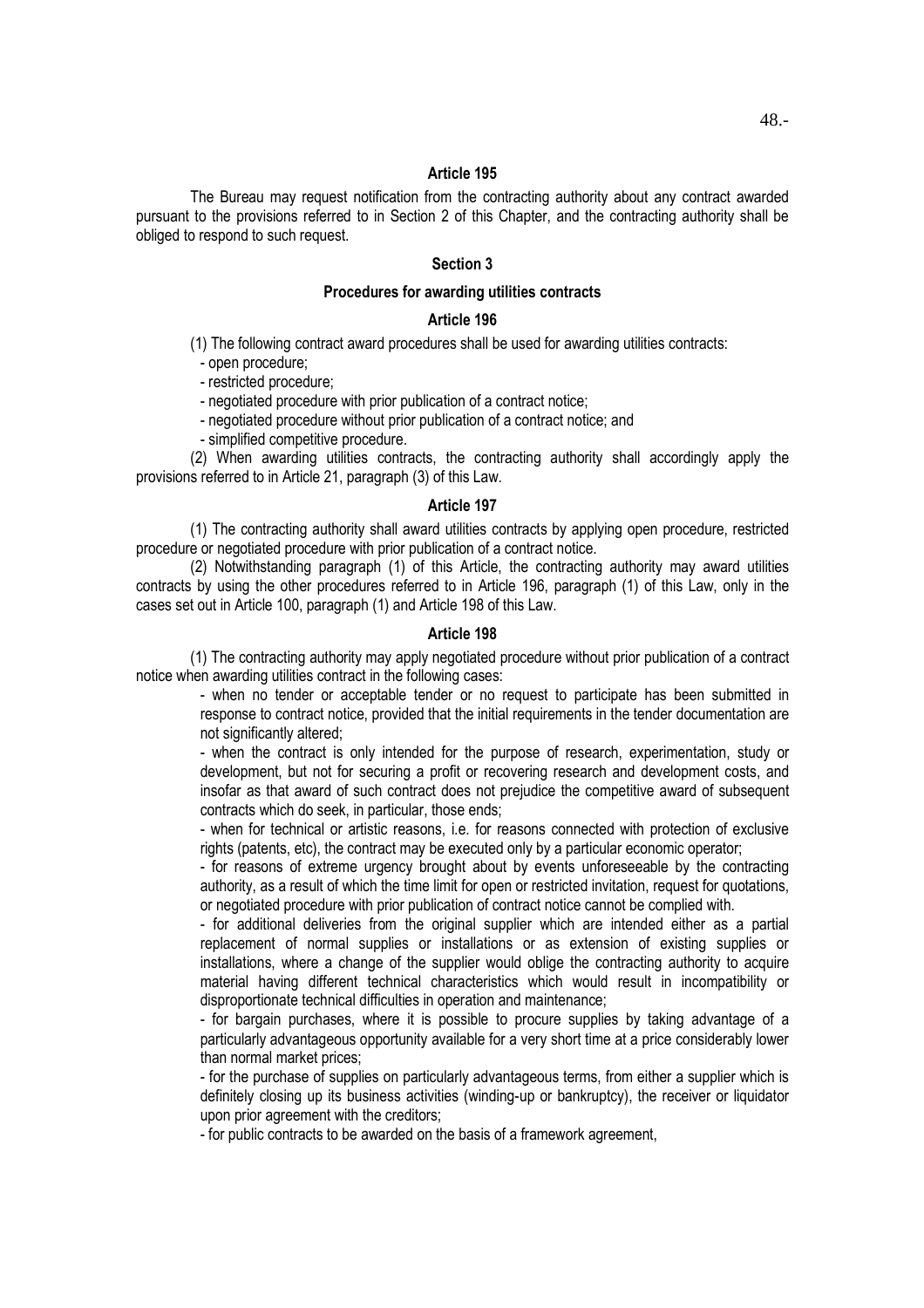- for public service contract, when the contract concerned follows a design contest and must be awarded to the winning participant or to one of the winning participants. In the latter case, the contracting authority shall invite all winning participants to participate in the negotiations; and

- for additional works or services not included in the original contract, but which have, through unforeseen circumstances, become necessary, provided that the contract is concluded with the contractor, in the case when:

a) such additional works or services cannot be technically or economically separated from the original contract without major inconvenience for the contracting authority; or

b) such works or services, although separable from the performance of the original contract, are strictly necessary for its completion.

 (2) The aggregate value of the contracts awarded for additional works or services referred to in paragraph (1), indent 10 of this Article shall not exceed 50% of the amount of the original contract.

## Article 199

When two or more tenders are less than 3 points in range from each other by applying the contract award criteria, the contracting authority may select as winner the one where over 50% of the supplies tendered origin from the Republic of Macedonia, EU Member States and from countries having concluded an international agreement with the Republic of Macedonia which provides equal treatment of the economic operators from the Republic of Macedonia on the market of that country.

# Chapter X

### Review procedures

#### Section 1

# State Appeals Commission

#### Article 200

(1) State Appeals Commission (hereinafter: Appeals Commission) shall be competent to resolve appeals in the contract award procedures prescribed by this Law.

(2) The Appeals Commission shall decide on the legality of procedures, actions and failures to undertake actions, as well as the formal decisions made in the procedures referred to in paragraph (1) of this Article, and on other issues pursuant to this Law.

#### Article 201

(1) The Appeals Commission shall be a state authority, which shall be independent in its operations and shall have status of a legal entity.

(2) The Appeals Commission shall have a professional service. (2) The Law on Civil Servants shall apply to the persons employed in the professional service.

(3) The Appeals Commission shall be financed from the Budget of the Republic of Macedonia.

### Article 202

(1) The Appeals Commission shall be composed of chairman and four members, who professionally carry out their function.

(2) The Parliament of the Republic of Macedonia shall appoint, by using public call for competition, and dismiss the chairman and the members of the Appeals Commission upon proposal by the Election and Appointments Commission within the Parliament of the Republic of Macedonia.

(3) The chairman and members of the Appeals Commission shall be appointed for a period of 5 years and shall have the right to reappointment.

(4) A person may be appointed as member of the Appeals Commission if he/she is a citizen of the Republic of Macedonia, holds university degree in law and has at least three years of experience in the field of public procurement.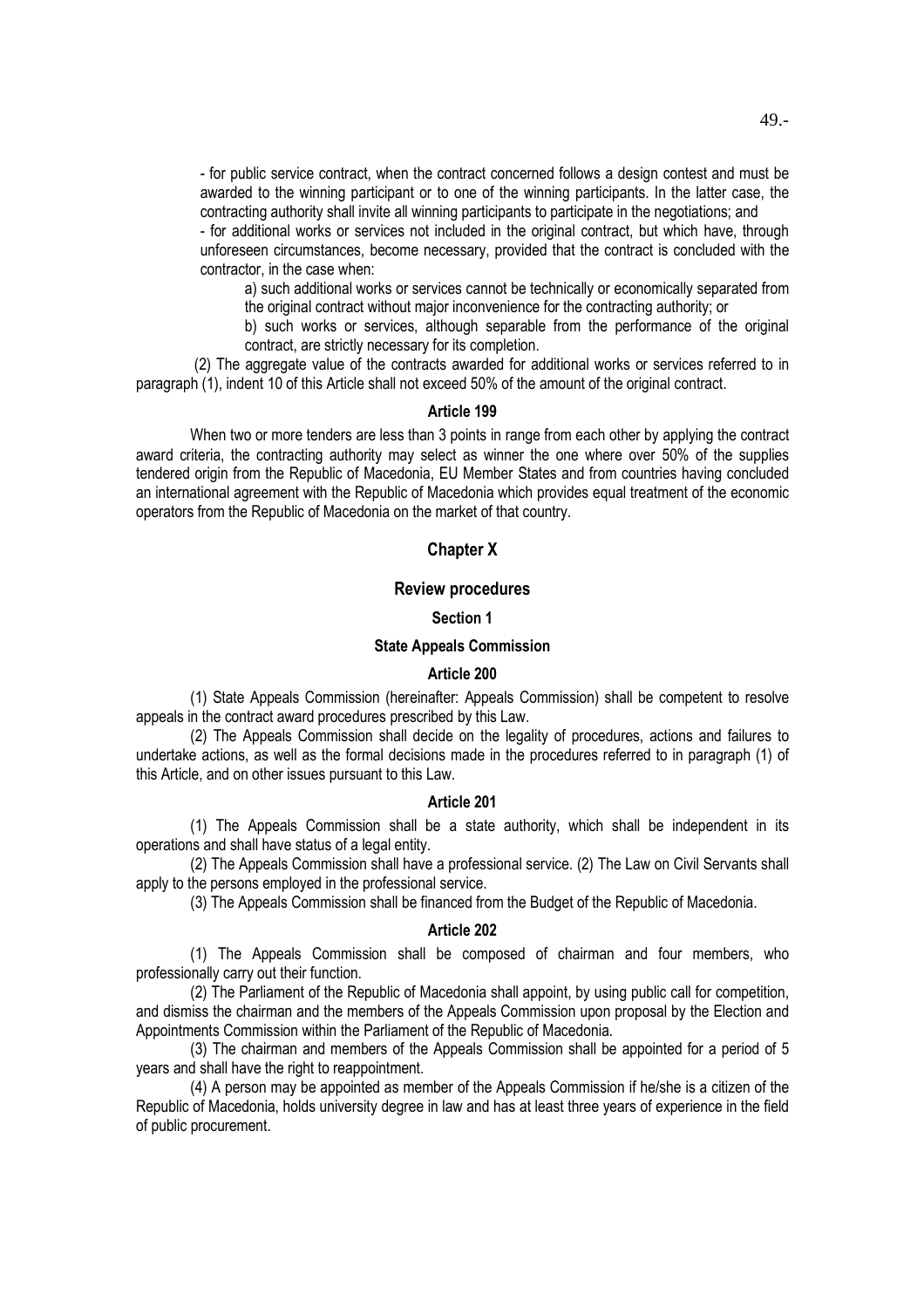(5) A person may be appointed as chairman of the Appeals Commission if he/she holds university degree in law, has passed the bar exam, and has at least 6 years of experience as a judge, attorney general, deputy attorney general, notary public or lawyer, or 10 years of experience in other legal affairs after passing the bar exam.

(6) The members of the Appeals Commission shall elect the deputy chairman from its own ranks.

(7) The chairman and the members of the Appeals Commission shall not, at the same time, be appointed in other bodies elected or appointed by the Parliament of the Republic of Macedonia or the Government.

## Article 203

(1) The Parliament of the Republic of Macedonia shall dismiss the chairman or a member of the Appeals Commission before his/her term of office expires if he/she:

- asks to be dismissed;

- permanently loses his/her ability to perform the duty, which is established by the Parliament of the Republic of Macedonia;

- has been convicted with effective court decision for criminal act to unconditional imprisonment of at least 6 months;

- meets retirement conditions;

- performs other activities incompatible with his/her duty as chairman or member of the Appeals Commission; or

- passes away.

(2) The Government may also give proposal to dismiss the chairman or a member of the Appeals Commission.

(3) The chairman of the Appeals Commission (or the deputy if it is the case of dismissal of the chairman) shall inform the Parliament of the Republic of Macedonia about the existence of reasons for dismissing the chairman or a member of the Appeals Commission.

 (4) The Parliament of the Republic of Macedonia shall initiate the procedure for appointment of chairman and members of the Appeals Commission at least three months before the term of office of the present chairman and members expires. The procedure for appointment shall be completed at least 30 days before the term of office of present chairman and members of the Commission expires.

# Article 204

The Rules of Procedure shall regulate the manner of operations and the decision-making process of the Appeals Commission.

# Article 205

(1) The Appeals Commission shall submit an annual report about its activities to the Parliament of the Republic of Macedonia by the end of March in the current year for the previous year.

(2) Upon request by the Parliament of the Republic of Macedonia, the Appeals Commission shall be obliged to submit a report for a period shorter than one year.

(3) The annual report shall contain in particular:

- number of cases received;

- number of cases resolved (rejected and accepted appeals);

- number of annulled contract award procedures;
- number of unresolved cases;
- number of cases disputed to the Administrative Court (rejected and accepted cases);
- statistical analysis of the appeals procedures and

- evaluation of the legal remedies system and the public procurement system as a whole.

# Article 206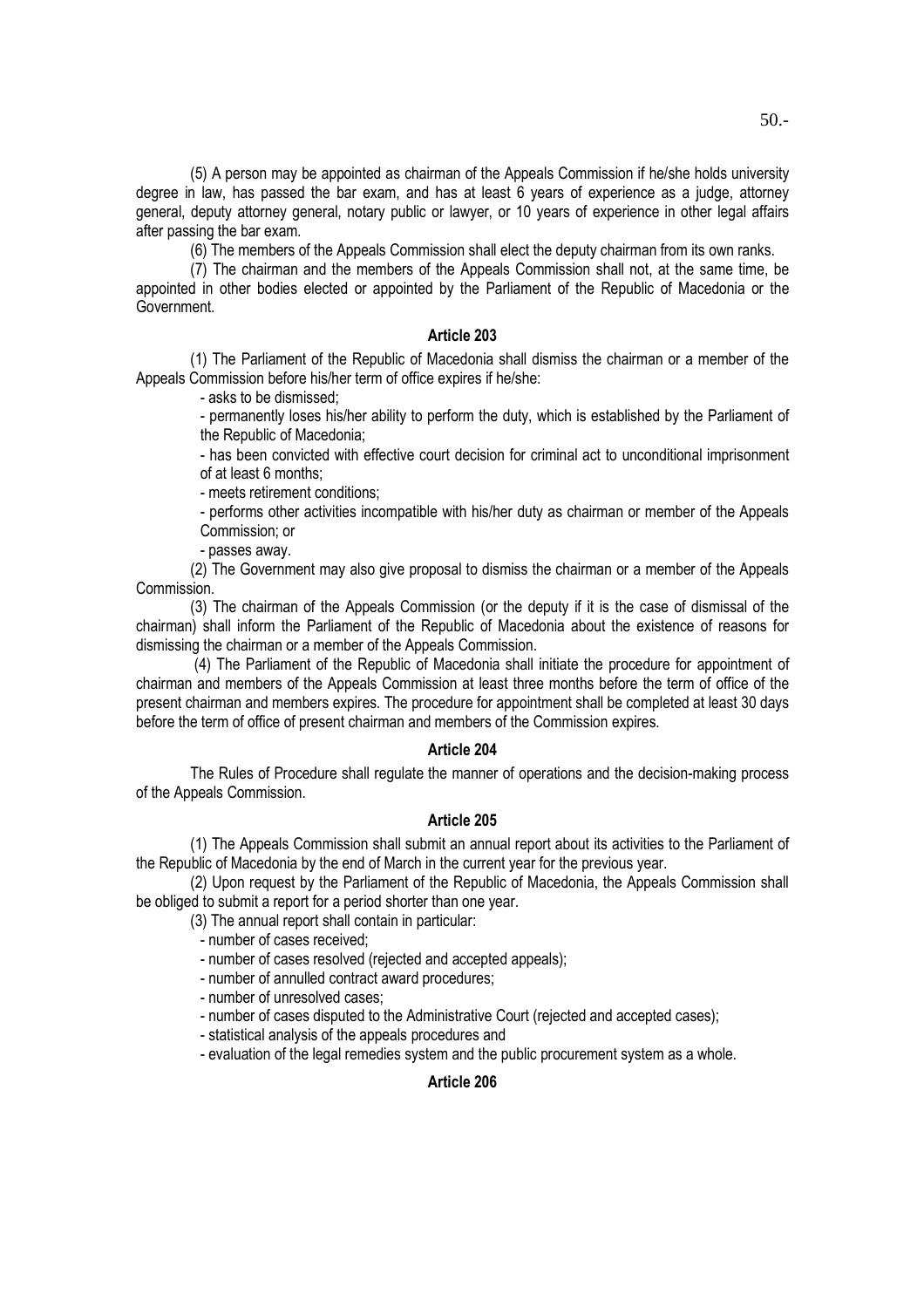Any form of influence on the decision-making process of the Appeals Commission shall be forbidden, and in particular, any misuse of public authorisations, in order to influence the procedure and its outcome.

## Article 207

(1) Any economic operator having legal interest in the contract award procedure, and which has suffered or could suffer damage by an alleged infringement of the provisions of this Law, may initiate an appeals procedure against the decisions, actions and failures to undertake actions by the contracting authority during the contract award procedure.

(2) Attorney general may also initiate an appeals procedure in the contract award procedures, when he/she protects the interests of the Republic of Macedonia or the public interest.

# Article 208

The contracting authority shall not sign the public contract and ask for its execution within 12 days after the day of receipt of the formal decision for an individual right in the contract award procedure, except in the cases referred to in Article 99, paragraph (1), item 1, indent 3 and Article 198, paragraph (1), indent 4 of this Law.

### Article 209

(1) In the course of the appeals procedure, the parties shall be obliged to present all facts used as grounds for their requests, as well as the actions or failures to undertake actions by the contracting authority in the contract award procedure, and to provide respective evidence thereof.

(2) In the course of the appeals procedure, the contracting authority shall be obliged to prove the facts and circumstances on the basis of which it made the decision, acted or failed to act in the realisation of the contract award procedure subject to the appeals procedure.

(3) In the course of the appeals procedure, the appellant shall be obliged to prove or to make possible the existence of facts and reasons for lodging the appeal, the infringements of the procedure or the infringements of this Law stated in the appeal.

## Article 210

The following shall be considered as major infringements of this Law in the contract award procedures:

- the contract award procedure was carried out without making an initial procurement decision containing the elements laid down in Article 28, paragraphs (2) and (3) of this Law;

- the tender documentation for the contract award procedure was not prepared pursuant to this Law, which led or might have led to discrimination of economic operators or limitation of competition;

- major infringements were made with reference to the public opening of tenders;

- major infringements were made with reference to the evaluation of tenders;

- the winning tender is not the most favourable one; or

- the winning tender is not acceptable.

# Article 211

In the course of the appeals procedure, the Appeals Commission shall act within the alleged infringements reported in the appeal, and ex-officio with reference to the major infringements of the Law referred to in Article 210 of this Law.

## Section 2

## Appeal

## Article 212

(1) The appeal shall contain the following elements: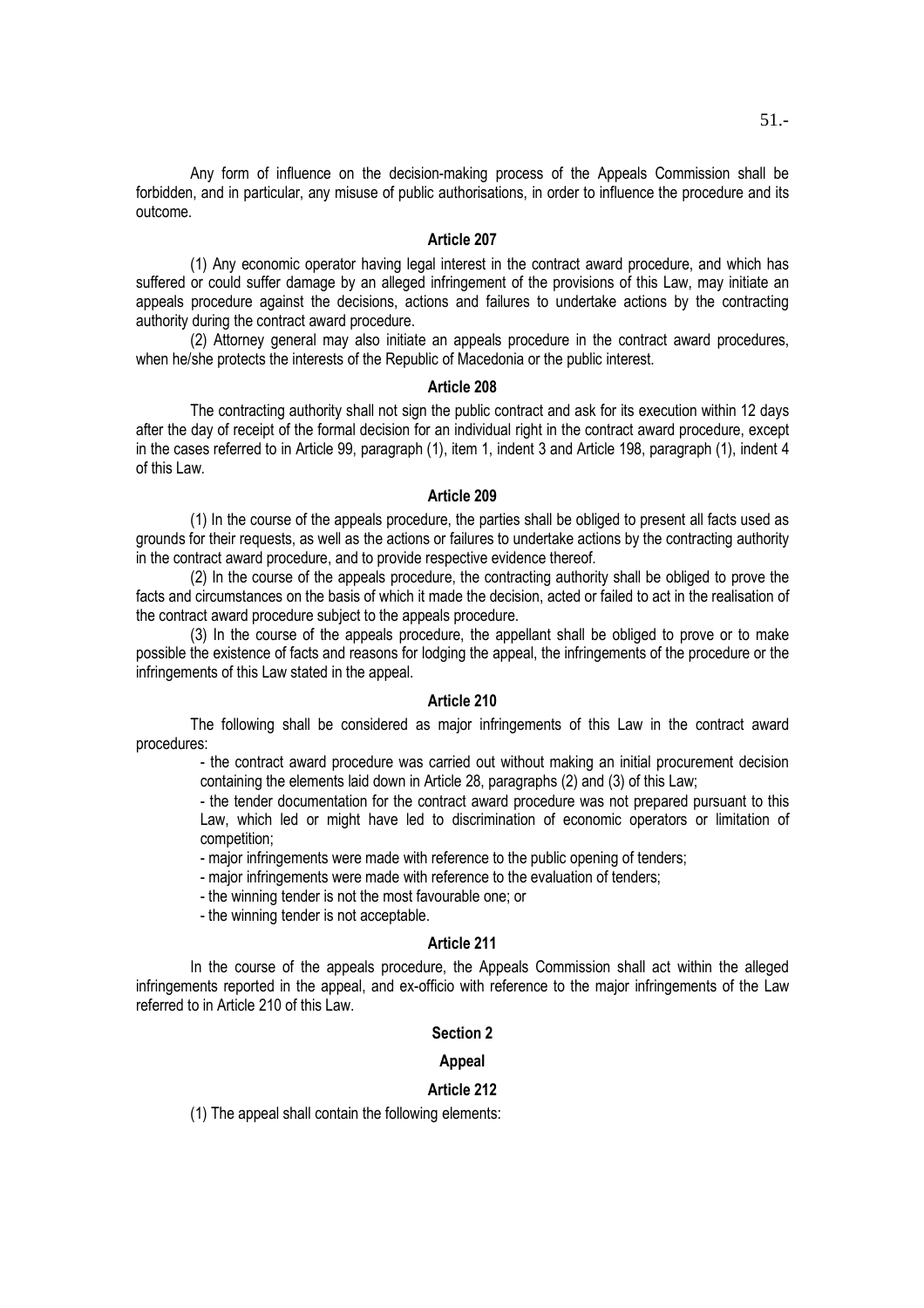- information on the appellant (name, address, name of the economic operator, residence and seat);

- information of its representative or legal proxy;

- name and address of the contracting authority;

- number and date of the contract award procedure and information on the contract notice;

- number and date of the decision for contract award, decision for cancelling the procedure or other decisions made by the contracting authority;

- other information about actions or failures to undertake actions by the contracting authority;

- description of the actual situation;

- description of the irregularities and explanation therefore;

- proposal for evidence;

- appeals request and/or request for compensation of the procedural costs; and

- signature of the authorised person and seal.

(2) The appellant shall be obliged to provide evidence it has paid the appeals fee for carrying out the appeals procedure.

(3) The appellant not seated in the Republic of Macedonia shall be obliged to appoint its proxy for receipt of paper-form documents.

# Article 213

(1) If the appeal does not contain some of the information referred to in Article 212, paragraph (1) indents 1, 3, 4, 5 and 9 of this Law, the Appeals Commission shall request the appellant to supplement its appeal in a period not longer than 5 days.

(2) If the appellant fails to act upon the request referred to in paragraph (1) of this Article, the appeal shall be rejected as incomplete, unless its contents allows for the procedure to carry on, and it contains appeals request.

# Section 3

### Manner of lodging the appeal

### Article 214

(1) The appeal shall be lodged to the Appeals Commission.

(2) The appeal shall be submitted in person or via registered mail simultaneously to the contracting authority and to the Appeals Commission.

(3) The day of submitting the appeal via registered mail shall be deemed as the day of submission.

(4) In case the appeal is submitted in person, the contracting authority shall be obliged to issue certificate of the time of receipt to the appellant.

### Article 215

The contracting authority shall, within 5 days from the day of receipt at the latest, submit the following to the Appeals Commission:

- the appeal with all attachments, information and evidence of the date of receipt;

- reply to the appeal with an explanation of the facts and the alleged infringements, as well as the appeals requests, chronology of the contract award procedure, with indications of the major elements of the procedure (estimated value, information on the contract notice, opening and evaluation of tenders, contract award decision, etc.);

- entire documentation from the contract award procedure with list of the written documents attached;

- tenders, and at least the tender of the appellant, the winning tender, and the tenders of those tenderers that can be selected as winning; and

- other evidence for justifying the decisions made, actions or failures to undertake actions in the contract award procedure.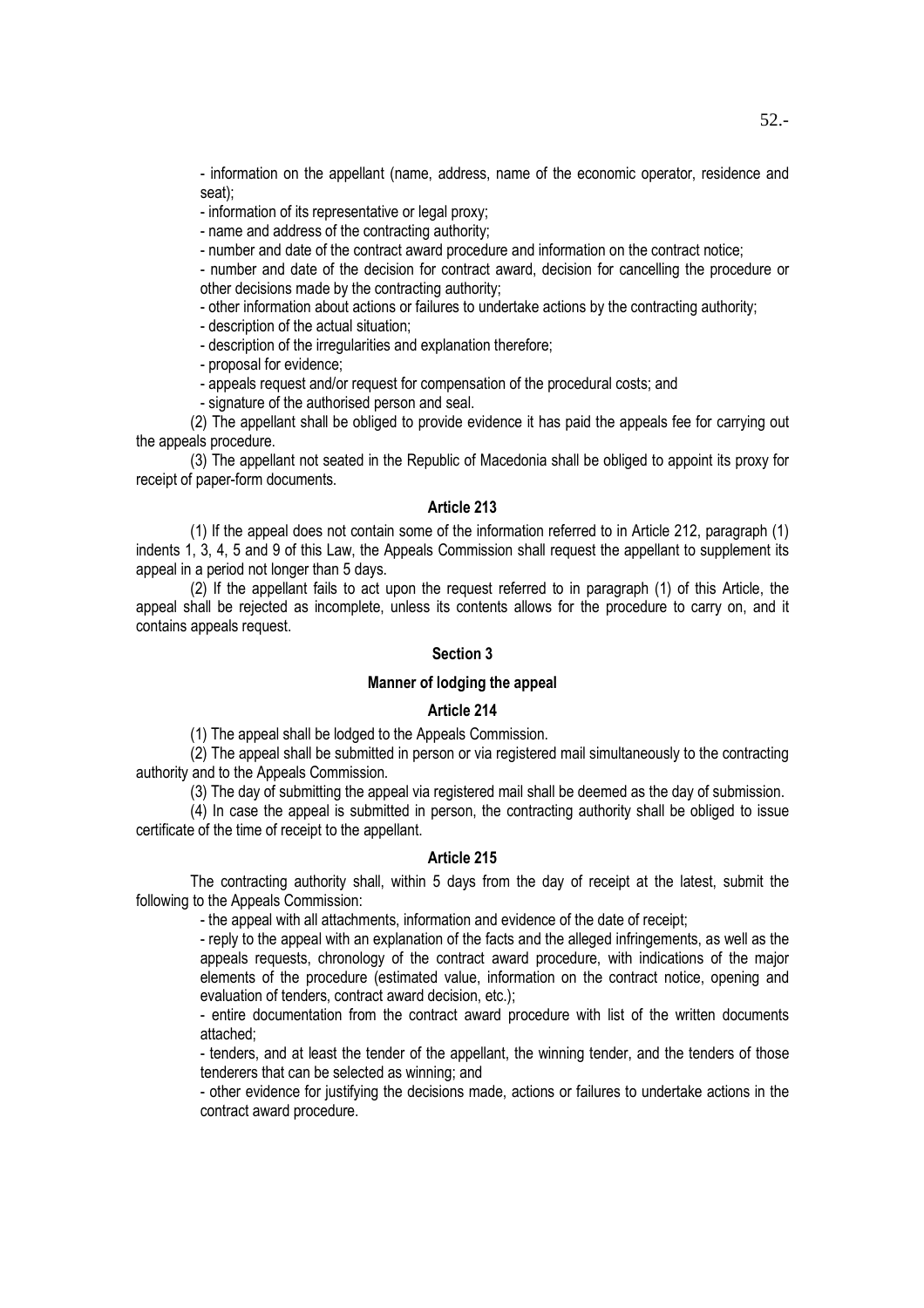(1) The appeals procedure shall be initiated by submitting the appeal, i.e. by submitting the request to the Appeals Commission for annulling the contract award procedure because the contracting authority failed to submit the required documentation pursuant to Article 222 of this Law.

(2) The appeal shall be lodged within 8 days from the day of:

- publication of the contract notice, regarding the information, actions or failures to undertake actions under the contract notice;

- opening of tenders, regarding the actions or failures to undertake actions related to the tender documentation, i.e. the public opening of tenders;

- receipt of the formal decision for an individual right in the contract award procedure, regarding the establishment of the qualifications from the requests to participate or the evaluation of tenders, as well as the decision; or

- acknowledging illegal implementation of the contract award procedure, within one year after the day of completing the contract award procedure.

(3) In case of electronic auctions, the appeal regarding the actions or failures to undertake actions related to the tender documentation shall be lodged within 8 days from the of receipt of the formal decision for an individual right in the contract award procedure.

(4) The economic operator failing to lodge an appeal pursuant to the provisions in paragraph (2) of this Article shall not have the right to lodge an appeal for the same legal basis in the latter stage of the procedure.

# Section 4

#### Effect of the appeal and continuing the contract award procedure

# Article 217

(1) The lodged appeal shall suspend the signing of the public contract and its execution, until the decision on the appeal by the Appeals Commission becomes final.

(2) Notwithstanding paragraph (1) of this Article, the Appeals Commission may approve the continuation of the contract award procedure upon request by the contracting authority.

(3) If the public contract is signed contrary to the provisions referred to in paragraphs (1) and (2) of this Article, it shall be deemed void.

# Article 218

(1) The contracting authority may submit request for continuation of the contract award procedure. The request shall be submitted simultaneously with the reply to the appeal.

(2) The request for continuation of the contract award procedure submitted contrary to paragraph (1) of this Article shall be rejected.

(3) The request for continuation of the contract award procedure shall refer to the signing of the public contract subject to appeals procedure.

(4) The request for continuation of the contract award procedure may be submitted for reasons that may cause damages if the procedure is suspended, which are unproportionate to its value.

# Article 219

The Appeals Commission shall decide for the request for continuing the contract award procedure within 3 days after the day such request was submitted.

#### Section 5

#### Deciding on the appeal

#### Article 220

(1) In the appeals procedure, the Appeals Commission may:

- stop the procedure due to withdrawal of the appeal;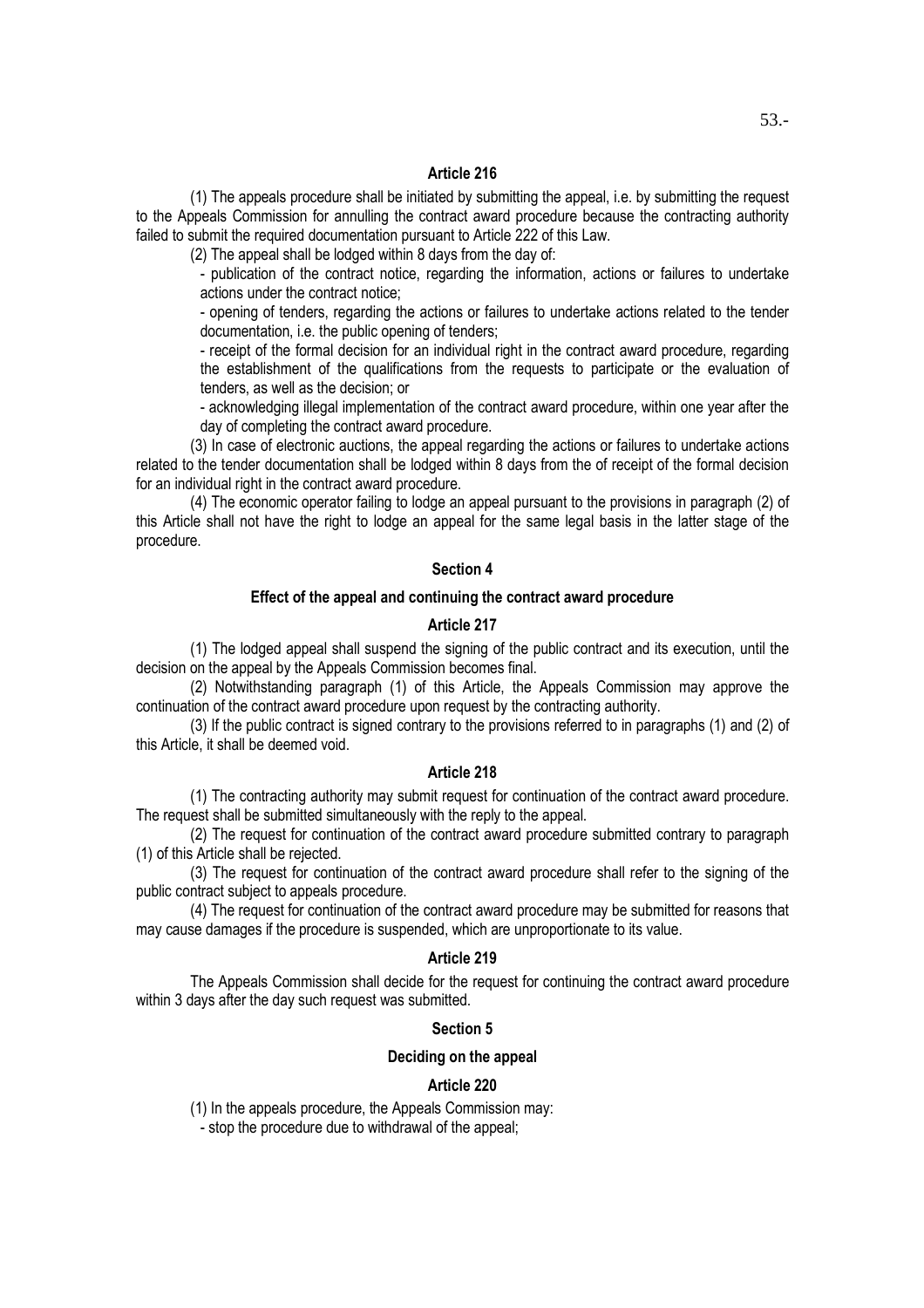- reject the appeal because the Appeals Commission is not competent, the appeal is not allowed, complete, timely or is lodged by unauthorised persons, or if the requirement laid down in Article 212, paragraph (2) of this Law is not fulfilled;

- reject the appeal because it is unfounded;

- revoke the decision, procedures or the actions found to be illegal;

- annul the decision in case when the irregularity made in the contract award procedure is considered a reason for annulment according to the provisions of this Law and the laws regulating the administrative procedure;

- decide on the requests for compensation of procedural costs; or

- decide on the proposals for continuation of the contract award procedure.

(2) The Appeals Commission shall make a decision on the main subject-matter in the appeals procedure, and reach conclusions on the other issues arising in the appeals procedure.

(3) The decision of the Appeals Commission shall be final.

# Article 221

(1) If the contracting authority finds that the appeal is fully or partially grounded after its receipt, it may cancel the existing decision, i.e. make a new decision, cancel the contract award procedure, correct its action, undertake the action it failed to undertake, or carry out new contract award procedure, by notifying the participants in the contract award procedure in the manner stipulated in this Law, within 5 days after receipt of the appeal.

(2) The appellant may lodge an appeal against the new decision, the action or failure to undertake action, under the conditions laid down in this Law.

(3) The contracting authority which uses the competences stipulated in this Article shall be obliged to inform the Appeals Commission thereof, by submitting the new decision, i.e. evidence that is has been submitted to the appellant.

# Article 222

(1) If the contracting authority fails to act pursuant to Article 215 of this Law, the appellant shall have the right, within 30 days following the day it has lodged the appeal at the contracting authority, to request from the Appeals Commission to annul the contract award procedure.

(2) The request referred to in paragraph (1) of this Article shall be submitted to the Appeals Commission and shall contain the evidence for submitting the appeal to the contracting authority, information about the contracting authority, subject-matter of the public contract, reference number of the contract notice, if available.

(3) The Appeals Commission shall accept the request made by the appellant if the conditions laid down in paragraph (2) of this Article are met.

### Article 223

(1) Parties in the appeals procedure shall be the appellant, the contracting authority and the winning tenderer.

(2) The Appeals Commission shall inform the winning tenderer about the initiated appeals procedure ex-officio.

(3) Each party shall have the right to present its opinion regarding the appeals requests and the indications by the other party, as well as to propose evidence. (3) The Appeals Commission shall submit the documents received in the appeals procedure on the main subject-matter of the appeal or the documents proposing new facts and evidence to each party in the procedure.

(4) Each party shall have the right to review all the documents in the appeals procedure, except those sections of the tender and the documents containing confidential information stipulated by law.

(5) Parties in the appeals procedure may be represented by proxies.

(6) The contracting authority shall be obliged to submit all documentation requested by the Appeals Commission within a time limit set by the Appeals Commission.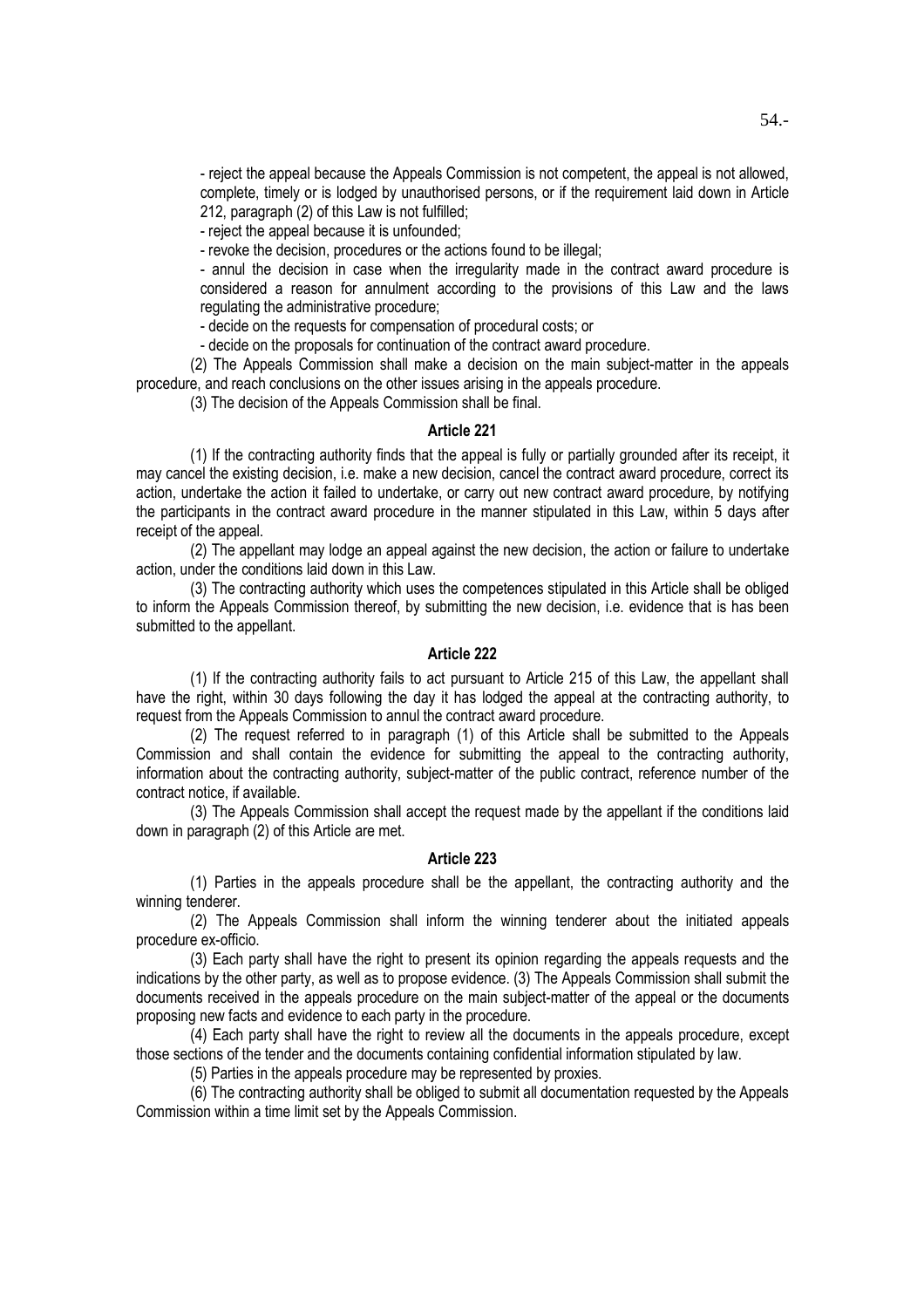(7) For the purpose of making the decision on the procedural costs, the value of the case shall be calculated according to the estimated value of the respective public contract.

#### Article 224

(1) The Appeals Commission shall decide upon lodged appeals on a session with majority vote of all members.

(2) The Appeals Commission may operate only if there are at least three members present on its session. The chairman and/or his/her deputy shall mandatory attend the sessions of the Appeals Commission.

(3) A member of the Appeals Commission shall not sustain from voting.

(4) The sessions of the Appeals Commission shall not be public.

(5) Separate minutes shall be kept for the decision-making and voting. The minutes shall be signed by all present members of the Appeals Commission and the minutes taker.

(6) The Appeals Commission shall make a decision within 15 days after completing the documentation for the appeal.

(7) Decisions shall be published on the website of the Bureau, and may also be published in the Official Gazette of the Republic of Macedonia.

## Article 225

(1) The Appeals Commission shall keep minutes when reviewing the appeals.

(2) The minutes shall contain important information on the actions taken, i.e. the decisions made during review.

(4) The minutes shall be signed by the chairman of the Appeals Commission, the members present, as well as the minutes taker, and it shall be an integral part of the appeals file.

### Article 226

(1) The parties may propose a hearing in order to clarify the complex actual situation or certain legal issues, explaining the reasons for such proposal.

(2) The Appeals Commission shall decide on the proposal for holding a hearing.

(3) The Appeals Commission may also decide for holding a hearing when itself finds that the hearing is necessary to clarify the complex actual situation or certain legal issues.

(4) Minutes shall be kept during the public hearing.

(5) The hearing shall be public, but the public may be excluded for the purpose of protecting confidential information pursuant to law.

#### Article 227

 The Law on Prevention of Conflict of Interest shall accordingly apply to the exemption of the chairman and the members of the Appeals Commission in the appeals procedure.

### Section 6

# Procedural costs

# Article 228

(1) Each party shall bare the costs resulting from its own actions in the appeals procedure before the Appeals Commission.

(2) The Appeals Commission shall decide on the costs in the appeals procedure, determine who shall bare the costs, the amount, to whom and at what time limit they should be paid.

(3) The request for compensation of procedural costs shall be fully determined, specified and submitted before the Appeals Commission makes the decision.

(4) The party that initiated and lost the procedure shall be obliged to compensate the justified costs incurred during the appeals procedure to the other party.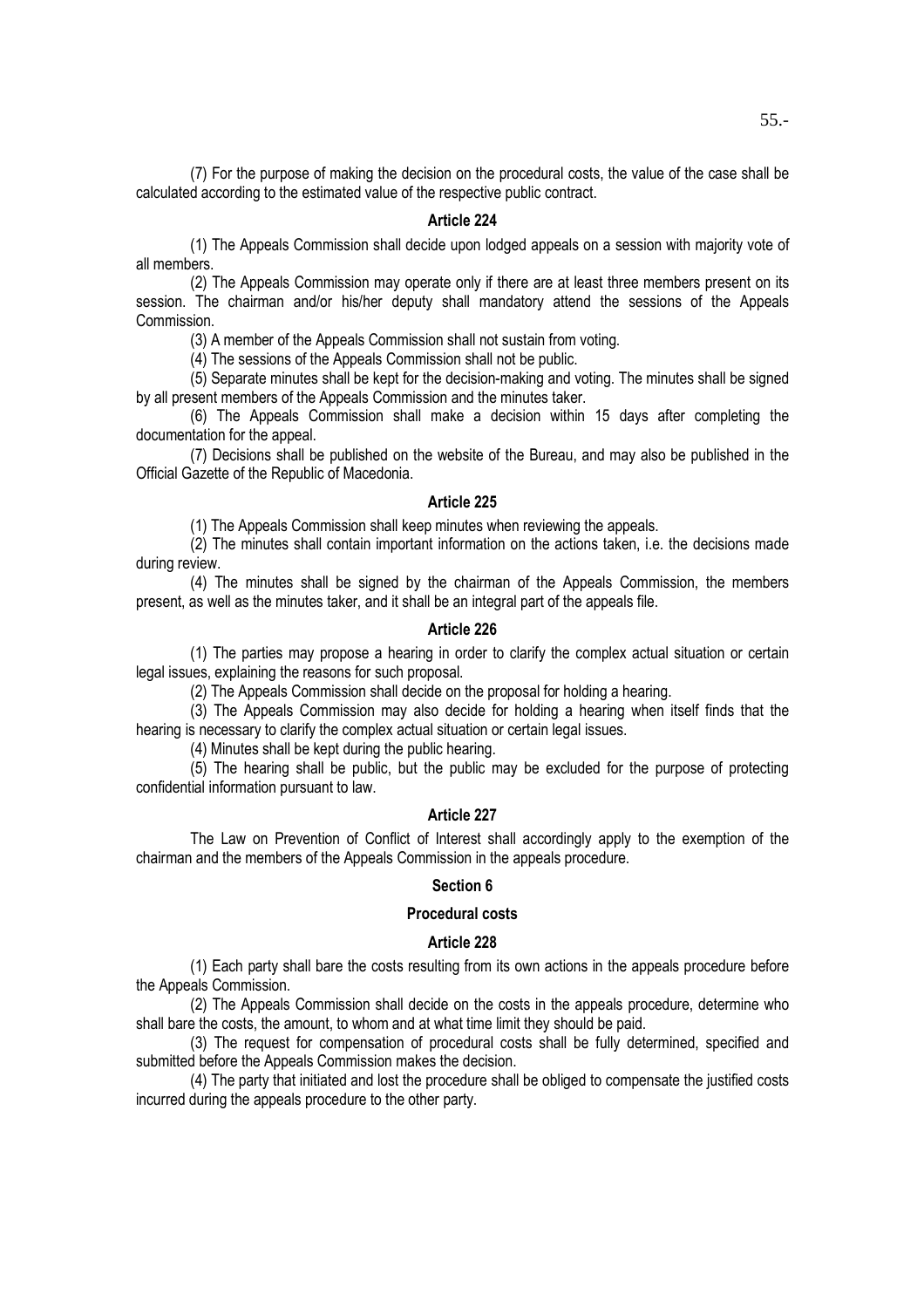(5) In case the appeal is withdrawn or rejected, the appellant shall be obliged to compensate all costs incurred by submitting the appeal to the contracting authority.

(6) In case the appeal is partially accepted, the Appeals Commission may decide each party to cover its own costs, to split the procedural costs to equal portions or proportionally to the degree of acceptance of the appeal.

(7) In case the appeal is fully accepted, the contracting authority shall be obliged to compensate all incurred procedural costs to the appellant.

# Article 229

(1) In addition to the administrative fee, the appellant shall pay an appeals fee in the appeals procedure depending on the value of the tender, as follows:

- for contracts with estimated value up to EUR 20,000 in Denar equivalent, the fee shall be in the amount of EUR 100 in Denar equivalent;

- for contracts with estimated value from EUR 20,000 to EUR 100,000 in Denar equivalent, the fee shall be in the amount of EUR 200 in Denar equivalent:

- for contracts with estimated value from EUR 100,000 to EUR 200,000 in Denar equivalent, the fee shall in the amount of EUR 300 in Denar equivalent;

- for contracts with estimated value exceeding EUR 200,000 in Denar equivalent, the fee shall be in the amount of EUR 400 in Denar equivalent.

(2) In case there is no tender submitted by the appellant, the amount of the appeals fee shall be calculated on the basis of the estimated value of the public contract, whereby the Appeals Commission shall inform the appellant about the amount of the fee and the time limit in which the appellant shall have to submit evidence of the payment thereof.

(3) The appeals fee shall be revenue in the Budget of the Republic of Macedonia.

#### Section 7

## Court protection and subsidiary application of regulations

# Article 230

(1) The decisions of the Appeals Commission may be subject to administrative dispute before the court competent for resolving administrative disputes.

(2) The court competent shall deem the administrative dispute procedure concerning public contracts as urgent.

### Article 231

The Law on General Administrative Procedure shall apply on the procedures before the Appeals Commission that are not regulated by this Law.

### Chapter XI

# Audit

## Article 232

Audit over the utilisation and spending of procurement funds by the contracting authorities referred to in Article 4, paragraph (1), items a), b) and c) of this Law shall be performed by the State Audit Office.

## Chapter XII

# Final and transitional provisions

Article 233